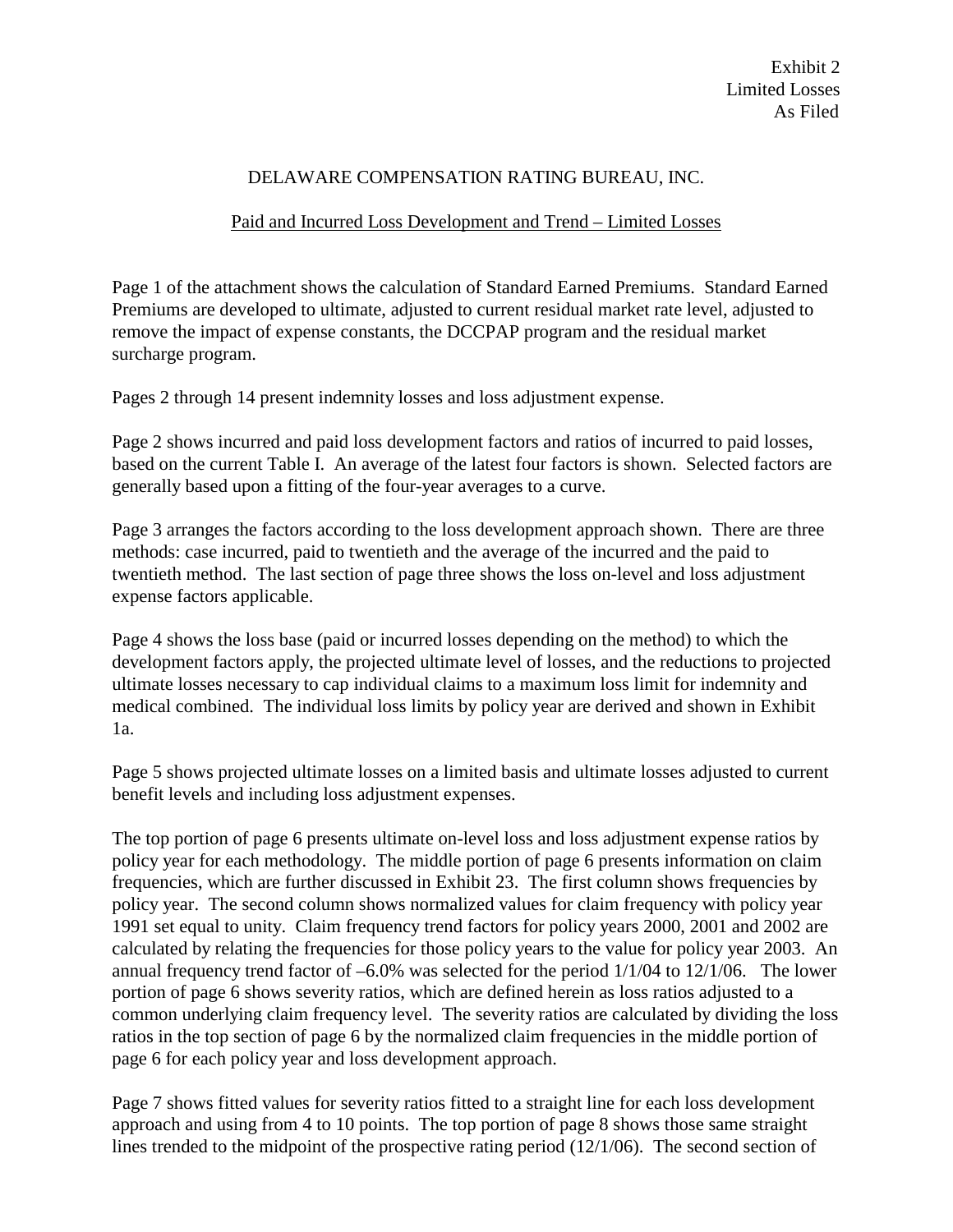page 8 shows severity trend factors by policy year calculated by dividing the trended points on page 8 by the fitted values on page 7.

Pages 9 and 10 present the analogous exponential severity trend factor calculation. Pages 11 and 12 show the loss ratio trend factors by policy year which are a product of the severity (pages 8 and 10) and frequency (page 6) trend factors that were previously calculated.

Pages 13 and 14 show averages of the four latest policy years trended to the midpoint of the prospective rating period (12/1/06) on a linear and exponential basis respectively.

Pages 15 through 27 show experience for medical loss and loss adjustment expense laid out the same way as pages 2 through 14 while pages 28 and 29 show a summary of annualized severity and loss ratio trend factors.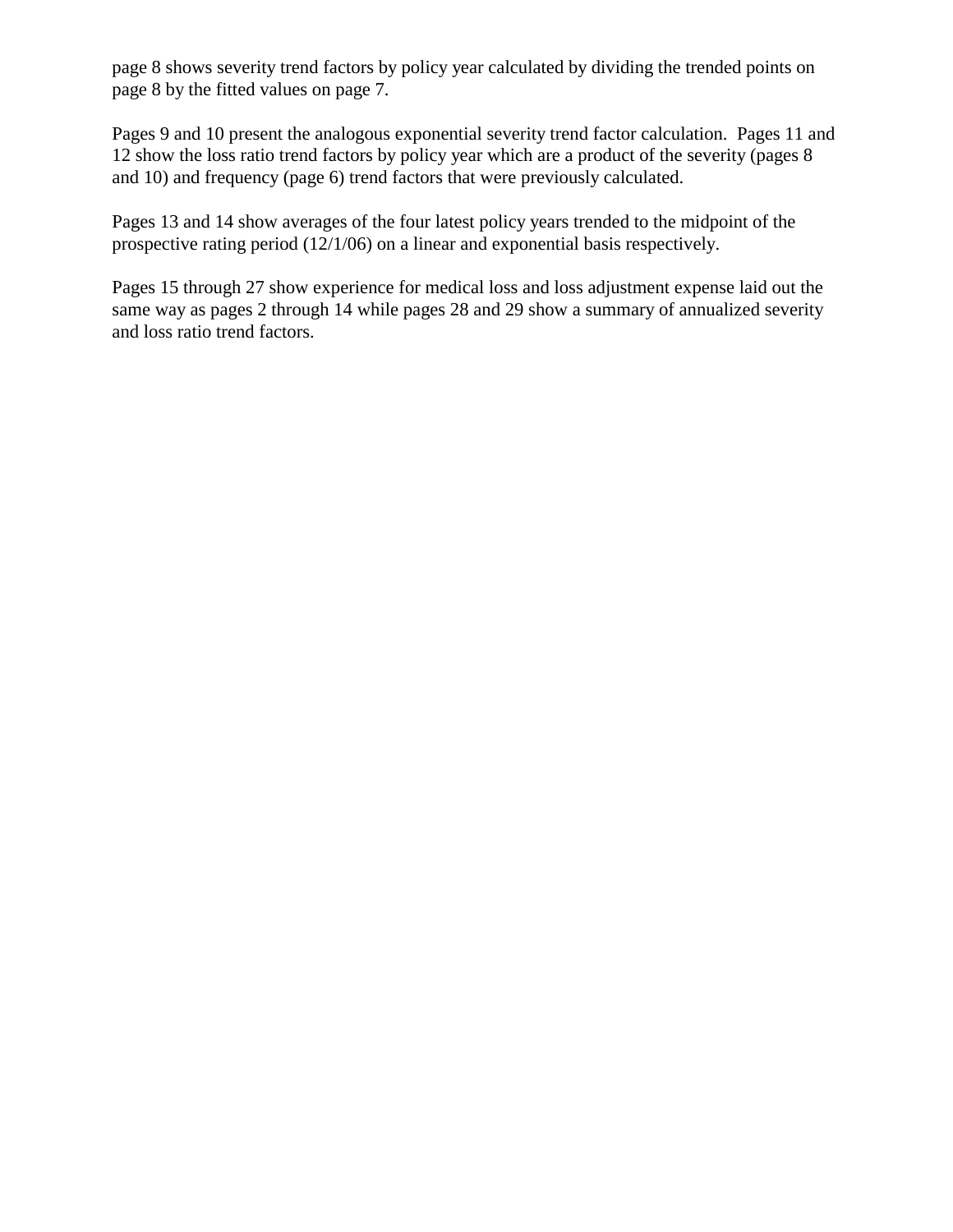| <b>PREMIUMS</b> |        | PDF        | PDF        | PDF        | PDF      | 4 Year      | Selected             |
|-----------------|--------|------------|------------|------------|----------|-------------|----------------------|
|                 |        | $00 - 01$  | $01 - 02$  | 02-03      | 03-04    | Average     | PDF                  |
| Beyond          |        | 1.0018     | 1.0000     | 1.0046     | 0.9722   | 0.9947      | 1.0000               |
| 19-20           |        | 1.0000     | 1.0000     | 1.0001     | 1.0000   | 1.0000      | 1.0000               |
| $18 - 19$       |        | 0.9996     | 1.0000     | 1.0000     | 1.0000   | 0.9999      | 1.0000               |
| $17 - 18$       |        | 0.9956     | 1.0000     | 1.0000     | 1.0000   | 0.9989      | 1.0000               |
| $16 - 17$       |        | 0.9951     | 1.0000     | 1.0000     | 1.0000   | 0.9988      | 1.0000               |
| $15 - 16$       |        | 0.9998     | 1.0000     | 1.0000     | 1.0000   | 1.0000      | 1.0000               |
| $14 - 15$       |        | 1.0007     | 1.0000     | 1.0000     | 1.0000   | 1.0002      | 1.0000               |
| $13 - 14$       |        | 1.0000     | 1.0000     | 1.0000     | 1.0000   | 1.0000      | 1.0000               |
| $12 - 13$       |        | 0.9994     | 1.0001     | 1.0000     | 1.0001   | 0.9999      | 1.0000               |
| $11 - 12$       |        | 1.0001     | 1.0000     | 1.0003     | 1.0000   | 1.0001      | 1.0000               |
| $10 - 11$       |        | 1.0003     | 1.0003     | 1.0012     | 1.0001   | 1.0005      | 1.0000               |
| $9 - 10$        |        | 1.0009     | 1.0000     | 1.0000     | 1.0000   | 1.0002      | 1.0000               |
| $8 - 9$         |        | 1.0000     | 0.9997     | 1.0004     | 1.0002   | 1.0001      | 1.0000               |
| $7 - 8$         |        | 1.0003     | 0.9996     | 1.0001     | 0.9999   | 1.0000      | 1.0000               |
| $6 - 7$         |        | 1.0007     | 0.9993     | 1.0002     | 0.9999   | 1.0000      | 1.0000               |
| $5-6$           |        | 1.0009     | 0.9967     | 1.0004     | 1.0035   | 1.0004      | 1.0004               |
| $4 - 5$         |        | 1.0046     | 0.9936     | 1.0049     | 0.9956   | 0.9997      | 0.9997               |
| $3 - 4$         |        | 1.0065     | 1.0032     | 1.0000     | 0.9985   | 1.0021      | 1.0021               |
| $2 - 3$         |        | 1.0020     | 1.0004     | 1.0031     | 0.9953   | 1.0002      | 1.0002               |
| $1 - 2$         |        | 1.0235     | 1.0073     | 1.0179     | 0.9914   | 1.0100      | 1.0100               |
|                 |        |            |            |            |          |             |                      |
| <b>PREMIUMS</b> | Policy | Reported   | Cum PDF    | Ultimate   | On-Level | <b>ECRF</b> | <b>DCCPAP Factor</b> |
|                 | Year   | <b>SEP</b> |            | <b>SEP</b> | Factor   |             |                      |
| Beyond          | 1984   | 41263355   | 1.0000     | 41263355   | 1.7690   | 0.9892      | 1.0000               |
| 19-20           | 1985   | 54837691   | 1.0000     | 54837691   | 1.6569   | 0.9903      | 1.0000               |
| $18 - 19$       | 1986   | 66238726   | 1.0000     | 66238726   | 1.5371   | 0.9906      | 1.0000               |
| $17 - 18$       | 1987   | 77277341   | 1.0000     | 77277341   | 1.4823   | 0.9916      | 1.0000               |
| $16 - 17$       | 1988   | 86432611   | 1.0000     | 86432611   | 1.4542   | 0.9914      | 1.0000               |
| $15 - 16$       | 1989   | 92125296   | 1.0000     | 92125296   | 1.4476   | 0.9919      | 1.0000               |
| $14 - 15$       | 1990   | 86658687   | 1.0000     | 86658687   | 1.4476   | 0.9915      | 1.0037               |
| $13 - 14$       | 1991   | 84693870   | 1.0000     | 84693870   | 1.4476   | 0.9913      | 1.0083               |
| $12 - 13$       | 1992   | 80630065   | 1.0000     | 80630065   | 1.4476   | 0.9914      | 1.0137               |
| $11 - 12$       | 1993   | 81163012   | 1.0000     | 81163012   | 1.4476   | 0.9914      | 1.0144               |
| $10 - 11$       | 1994   | 78696683   | 1.0000     | 78696683   | 1.4866   | 0.9942      | 1.0129               |
| $9 - 10$        | 1995   | 74392224   | 1.0000     | 74392224   | 1.6140   | 0.9971      | 1.0112               |
| $8 - 9$         | 1996   | 80008766   | 1.0000     | 80008766   | 1.6185   | 0.9973      | 1.0131               |
| $7 - 8$         | 1997   | 83195542   | 1.0000     | 83195542   | 1.5400   | 0.9979      | 1.0081               |
| $6 - 7$         | 1998   | 89959327   | 1.0000     | 89959327   | 1.4213   | 0.9986      | 1.0001               |
| $5 - 6$         | 1999   | 83511955   | 1.0004     | 83545360   | 1.6377   | 0.9989      | 0.9959               |
| $4 - 5$         | 2000   | 86182732   | 1.0001     | 86191350   | 1.6148   | 0.9988      | 0.9929               |
| $3 - 4$         | 2001   | 92232862   | 1.0022     | 92435774   | 1.6999   | 0.9982      | 0.9956               |
| $2 - 3$         | 2002   | 113831879  | 1.0024     | 114105076  | 1.4214   | 0.9976      | 0.9983               |
| $1 - 2$         | 2003   | 127398109  | 1.0124     | 128977846  | 1.3333   | 0.9976      | 0.9983               |
|                 |        |            |            |            |          |             |                      |
| <b>PREMIUMS</b> | Policy | Other      | On-Level   |            |          |             |                      |
|                 | Year   |            | <b>SEP</b> |            |          |             |                      |
|                 | 1984   | 1.0000     | 72206530   |            |          |             |                      |
|                 | 1985   | 1.0000     | 89979223   |            |          |             |                      |
|                 | 1986   | 1.0000     | 100858480  |            |          |             |                      |
|                 | 1987   | 1.0000     | 113585998  |            |          |             |                      |
|                 | 1988   | 1.0000     | 124609366  |            |          |             |                      |
|                 | 1989   | 1.0000     | 132280358  |            |          |             |                      |
|                 | 1990   | 1.0000     | 124841024  |            |          |             |                      |
|                 | 1991   | 1.0000     | 122544952  |            |          |             |                      |
|                 | 1992   | 1.0000     | 117301603  |            |          |             |                      |
|                 | 1993   | 1.0000     | 118158477  |            |          |             |                      |
|                 | 1994   | 1.0000     | 117812368  |            |          |             |                      |
|                 | 1995   | 1.0000     | 121061723  |            |          |             |                      |
|                 | 1996   | 1.0000     | 130836347  |            |          |             |                      |
|                 | 1997   | 1.0000     | 128887682  |            |          |             |                      |
|                 | 1998   | 1.0000     | 127692957  |            |          |             |                      |
|                 | 1999   | 1.0000     | 136111378  |            |          |             |                      |
|                 | 2000   | 1.0000     | 138027769  |            |          |             |                      |
|                 | 2001   | 1.0000     | 156158601  |            |          |             |                      |
|                 | 2002   | 1.0000     | 161524642  |            |          |             |                      |
|                 | 2003   | 1.0000     | 171261802  |            |          |             |                      |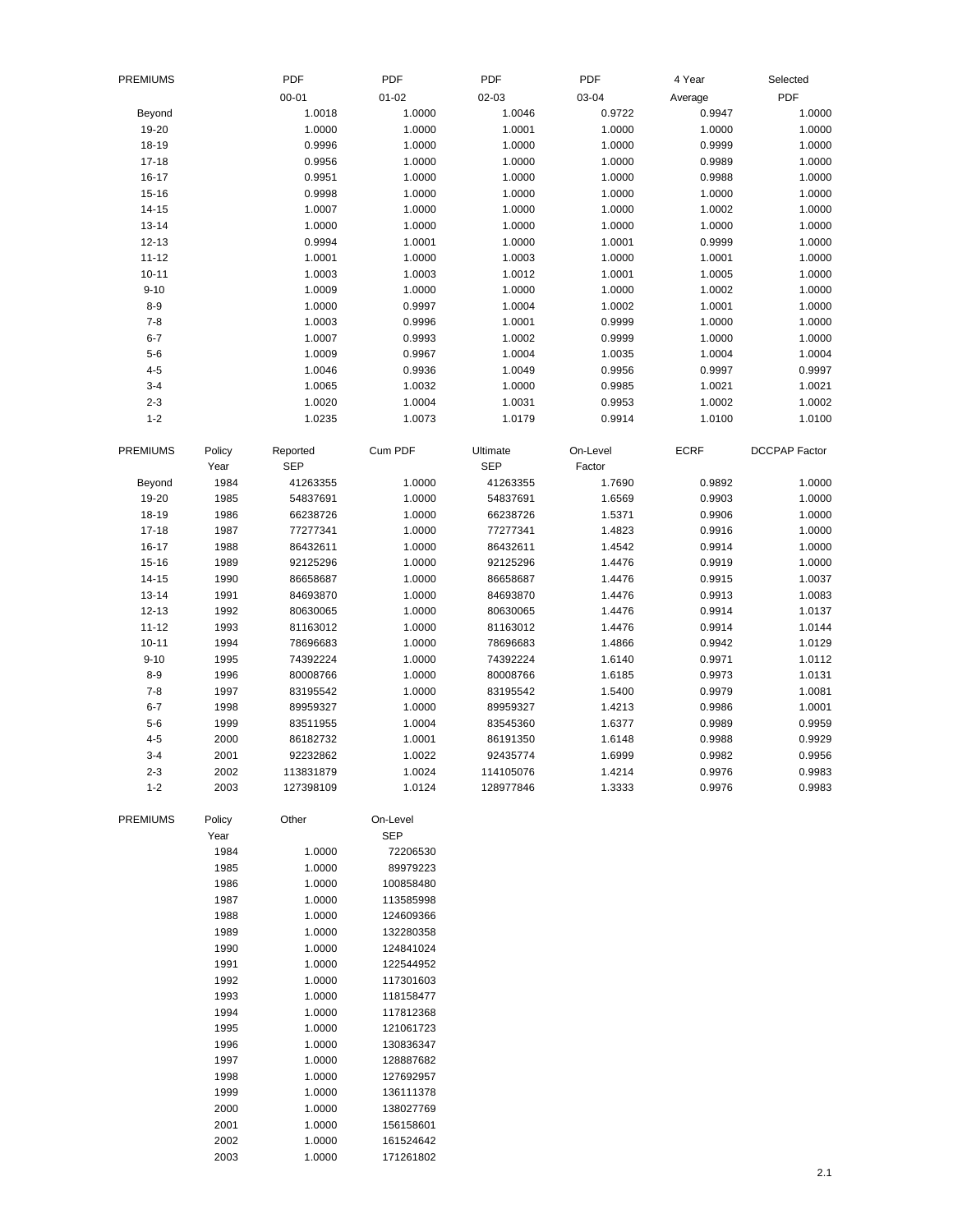| <b>INDEMNITY</b> | Incurred | Incurred | Incurred | Incurred | Incurred  | Incurred  | Incurred | Incurred   | 4 Year   | Selected   |
|------------------|----------|----------|----------|----------|-----------|-----------|----------|------------|----------|------------|
|                  | LDF      | LDF      | LDF      | LDF      | LDF       | LDF       | LDF      | LDF        | Average  | Incurred   |
|                  | 96-97    | 97-98    | 98-99    | 99-00    | $00 - 01$ | $01 - 02$ | 02-03    | 03-04      | LDF      | LDF        |
| Beyond           | 0.9917   | 1.0184   | 1.0064   | 0.9998   | 1.0867    | 0.9780    | 0.9761   | 0.9550     | 0.9990   | 0.9990     |
| 19-20            |          | 1.0102   | 1.0093   | 0.9869   | 1.0075    | 0.9921    | 0.9970   | 1.0047     | 1.0003   | 1.0004     |
| 18-19            | 1.0019   | 1.0129   | 0.9815   | 1.0056   | 0.9931    | 0.9894    | 1.0037   | 1.0134     | 0.9999   | 1.0011     |
| 17-18            | 0.9715   | 1.0043   | 1.0023   | 1.0076   | 1.0091    | 0.9943    | 1.0036   | 0.9940     | 1.0003   | 1.0018     |
| 16-17            | 0.9895   | 0.9896   | 1.0134   | 0.9926   | 1.0179    | 0.9898    | 1.0037   | 1.0042     | 1.0039   | 1.0024     |
| 15-16            | 0.9884   | 0.9997   | 1.0037   | 1.0060   | 1.0180    | 0.9930    | 1.0015   | 0.9964     | 1.0022   | 1.0030     |
| 14-15            | 0.9944   | 0.9695   | 0.9858   | 0.9953   | 1.0056    | 1.0008    | 1.0053   | 1.0031     | 1.0037   | 1.0037     |
| 13-14            | 1.0291   | 0.9937   | 1.0028   | 1.0071   | 0.9974    | 1.0022    | 0.9867   | 1.0128     | 0.9998   | 1.0044     |
| $12 - 13$        | 1.0111   | 1.0014   | 1.0065   | 1.0009   | 0.9999    | 1.0183    | 1.0203   | 1.0058     | 1.0111   | 1.0052     |
| $11 - 12$        | 1.0018   | 1.0058   | 1.0058   | 1.0069   | 1.0124    | 1.0114    | 1.0125   | 1.0076     | 1.0110   | 1.0062     |
| $10 - 11$        | 1.0054   | 0.9909   | 1.0010   | 0.9979   | 1.0291    | 1.0065    | 0.9916   | 1.0152     | 1.0106   | 1.0075     |
| $9 - 10$         | 1.0141   | 1.0122   | 1.0139   | 1.0049   | 0.9991    | 1.0099    | 1.0203   | 1.0167     | 1.0115   | 1.0094     |
| $8 - 9$          | 1.0044   | 1.0007   | 0.9856   | 1.0134   | 1.0049    | 1.0136    | 0.9907   | 1.0093     | 1.0046   | 1.0121     |
| $7 - 8$          | 1.0011   | 0.9865   | 0.9982   | 1.0367   | 0.9968    | 1.0001    | 1.0091   | 1.0102     | 1.0041   | 1.0163     |
| $6 - 7$          | 1.0074   | 1.0022   | 0.9935   | 1.0227   | 1.0100    | 1.0247    | 1.0108   | 1.0831     | 1.0322   | 1.0228     |
| $5 - 6$          | 1.0115   | 1.0382   | 1.0378   | 1.0368   | 1.0062    | 1.0207    | 1.1036   | 1.0362     | 1.0417   | 1.0334     |
| $4 - 5$          | 1.0108   | 0.9943   | 1.0039   | 1.0201   | 1.0117    | 1.0236    | 1.0794   | 1.0761     | 1.0477   | 1.0516     |
| $3 - 4$          | 1.0412   | 1.0445   | 1.0070   | 1.0560   | 1.0313    | 1.0670    | 1.0765   | 1.1196     | 1.0736   | 1.0853     |
| $2 - 3$          | 1.0553   | 1.0864   | 1.1001   | 1.1466   | 1.0950    | 1.2368    | 1.1400   | 1.1974     | 1.1673   | 1.1572     |
| $1 - 2$          | 1.2383   | 1.3589   | 1.2843   | 1.2122   | 1.2942    | 1.4229    | 1.4369   | 1.3002     | 1.3636   | 1.3655     |
| <b>INDEMNITY</b> | Paid     | Paid     | Paid     | Paid     | Paid      | Paid      | Paid     | Paid       | 4 Year   | Selected   |
|                  | LDF      | LDF      | LDF      | LDF      | LDF       | LDF       | LDF      | LDF        | Average  | Paid       |
|                  | 96-97    | 97-98    | 98-99    | 99-00    | $00 - 01$ | $01 - 02$ | 02-03    | 03-04      | LDF      | LDF        |
| 19-20            |          | 1.0085   | 1.0140   | 1.0121   | 1.0096    | 1.0042    | 1.0046   | 0.9989     | 1.0043   | 1.0061     |
| 18-19            | 1.0034   | 1.0224   | 1.0169   | 1.0104   | 1.0086    | 1.0130    | 1.0145   | 0.9961     | 1.0081   | 1.0063     |
| $17 - 18$        | 1.0133   | 1.0059   | 1.0087   | 1.0094   | 1.0072    | 1.0040    | 1.0080   | 1.0098     | 1.0073   | 1.0065     |
| 16-17            | 1.0055   | 1.0073   | 1.0071   | 1.0134   | 1.0021    | 1.0029    | 1.0046   | 1.0080     | 1.0044   | 1.0068     |
| 15-16            | 1.0138   | 1.0119   | 1.0101   | 1.0153   | 1.0049    | 1.0084    | 1.0108   | 1.0081     | 1.0081   | 1.0073     |
| $14 - 15$        | 1.0100   | 1.0076   | 1.0108   | 1.0121   | 1.0084    | 1.0058    | 1.0046   | 1.0046     | 1.0059   | 1.0079     |
| 13-14            | 1.0117   | 1.0146   | 1.0109   | 1.0203   | 1.0052    | 1.0162    | 1.0033   | 1.0078     | 1.0081   | 1.0087     |
| 12-13            | 1.0160   | 1.0143   | 1.0104   | 1.0069   | 1.0084    | 1.0144    | 1.0181   | 1.0062     | 1.0118   | 1.0098     |
| $11 - 12$        | 1.0253   | 1.0105   | 1.0118   | 1.0063   | 1.0138    | 1.0044    | 1.0223   | 1.0256     | 1.0165   | 1.0113     |
| $10 - 11$        | 1.0154   | 1.0135   | 1.0203   | 1.0196   | 1.0072    | 1.0117    | 1.0026   | 1.0240     | 1.0114   | 1.0134     |
| $9 - 10$         | 1.0227   | 1.0304   | 1.0173   | 1.0156   | 1.0155    | 1.0095    | 1.0257   | 1.0089     | 1.0149   | 1.0165     |
| $8 - 9$          | 1.0181   | 1.0298   | 1.0277   | 1.0202   | 1.0194    | 1.0153    | 1.0302   | 1.0149     | 1.0200   | 1.0211     |
| $7 - 8$          | 1.0358   | 1.0324   | 1.0262   | 1.0173   | 1.0401    | 1.0334    | 1.0186   | 1.0275     | 1.0299   | 1.0281     |
| $6 - 7$          | 1.0467   | 1.0384   | 1.0531   | 1.0534   | 1.0229    | 1.0299    | 1.0313   | 1.0549     | 1.0348   | 1.0394     |
| $5 - 6$          | 1.0627   | 1.0700   | 1.0652   | 1.0435   | 1.0316    | 1.0869    | 1.0944   | 1.0538     | 1.0667   | 1.0589     |
| $4 - 5$          | 1.0913   | 1.0958   | 1.0883   | 1.0860   | 1.0889    | 1.0691    | 1.1027   | 1.0956     | 1.0891   | 1.0958     |
| 3-4              | 1.1999   | 1.1846   | 1.1488   | 1.1673   | 1.1638    | 1.1256    | 1.1785   | 1.2447     | 1.1782   | 1.1757     |
| $2 - 3$          | 1.3884   | 1.3738   | 1.3102   | 1.3741   | 1.3587    | 1.4009    | 1.3738   | 1.4171     | 1.3876   | 1.3879     |
| $1 - 2$          | 1.8261   | 1.8376   | 1.7773   | 1.7927   | 1.7987    | 1.9410    | 2.0449   | 1.9616     | 1.9366   | 1.9366     |
| <b>INDEMNITY</b> | Pd-Incur | Pd-Incur | Pd-Incur | Pd-Incur | Pd-Incur  | Pd-Incur  | Pd-Incur | Pd-Incur   | Average  | Selected   |
|                  | LDF      | LDF      | LDF      | LDF      | LDF       | LDF       | LDF      | <b>LDF</b> | Pd-Incur | Pd-Incur   |
|                  | 96-97    | 97-98    | 98-99    | 99-00    | $00 - 01$ | $01 - 02$ | 02-03    | 03-04      | LDF      | <b>LDF</b> |
| 19-20            |          | 1.0534   | 1.1084   | 1.0551   | 1.0903    | 1.0275    | 1.0582   | 1.0288     | 1.0512   | 1.0512     |
| 18-19            | 1.0464   | 1.1229   | 1.0865   | 1.1166   | 1.0446    | 1.0686    | 1.0388   | 1.0149     | 1.0417   | 1.0417     |
| $17 - 18$        | 1.1232   | 1.1135   | 1.1199   | 1.0748   | 1.0878    | 1.0523    | 1.0106   | 1.0781     | 1.0572   | 1.0572     |
| 16-17            | 1.1149   | 1.1255   | 1.0741   | 1.1034   | 1.0604    | 1.0123    | 1.0900   | 1.0324     | 1.0488   | 1.0488     |
| 15-16            | 1.1530   | 1.0824   | 1.1224   | 1.0795   | 1.0278    | 1.0846    | 1.0379   | 1.0527     | 1.0508   | 1.0508     |
| $14 - 15$        | 1.0811   | 1.1450   | 1.0842   | 1.0758   | 1.1014    | 1.0489    | 1.0618   | 1.0298     | 1.0605   | 1.0605     |
| 13-14            | 1.1763   | 1.1160   | 1.0914   | 1.1130   | 1.0534    | 1.0664    | 1.0194   | 1.0530     | 1.0481   | 1.0481     |
| 12-13            | 1.1411   | 1.1040   | 1.1163   | 1.0656   | 1.0729    | 1.0606    | 1.0541   | 1.0573     | 1.0612   | 1.0612     |
| $11 - 12$        | 1.1304   | 1.1207   | 1.0767   | 1.0896   | 1.0558    | 1.0613    | 1.0710   | 1.0528     | 1.0602   | 1.0602     |
| $10 - 11$        | 1.1314   | 1.0849   | 1.1038   | 1.0742   | 1.0569    | 1.0708    | 1.0368   | 1.0971     | 1.0654   | 1.0654     |
| $9 - 10$         | 1.1198   | 1.1362   | 1.0940   | 1.0766   | 1.0804    | 1.0698    | 1.1111   | 1.0633     | 1.0812   | 1.0812     |
| $8 - 9$          | 1.1433   | 1.1110   | 1.0997   | 1.1035   | 1.0795    | 1.1000    | 1.0775   | 1.0832     | 1.0851   | 1.0851     |
| $7 - 8$          | 1.1513   | 1.1520   | 1.1156   | 1.1268   | 1.1287    | 1.1230    | 1.0956   | 1.1307     | 1.1195   | 1.1195     |
| $6 - 7$          | 1.2223   | 1.1604   | 1.1475   | 1.2326   | 1.1486    | 1.1120    | 1.1559   | 1.2778     | 1.1736   | 1.1736     |
| $5-6$            | 1.2305   | 1.2358   | 1.2823   | 1.2381   | 1.1194    | 1.2339    | 1.2795   | 1.2025     | 1.2088   | 1.2088     |
| $4 - 5$          | 1.2990   | 1.3651   | 1.2969   | 1.2506   | 1.3152    | 1.2523    | 1.2842   | 1.2991     | 1.2877   | 1.2877     |
| $3 - 4$          | 1.6474   | 1.5305   | 1.4110   | 1.5262   | 1.4294    | 1.3338    | 1.4220   | 1.6224     | 1.4519   | 1.4519     |
| $2 - 3$          | 2.0332   | 1.9241   | 1.8940   | 1.9113   | 1.7006    | 1.8556    | 2.0319   | 2.0862     | 1.9186   | 1.9186     |
| $1 - 2$          | 3.2340   | 3.1603   | 2.9610   | 2.7398   | 2.7076    | 3.4807    | 3.5946   | 3.1988     | 3.2454   | 3.2454     |
|                  |          |          |          |          |           |           |          |            |          |            |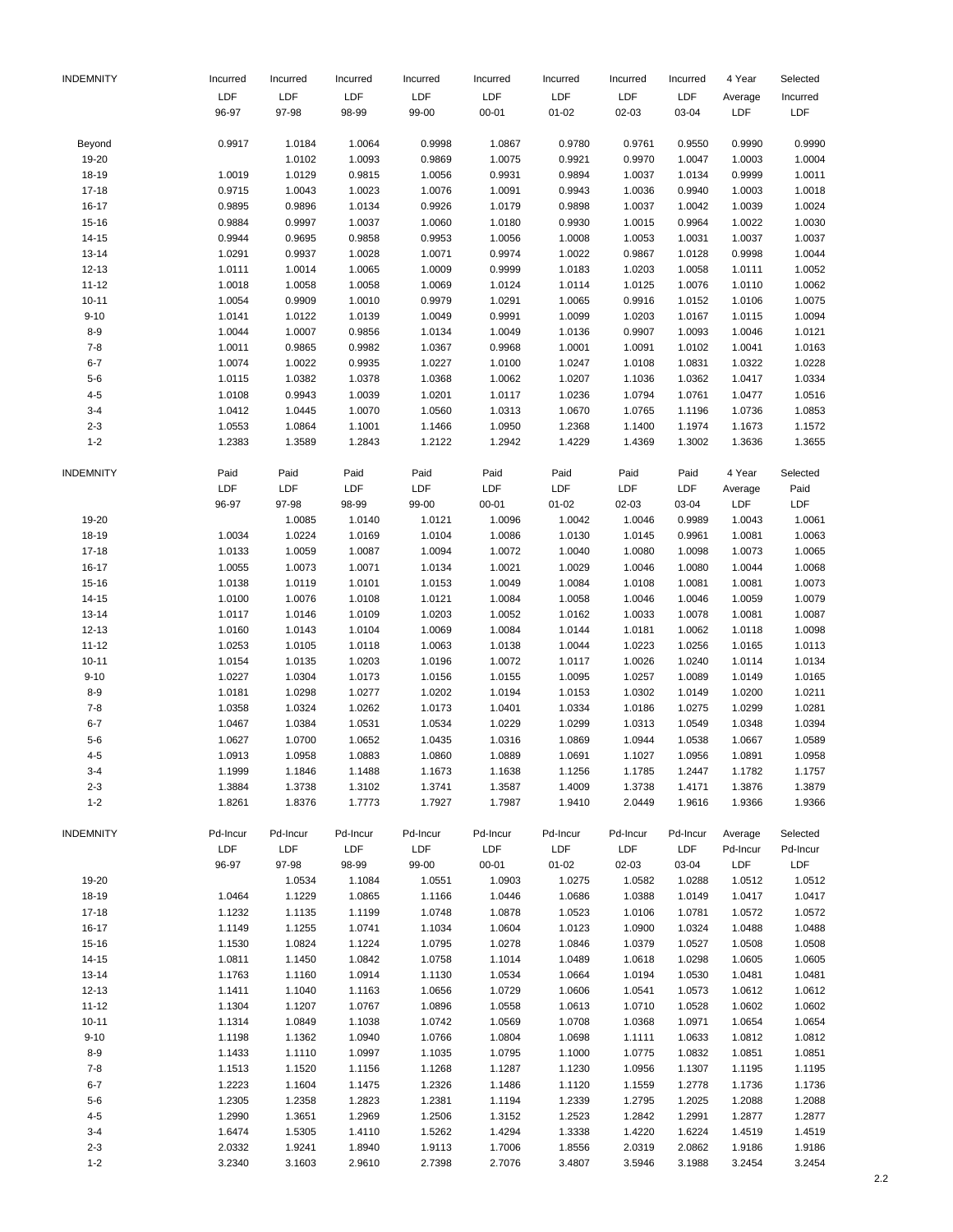| INDEMNITY          |              |                  | Paid             |
|--------------------|--------------|------------------|------------------|
|                    | Policy       | Incurred         | to 20th          |
|                    | Year         | LDF              | LDF              |
| Beyond             | 1984         | 0.9990           | 0.9990           |
| 19-20              | 1985         | 1.0004           | 1.0512           |
| 18-19              | 1986         | 1.0011           | 1.0063           |
| 17-18              | 1987         | 1.0018           | 1.0065           |
| 16-17<br>15-16     | 1988         | 1.0024           | 1.0068           |
| 14-15              | 1989<br>1990 | 1.0030<br>1.0037 | 1.0073<br>1.0079 |
| 13-14              | 1991         | 1.0044           | 1.0087           |
| $12 - 13$          | 1992         | 1.0052           | 1.0098           |
| $11 - 12$          | 1993         | 1.0062           | 1.0113           |
| $10 - 11$          | 1994         | 1.0075           | 1.0134           |
| $9 - 10$           | 1995         | 1.0094           | 1.0165           |
| $8 - 9$            | 1996         | 1.0121           | 1.0211           |
| $7-8$              | 1997         | 1.0163           | 1.0281           |
| 6-7                | 1998         | 1.0228           | 1.0394           |
| $5 - 6$            | 1999         | 1.0334           | 1.0589           |
| $4 - 5$            | 2000         | 1.0516           | 1.0958           |
| 3-4                | 2001         | 1.0853           | 1.1757           |
| $2 - 3$            | 2002         | 1.1572           | 1.3879           |
| $1 - 2$            | 2003         | 1.3655           | 1.9366           |
|                    |              |                  |                  |
| INDEMNITY          | Policy       | Incurred         | Paid<br>to 20th  |
|                    | Year         | Cum LDF          | Cum LDF          |
| Beyond             | 1984         | 0.9990           | 0.9990           |
| 19-20              | 1985         | 0.9994           | 1.0501           |
| 18-19              | 1986         | 1.0005           | 1.0568           |
| $17 - 18$          | 1987         | 1.0023           | 1.0636           |
| 16-17              | 1988         | 1.0047           | 1.0709           |
| 15-16              | 1989         | 1.0077           | 1.0787           |
| 14-15              | 1990         | 1.0114           | 1.0872           |
| $13 - 14$          | 1991         | 1.0159           | 1.0967           |
| 12-13              | 1992         | 1.0212           | 1.1074           |
| 11-12              | 1993         | 1.0275           | 1.1199           |
| $10 - 11$          | 1994         | 1.0352           | 1.1349           |
| 9-10               | 1995         | 1.0449           | 1.1537           |
| $8-9$              | 1996         | 1.0576           | 1.1780           |
| $7-8$              | 1997         | 1.0748           | 1.2111           |
| $6 - 7$            | 1998         | 1.0993           | 1.2588           |
| 5-6<br>$4 - 5$     | 1999<br>2000 | 1.1361<br>1.1947 | 1.3330<br>1.4607 |
| 3-4                | 2001         | 1.2966           | 1.7173           |
| $2 - 3$            | 2002         | 1.5004           | 2.3834           |
| $1 - 2$            | 2003         | 2.0488           | 4.6158           |
|                    |              |                  |                  |
| <b>INDEMNITY</b>   |              | <b>Benefit</b>   | LAE              |
|                    | Policy       | Level            |                  |
|                    | Year         | Factor           |                  |
| Beyond             | 1984         | 1.4184           | 1.1182           |
| 19-20              | 1985         | 1.4054           | 1.1182           |
| 18-19              | 1986         | 1.3947           | 1.1182           |
| 17-18              | 1987         | 1.3866           | 1.1182           |
| 16-17              | 1988         | 1.3661           | 1.1182           |
| 15-16              | 1989         | 1.3388           | 1.1182           |
| 14-15              | 1990         | 1.3141           | 1.1182           |
| $13 - 14$<br>12-13 | 1991<br>1992 | 1.2983<br>1.2821 | 1.1182<br>1.1182 |
| 11-12              |              | 1.2628           | 1.1182           |
| $10 - 11$          | 1993<br>1994 | 1.2470           | 1.1182           |
| $9 - 10$           | 1995         | 1.2267           | 1.1182           |
| 8-9                | 1996         | 1.2024           | 1.1182           |
| $7-8$              | 1997         | 1.1793           | 1.1182           |
| 6-7                | 1998         | 1.1539           | 1.1182           |
| $5 - 6$            | 1999         | 1.1269           | 1.1182           |
| $4 - 5$            | 2000         | 1.0991           | 1.1182           |
| $3 - 4$            | 2001         | 1.0736           | 1.1182           |
| $2 - 3$            | 2002         | 1.0494           | 1.1182           |
| $1 - 2$            | 2003         | 1.0240           | 1.1182           |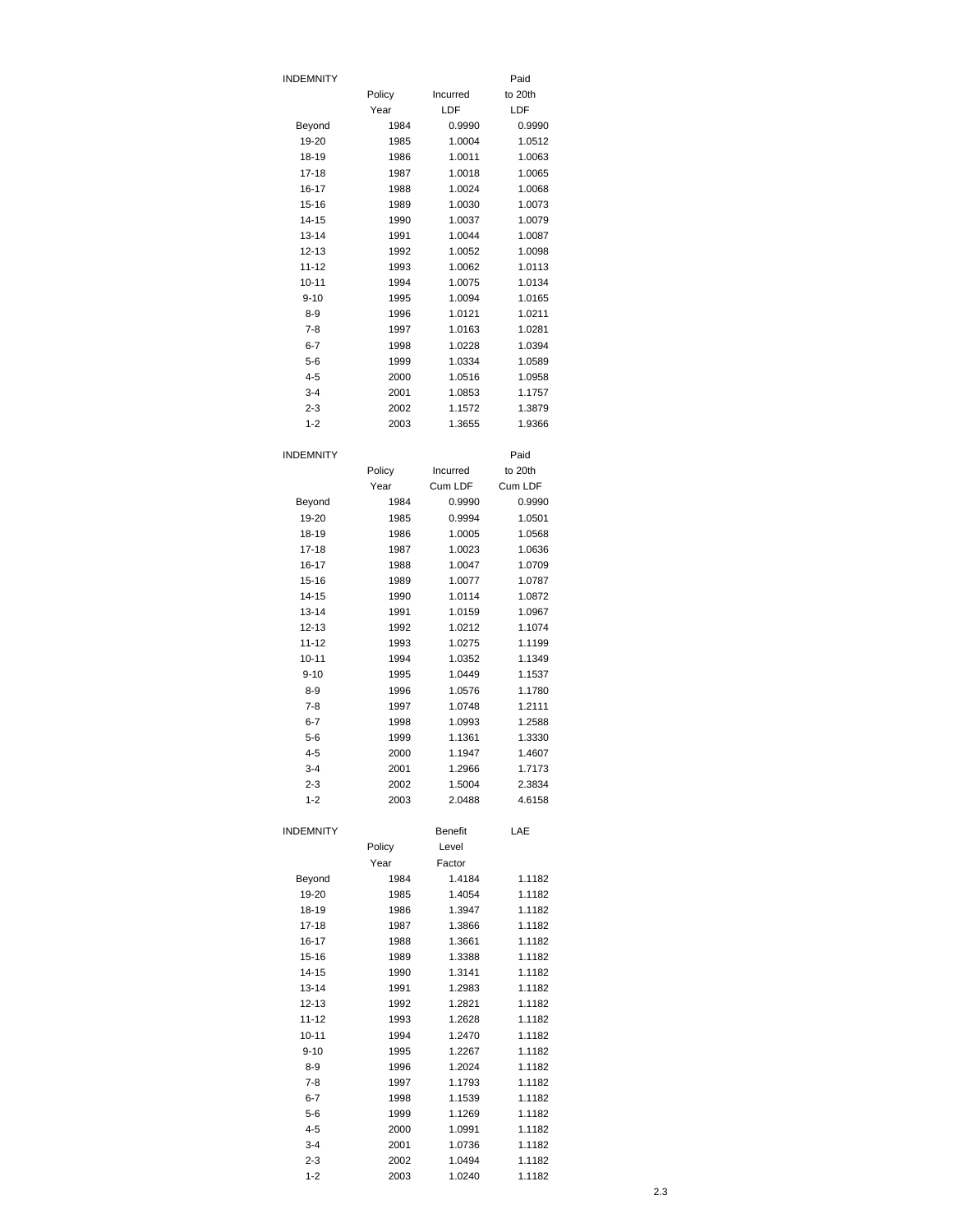| INDEMNITY             |              |                 |                      | Paid                 |
|-----------------------|--------------|-----------------|----------------------|----------------------|
|                       | Policy       | Incurred        | Incurred             | to 20th              |
|                       | Year         | Pension Adj.    | Base                 | Base                 |
| Beyond                | 1984         | 8440            | 15251701             | 15251701             |
| 19-20                 | 1985         | 13076           | 19929653             | 19549082             |
| 18-19                 | 1986         | 32324           | 22425504             | 20974431             |
| 17-18                 | 1987         | 0               | 24799394             | 24212893             |
| 16-17                 | 1988         | 10996           | 23116721             | 22125853             |
| 15-16                 | 1989         | 13779           | 24692054             | 24075147             |
| 14-15                 | 1990         | 4645            | 25208303             | 24121920             |
| 13-14                 | 1991         | 11939           | 25012681             | 23793315             |
| 12-13                 | 1992         | 2187            | 23394778             | 22788195             |
| 11-12                 | 1993         | 14848           | 26404487             | 24631917             |
| $10 - 11$             | 1994         | 0               | 21453987             | 20355528             |
| $9 - 10$              | 1995         | 0               | 23082163             | 21626400             |
| 8-9                   | 1996         | 12526           | 26878104             | 24412883             |
| $7-8$                 | 1997         | 11320           | 25667067             | 21181735             |
| $6 - 7$               | 1998         | 38055           | 22831275             | 19975475             |
| 5-6                   | 1999         | 23119           | 28283935<br>33130171 | 23832889             |
| $4 - 5$<br>$3 - 4$    | 2000         | 790<br>10530    | 29166996             | 25416138<br>19805565 |
|                       | 2001<br>2002 |                 | 26873079             |                      |
| $2 - 3$               |              | -23427          |                      | 16494087             |
| $1 - 2$               | 2003         | 9243            | 21328178             | 8664931              |
| INDEMNITY             |              | Proj Ult        | Proj Ult             | Proj Ult             |
|                       | Policy       | Incurred        | Incurred             | Incurred             |
|                       | Year         | (Avg Pd & Inc)  | (Incur)              | (Pd-20)              |
| Beyond                | 1984         | 15236449        | 15236449             | 15236449             |
| 19-20                 | 1985         | 20223093        | 19917695             | 20528491             |
| 18-19                 | 1986         | 22301248        | 22436717             | 22165779             |
| 17-18                 | 1987         | 25304633        | 24856433             | 25752833             |
| 16-17                 | 1988         | 23459973        | 23225370             | 23694576             |
| 15-16                 | 1989         | 25426022        | 24882183             | 25969861             |
| 14-15                 | 1990         | 25860515        | 25495678             | 26225351             |
| 13-14                 | 1991         | 25752256        | 25410383             | 26094129             |
| $12 - 13$             | 1992         | 24563197        | 23890747             | 25235647             |
| 11-12                 | 1993         | 27357947        | 27130610             | 27585284             |
| $10 - 11$             | 1994         | 22655328        | 22209167             | 23101489             |
| $9 - 10$              | 1995         | 24534465        | 24118552             | 24950378             |
| $8 - 9$               | 1996         | 28592330        | 28426283             | 28758376             |
| 7-8                   | 1997         | 26620082        | 27586964             | 25653199             |
| $6 - 7$               | 1998         | 25121775        | 25098421             | 25145128             |
| $5 - 6$               | 1999         | 31951310        | 32133379             | 31769241<br>37125353 |
| 4-5                   | 2000         | 38352984        | 39580615             |                      |
| $3 - 4$               | 2001         | 35915012        | 37817927             | 34012097             |
| $2 - 3$               | 2002         | 39816188        | 40320368             | 39312007             |
| $1 - 2$               | 2003         | 41846380        | 43697171             | 39995589             |
| <b>INDEMNITY</b>      |              | Reduction to    | Reduction to         | Reduction to         |
|                       | Policy       | Proj Ult Loss   | Proj Ult Loss        | Proj Ult Loss        |
|                       | Year         | (Avg Pd & Inc)  | (Incur)              | (Pd-20)              |
| Beyond                | 1984         | 62191           | 70151                | 54230                |
| 19-20                 | 1985         | 60714           | 48606                | 72821                |
| 18-19                 | 1986         | 96602           | 92989                | 100215               |
| 17-18                 | 1987         | 56274           | 63233                | 49315                |
| 16-17                 | 1988         | 80500           | 59401                | 101598               |
| 15-16                 | 1989         | 140330          | 146898               | 133762               |
| 14-15                 | 1990         | 62348           | 83089                | 41606                |
| 13-14                 | 1991         | 64341           | 87824                | 40857                |
| $12 - 13$             | 1992         | 205693          | 169789               | 241596               |
| 11-12                 | 1993         | 205048          | 244487               | 165608               |
| $10 - 11$<br>$9 - 10$ | 1994<br>1995 | 170500          | 257334               | 83665<br>154291      |
| $8 - 9$               | 1996         | 260790<br>59342 | 367289<br>118683     | 0                    |
| $7-8$                 | 1997         | 243131          | 477310               | 8952                 |
| $6 - 7$               | 1998         | 156760          | 313519               | 0                    |
| $5 - 6$               | 1999         | 233178          | 360971               | 105385               |
| $4 - 5$               | 2000         | 200249          | 400497               | 0                    |
| $3 - 4$               | 2001         | 128037          | 256073               | 0                    |
| $2 - 3$               | 2002         | 1462803         | 1248457              | 1677148              |
| $1 - 2$               | 2003         | 579607          | 588554               | 570659               |
|                       |              |                 |                      |                      |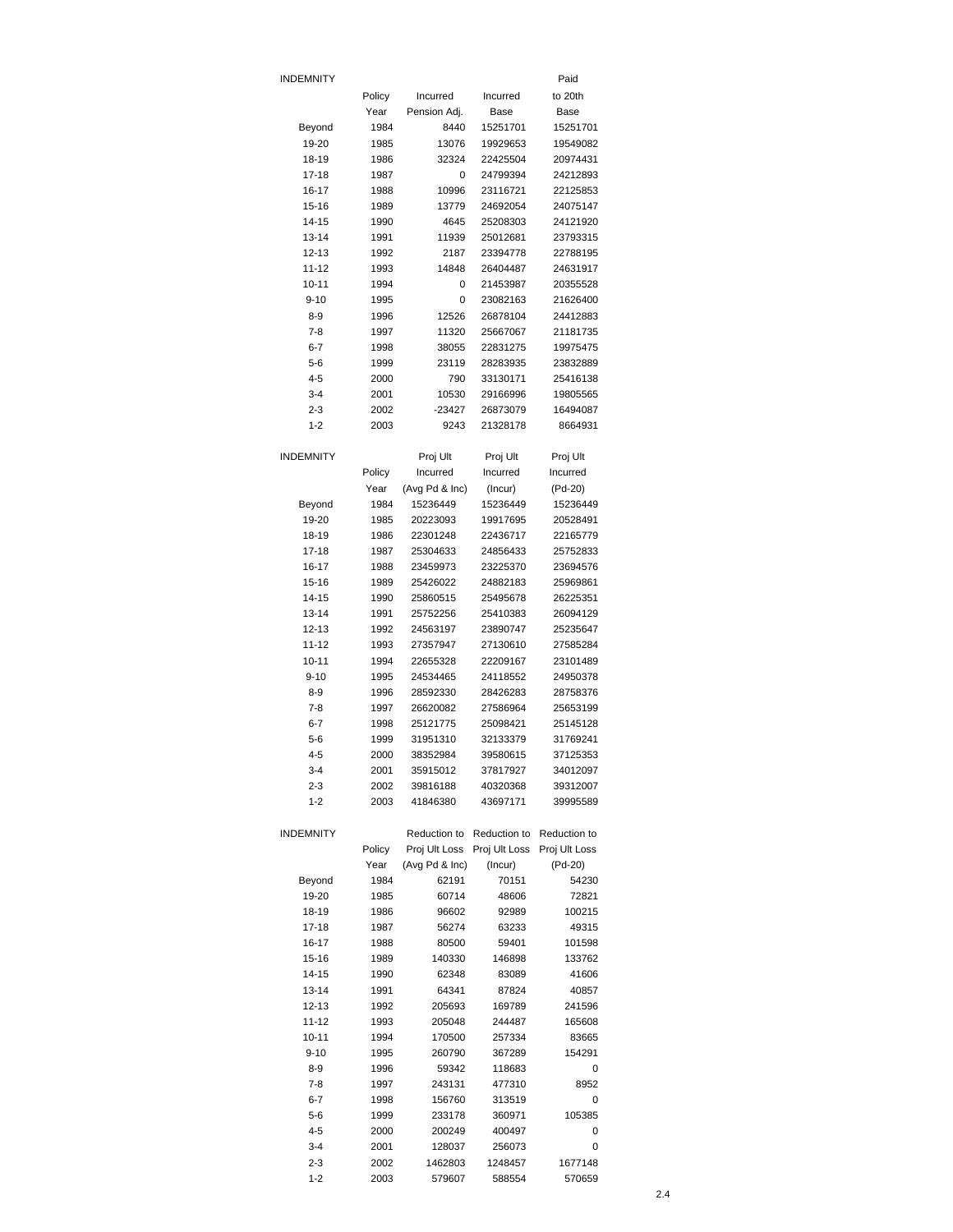| <b>INDEMNITY</b> |        | Projected Ult       | Projected Ult       | Projected Ult       |
|------------------|--------|---------------------|---------------------|---------------------|
|                  | Policy | <b>Limited Loss</b> | <b>Limited Loss</b> | <b>Limited Loss</b> |
|                  | Year   | (Avg Pd & Inc)      | (Incur)             | (Pd-20)             |
| Beyond           | 1984   | 15174258            | 15166298            | 15182219            |
| 19-20            | 1985   | 20162379            | 19869089            | 20455670            |
| 18-19            | 1986   | 22204646            | 22343728            | 22065564            |
| $17 - 18$        | 1987   | 25248359            | 24793200            | 25703518            |
| 16-17            | 1988   | 23379473            | 23165969            | 23592978            |
| 15-16            | 1989   | 25285692            | 24735285            | 25836099            |
| 14-15            | 1990   | 25798167            | 25412589            | 26183745            |
| 13-14            | 1991   | 25687915            | 25322559            | 26053272            |
| $12 - 13$        | 1992   | 24357504            | 23720958            | 24994051            |
| 11-12            | 1993   | 27152899            | 26886123            | 27419676            |
| $10 - 11$        | 1994   | 22484828            | 21951833            | 23017824            |
| $9 - 10$         | 1995   | 24273675            | 23751263            | 24796087            |
| $8 - 9$          | 1996   | 28532988            | 28307600            | 28758376            |
| $7-8$            | 1997   | 26376951            | 27109654            | 25644247            |
| $6 - 7$          | 1998   | 24965015            | 24784902            | 25145128            |
| 5-6              | 1999   | 31718132            | 31772408            | 31663856            |
| 4-5              | 2000   | 38152735            | 39180118            | 37125353            |
| $3 - 4$          | 2001   | 35786975            | 37561854            | 34012097            |
| $2 - 3$          | 2002   | 38353385            | 39071911            | 37634859            |
| $1 - 2$          | 2003   | 41266773            | 43108617            | 39424930            |
|                  |        |                     |                     |                     |
| INDEMNITY        |        | <b>Adjusted Ult</b> | <b>Adjusted Ult</b> | <b>Adjusted Ult</b> |
|                  | Policy | <b>Limited Loss</b> | <b>Limited Loss</b> | <b>Limited Loss</b> |
|                  | Year   | (Avg Pd & Inc)      | (Incur)             | (Pd-20)             |
| Beyond           | 1984   | 24067206            | 24054581            | 24079833            |
| 19-20            | 1985   | 31685547            | 31224637            | 32146459            |
| 18-19            | 1986   | 34629334            | 34846240            | 34412428            |
| $17 - 18$        | 1987   | 39147483            | 38441760            | 39853205            |
| 16-17            | 1988   | 35713852            | 35387709            | 36039997            |
| 15-16            | 1989   | 37853848            | 37029863            | 38677833            |
| 14-15            | 1990   | 37908513            | 37341935            | 38475092            |
| $13 - 14$        | 1991   | 37292663            | 36762254            | 37823074            |
| 12-13            | 1992   | 34919995            | 34007414            | 35832577            |
| $11 - 12$        | 1993   | 38341603            | 37964898            | 38718309            |
| $10 - 11$        | 1994   | 31352741            | 30609535            | 32095948            |
| $9 - 10$         | 1995   | 33296101            | 32579511            | 34012692            |
| $8 - 9$          | 1996   | 38363278            | 38060239            | 38666318            |
| $7-8$            | 1997   | 34783108            | 35749318            | 33816896            |
| $6 - 7$          | 1998   | 32212134            | 31979735            | 32444532            |
| 5-6              | 1999   | 39968005            | 40036398            | 39899612            |
| $4 - 5$          | 2000   | 46890231            | 48152899            | 45627564            |
| 3-4              | 2001   | 42962246            | 45092988            | 40831506            |
| $2 - 3$          | 2002   | 45005361            | 45848507            | 44162214            |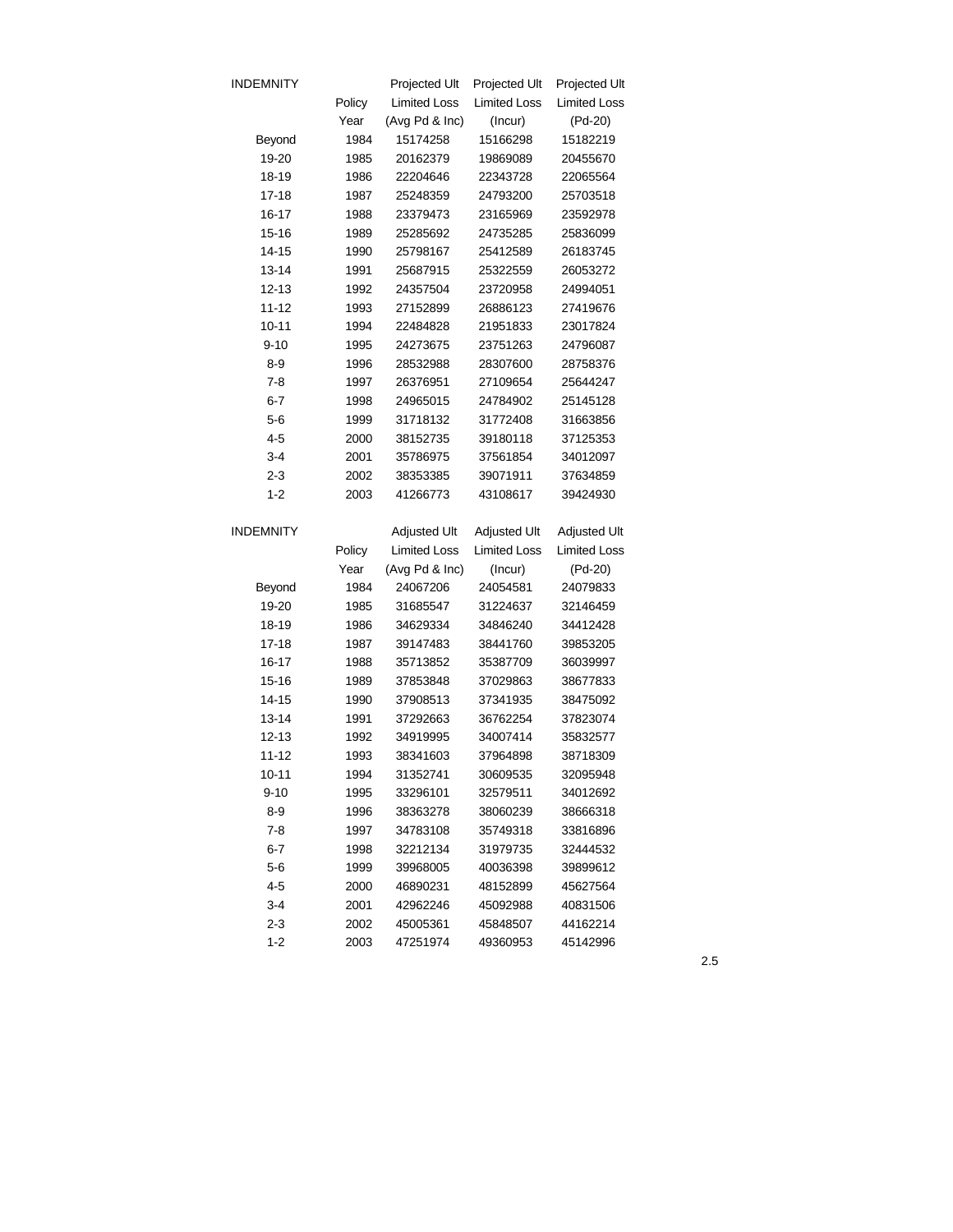| <b>INDEMNITY</b> |        | <b>Ult Limited</b> | Ult Limited | <b>Ult Limited</b> |
|------------------|--------|--------------------|-------------|--------------------|
|                  | Policy | Loss Ratio         | Loss Ratio  | Loss Ratio         |
|                  | Year   | (Avg Pd & Inc)     | (Incur)     | (Pd-20)            |
|                  | 1984   | 0.3333             | 0.3331      | 0.3335             |
|                  | 1985   | 0.3521             | 0.3470      | 0.3573             |
|                  | 1986   | 0.3433             | 0.3455      | 0.3412             |
|                  | 1987   | 0.3447             | 0.3384      | 0.3509             |
|                  | 1988   | 0.2866             | 0.2840      | 0.2892             |
|                  | 1989   | 0.2862             | 0.2799      | 0.2924             |
|                  | 1990   | 0.3037             | 0.2991      | 0.3082             |
|                  | 1991   | 0.3043             | 0.3000      | 0.3086             |
|                  | 1992   | 0.2977             | 0.2899      | 0.3055             |
|                  | 1993   | 0.3245             | 0.3213      | 0.3277             |
|                  | 1994   | 0.2661             | 0.2598      | 0.2724             |
|                  | 1995   | 0.2750             | 0.2691      | 0.2810             |
|                  | 1996   | 0.2932             | 0.2909      | 0.2955             |
|                  | 1997   | 0.2699             | 0.2774      | 0.2624             |
|                  | 1998   | 0.2523             | 0.2504      | 0.2541             |
|                  | 1999   | 0.2936             | 0.2941      | 0.2931             |
|                  | 2000   | 0.3397             | 0.3489      | 0.3306             |
|                  | 2001   | 0.2751             | 0.2888      | 0.2615             |
|                  | 2002   | 0.2786             | 0.2838      | 0.2734             |
|                  | 2003   | 0.2759             | 0.2882      | 0.2636             |
|                  |        |                    |             |                    |

|        |           |            | Trend     |                     |                     |                             |          |
|--------|-----------|------------|-----------|---------------------|---------------------|-----------------------------|----------|
| Policy | Claim     | Normalized | Factor    | Selected Ann        | <b>Trend Period</b> | Trend                       | Combined |
| Year   | Frequency | Frequency  | to 1/1/04 | <b>Trend Factor</b> | # Years             | 1/1/04-12/1/06 Trend Factor |          |
|        |           |            |           | $-6.0\%$            | 1                   |                             |          |
|        |           |            |           | $-6.0\%$            | 1                   |                             |          |
|        |           |            |           | $-6.0\%$            | 1                   |                             |          |
|        |           |            |           | $-6.0%$             | 0.9167              |                             |          |
| 1991   | 19.16     | 1.0000     |           |                     |                     |                             |          |

| 1992  | 18.61 | 0.9713                           |        |  |        |        |
|-------|-------|----------------------------------|--------|--|--------|--------|
| 1993  | 19.50 | 1.0178                           |        |  |        |        |
| 1994  | 16.74 | 0.8737                           |        |  |        |        |
| 1995  | 16.82 | 0.8779                           |        |  |        |        |
| 1996  | 15.84 | 0.8268                           |        |  |        |        |
| 1997  | 14.43 | 0.7532                           |        |  |        |        |
| 1998  | 13.21 | 0.6895                           |        |  |        |        |
| 1999  | 12.73 | 0.6644                           |        |  |        |        |
| 2000  | 11.58 | 0.6044                           | 0.8306 |  | 0.8349 | 0.6935 |
| 2001  | 10.04 | 0.5240                           | 0.8836 |  | 0.8349 | 0.7377 |
| 2002  | 10.29 | 0.5370                           | 0.9400 |  | 0.8349 | 0.7848 |
| 2003* | 10.05 | 0.5245                           | 1.0000 |  | 0.8349 | 0.8349 |
|       |       | * Adjusted to a full Policy Year |        |  |        |        |

| INDEMNITY<br>SEVERITY<br>RATIOS | Policy<br>Year | <b>Ult Limited</b><br>Severity Ratio<br>(Average) | Ult Limited<br>Severity Ratio Severity Ratio<br>(Incur) | Ult Limited<br>(Pd-20) |
|---------------------------------|----------------|---------------------------------------------------|---------------------------------------------------------|------------------------|
|                                 | 1991           | 0.3043                                            | 0.3000                                                  | 0.3086                 |
|                                 | 1992           | 0.3065                                            | 0.2985                                                  | 0.3145                 |
|                                 | 1993           | 0.3188                                            | 0.3157                                                  | 0.3220                 |
|                                 | 1994           | 0.3046                                            | 0.2974                                                  | 0.3118                 |
|                                 | 1995           | 0.3132                                            | 0.3065                                                  | 0.3201                 |
|                                 | 1996           | 0.3546                                            | 0.3518                                                  | 0.3574                 |
|                                 | 1997           | 0.3583                                            | 0.3683                                                  | 0.3484                 |
|                                 | 1998           | 0.3659                                            | 0.3632                                                  | 0.3685                 |
|                                 | 1999           | 0.4419                                            | 0.4427                                                  | 0.4411                 |
|                                 | 2000           | 0.5620                                            | 0.5773                                                  | 0.5470                 |
|                                 | 2001           | 0.5250                                            | 0.5511                                                  | 0.4990                 |
|                                 | 2002           | 0.5188                                            | 0.5285                                                  | 0.5091                 |
|                                 | 2003           | 0.5260                                            | 0.5495                                                  | 0.5026                 |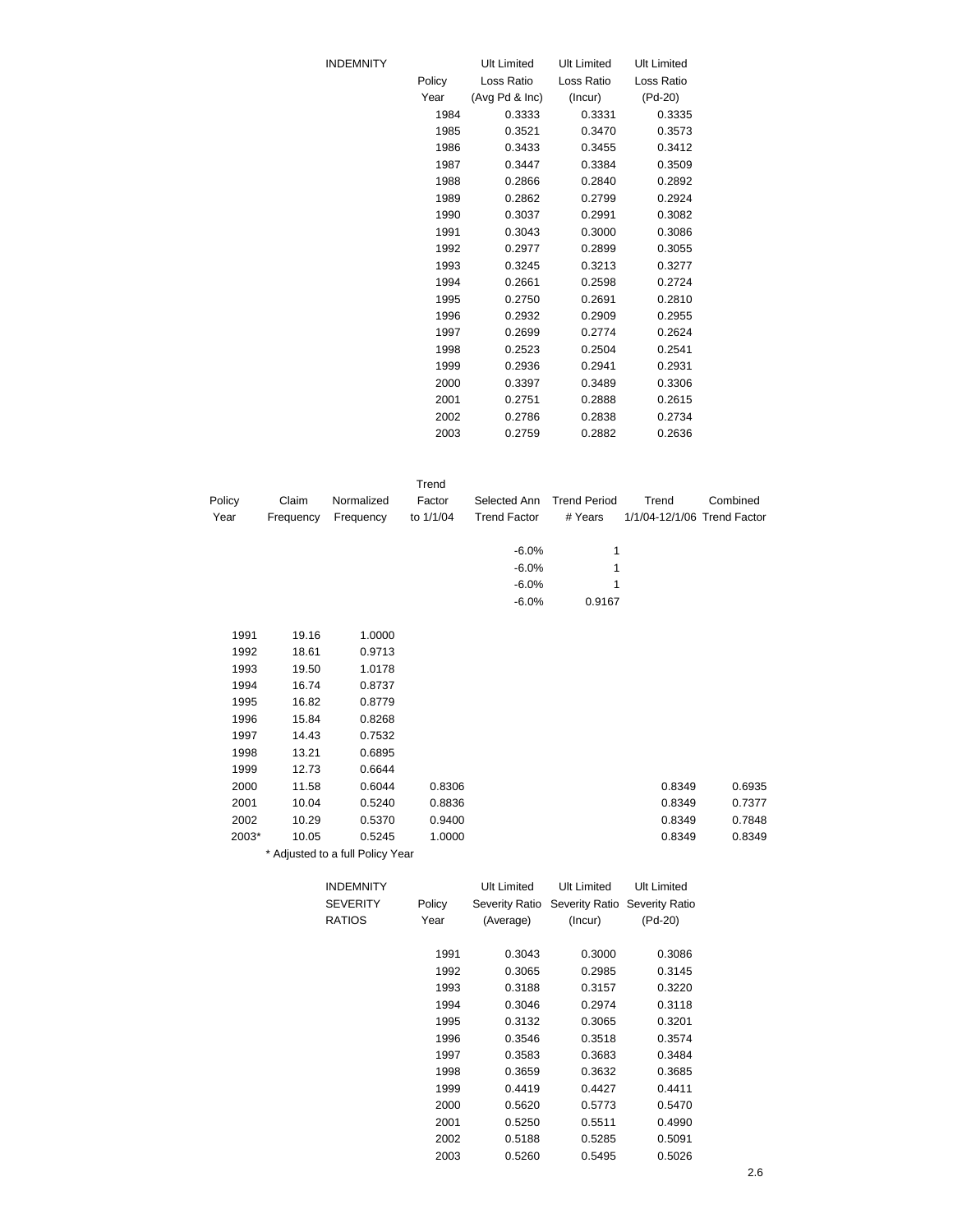| <b>INDEMNITY</b> |              | Severity         | Severity         | Severity         |
|------------------|--------------|------------------|------------------|------------------|
| Linear           | Policy       | Ratio            | Ratio            | Ratio            |
| <b>FITTED</b>    | Year         | (Average)        | (Incur)          | $(Pd-20)$        |
| 4 Point          | 2000         | 0.5501           | 0.5675           | 0.5329           |
|                  | 2001         | 0.5387           | 0.5569           | 0.5206           |
|                  | 2002         | 0.5272           | 0.5463           | 0.5083           |
|                  | 2003         | 0.5158           | 0.5357           | 0.4960           |
| 5 Point          | 1999         | 0.4897           | 0.4969           | 0.4827           |
|                  | 2000         | 0.5022           | 0.5133           | 0.4913           |
|                  | 2001         | 0.5147           | 0.5298           | 0.4998           |
|                  | 2002         | 0.5272           | 0.5463           | 0.5083           |
|                  | 2003         | 0.5397           | 0.5628           | 0.5168           |
| 6 Point          | 1998         | 0.4189           | 0.4190           | 0.4188           |
|                  | 1999         | 0.4473           | 0.4522           | 0.4425           |
|                  | 2000         | 0.4757           | 0.4854           | 0.4661           |
|                  | 2001         | 0.5041           | 0.5187           | 0.4897           |
|                  | 2002         | 0.5325           | 0.5519           | 0.5133           |
|                  | 2003         | 0.5609           | 0.5851           | 0.5369           |
| 7 Point          | 1997         | 0.3756           | 0.3777           | 0.3735           |
|                  | 1998         | 0.4074           | 0.4128           | 0.4021           |
|                  | 1999         | 0.4393           | 0.4479           | 0.4308           |
|                  | 2000         | 0.4711           | 0.4829           | 0.4594           |
|                  | 2001         | 0.5030           | 0.5180           | 0.4880           |
|                  | 2002         | 0.5348           | 0.5531           | 0.5167           |
|                  | 2003         | 0.5667           | 0.5882           | 0.5453           |
| 8 Point          | 1996         | 0.3482           | 0.3464           | 0.3501           |
|                  | 1997         | 0.3792           | 0.3807           | 0.3777           |
|                  | 1998         | 0.4101           | 0.4151           | 0.4053           |
|                  | 1999         | 0.4411           | 0.4494           | 0.4328           |
|                  | 2000         | 0.4720           | 0.4837           | 0.4604           |
|                  | 2001         | 0.5030           | 0.5180           | 0.4880           |
|                  | 2002         | 0.5339           | 0.5524           | 0.5156           |
|                  | 2003         | 0.5649           | 0.5867           | 0.5432           |
| 9 Point          | 1995         | 0.3157           | 0.3100           | 0.3216           |
|                  | 1996         | 0.3470           | 0.3447           | 0.3493           |
|                  | 1997         | 0.3782           | 0.3794           | 0.3771           |
|                  | 1998         | 0.4094           | 0.4141           | 0.4048           |
|                  | 1999         | 0.4406           | 0.4488           | 0.4326           |
|                  | 2000         | 0.4719           | 0.4835           | 0.4603           |
|                  | 2001         | 0.5031           | 0.5182           | 0.4881           |
|                  | 2002         | 0.5343           | 0.5529           | 0.5158           |
|                  | 2003         | 0.5655           | 0.5876           | 0.5436           |
| 10 Point         | 1994         | 0.2915           | 0.2829           | 0.3000           |
|                  | 1995         | 0.3216           | 0.3164           | 0.3268           |
|                  | 1996         | 0.3517           | 0.3499           | 0.3536           |
|                  | 1997         | 0.3818           | 0.3834           | 0.3803           |
|                  | 1998         | 0.4120           | 0.4169           | 0.4071           |
|                  | 1999         | 0.4421           | 0.4504           | 0.4339           |
|                  | 2000         | 0.4722           | 0.4839           | 0.4607           |
|                  | 2001         | 0.5023           | 0.5174           | 0.4874           |
|                  | 2002<br>2003 | 0.5325<br>0.5626 | 0.5508<br>0.5843 | 0.5142<br>0.5410 |
|                  |              |                  |                  |                  |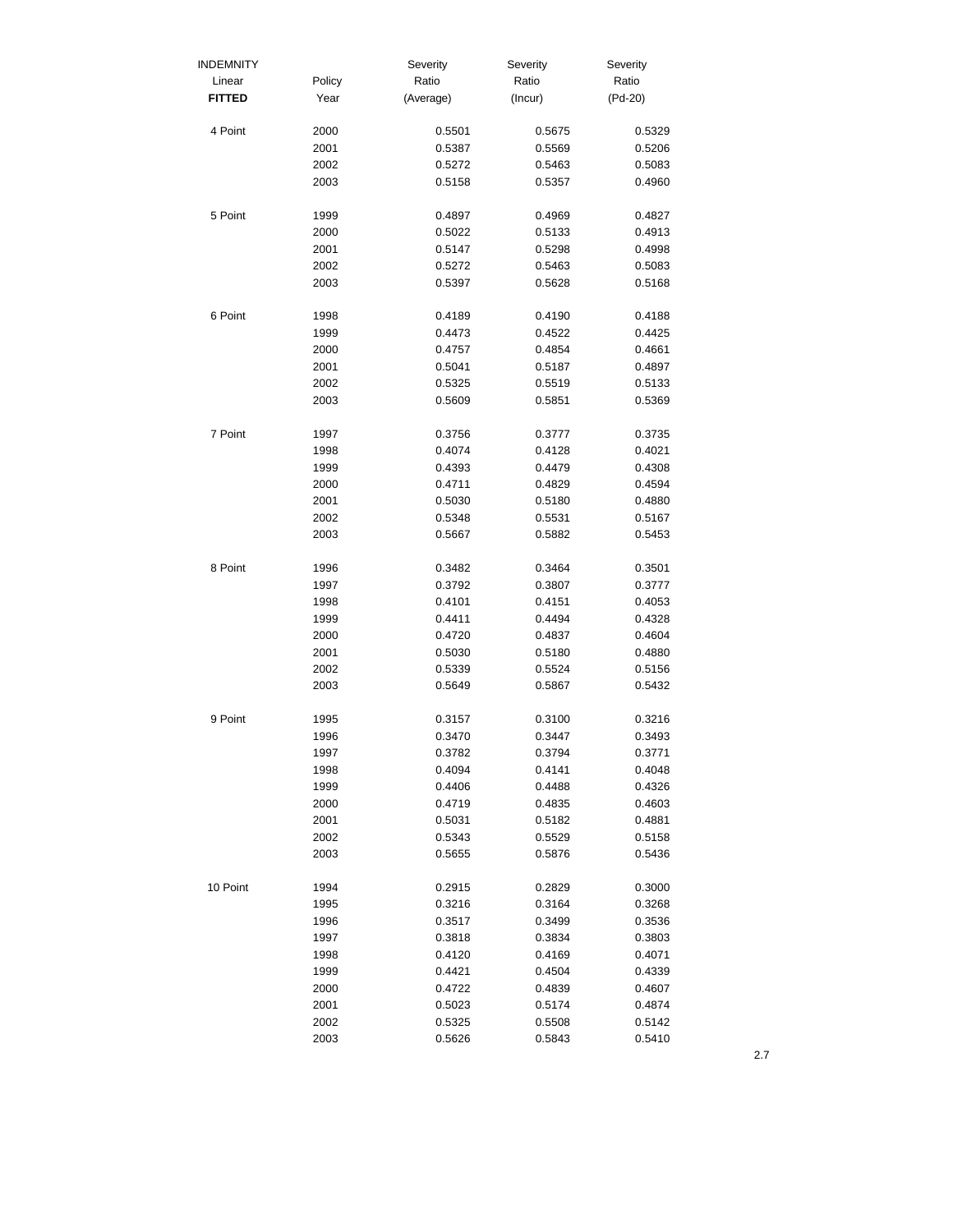| <b>INDEMNITY</b>             |        | Severity  | Severity  | Severity  |
|------------------------------|--------|-----------|-----------|-----------|
| Linear                       |        | Ratio     | Ratio     | Ratio     |
| <b>TRENDED</b>               |        | (Incur)   | (Incur)   | $(Pd-20)$ |
|                              |        |           |           |           |
| 4 Point                      | Fitted | 0.4825    | 0.5048    | 0.4601    |
| 5 Point                      | Fitted | 0.5762    | 0.6108    | 0.5416    |
| 6 Point                      | Fitted | 0.6438    | 0.6820    | 0.6058    |
| 7 Point                      | Fitted | 0.6596    | 0.6906    | 0.6288    |
| 8 Point                      | Fitted | 0.6552    | 0.6868    | 0.6237    |
| 9 Point                      | Fitted | 0.6566    | 0.6888    | 0.6245    |
| 10 Point                     | Fitted | 0.6505    | 0.6820    | 0.6190    |
|                              |        |           |           |           |
| <b>INDEMNITY</b>             |        | Sev Trend | Sev Trend | Sev Trend |
| Linear                       |        | Factor    | Factor    | Factor    |
| <b>Severity Trend Factor</b> |        | (Average) | (Incur)   | $(Pd-20)$ |
| 4 Point                      | 2000   | 0.8772    | 0.8895    | 0.8633    |
|                              | 2001   | 0.8958    | 0.9064    | 0.8837    |
|                              | 2002   | 0.9152    | 0.9240    | 0.9051    |
|                              | 2003   | 0.9354    | 0.9423    | 0.9276    |
|                              |        |           |           |           |
| 5 Point                      | 2000   | 1.1473    | 1.1899    | 1.1025    |
|                              | 2001   | 1.1194    | 1.1529    | 1.0837    |
|                              | 2002   | 1.0929    | 1.1182    | 1.0656    |
|                              | 2003   | 1.0675    | 1.0854    | 1.0480    |
|                              |        |           |           |           |
| 6 Point                      | 2000   | 1.3533    | 1.4049    | 1.2998    |
|                              | 2001   | 1.2770    | 1.3149    | 1.2371    |
|                              | 2002   | 1.2089    | 1.2358    | 1.1802    |
|                              | 2003   | 1.1477    | 1.1656    | 1.1283    |
|                              |        |           |           |           |
| 7 Point                      | 2000   | 1.4001    | 1.4299    | 1.3688    |
|                              | 2001   | 1.3114    | 1.3331    | 1.2885    |
|                              | 2002   | 1.2333    | 1.2485    | 1.2171    |
|                              | 2003   | 1.1640    | 1.1740    | 1.1532    |
| 8 Point                      | 2000   | 1.3879    | 1.4198    | 1.3545    |
|                              | 2001   | 1.3025    | 1.3258    | 1.2779    |
|                              | 2002   | 1.2270    | 1.2434    | 1.2096    |
|                              | 2003   | 1.1598    | 1.1706    | 1.1481    |
|                              |        |           |           |           |
| 9 Point                      | 2000   | 1.3915    | 1.4246    | 1.3566    |
|                              | 2001   | 1.3051    | 1.3292    | 1.2795    |
|                              | 2002   | 1.2289    | 1.2458    | 1.2107    |
|                              | 2003   | 1.1610    | 1.1722    | 1.1489    |
| 10 Point                     | 2000   | 1.3775    | 1.4095    | 1.3438    |
|                              | 2001   | 1.2949    | 1.3183    | 1.2700    |
|                              | 2002   | 1.2216    | 1.2381    | 1.2039    |
|                              | 2003   | 1.1562    | 1.1672    | 1.1443    |
|                              |        |           |           |           |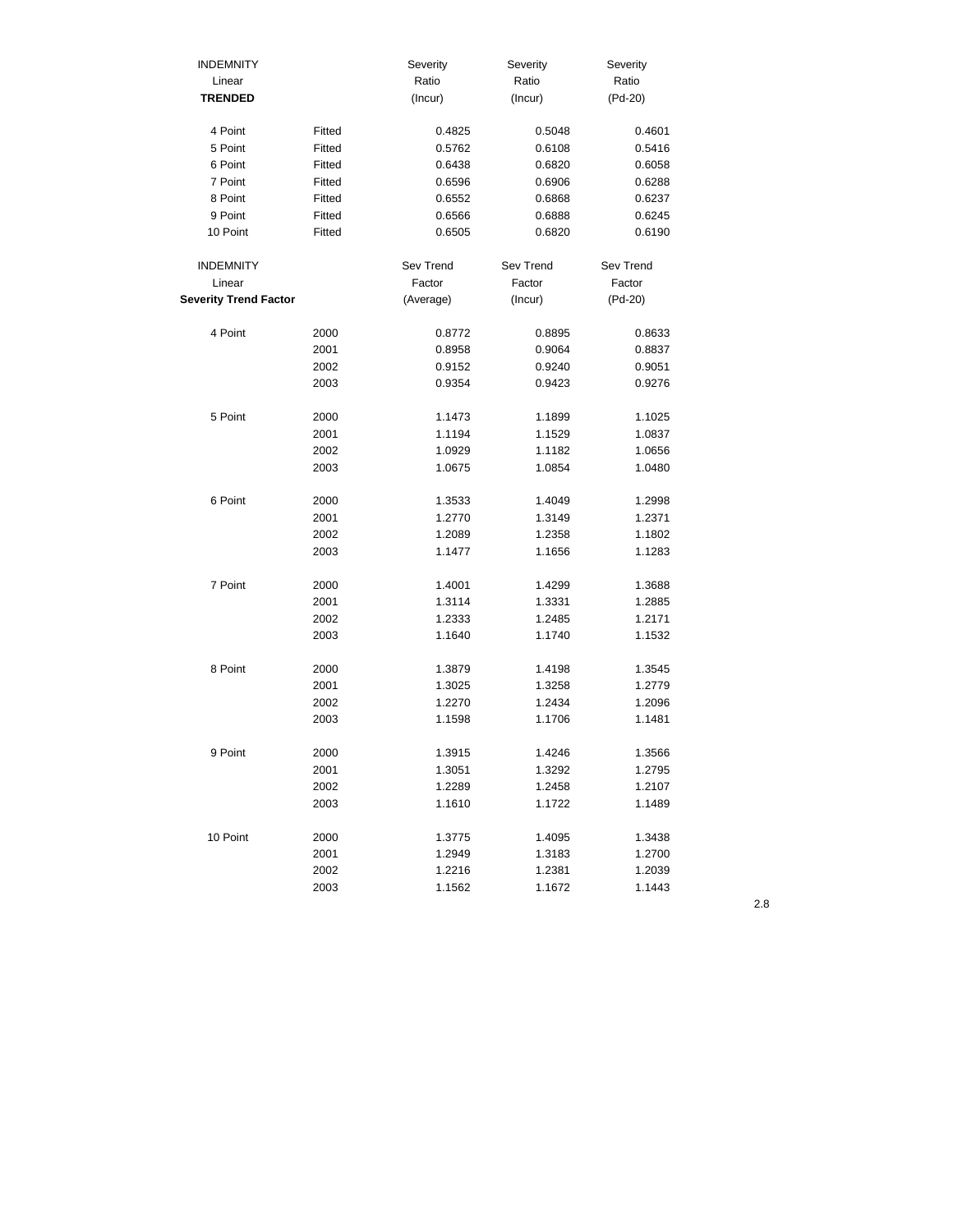| <b>INDEMNITY</b> |        | Severity  | Severity | Severity  |
|------------------|--------|-----------|----------|-----------|
| Expon'l          | Policy | Ratio     | Ratio    | Ratio     |
| <b>FITTED</b>    | Year   | (Average) | (Incur)  | $(Pd-20)$ |
| 4 Point          | 2000   | 0.5498    | 0.5673   | 0.5324    |
|                  | 2001   | 0.5383    | 0.5566   | 0.5201    |
|                  | 2002   | 0.5271    | 0.5461   | 0.5081    |
|                  | 2003   | 0.5161    | 0.5358   | 0.4964    |
| 5 Point          | 1999   | 0.4863    | 0.4926   | 0.4801    |
|                  | 2000   | 0.4996    | 0.5098   | 0.4892    |
|                  | 2001   | 0.5131    | 0.5277   | 0.4986    |
|                  | 2002   | 0.5271    | 0.5461   | 0.5081    |
|                  | 2003   | 0.5415    | 0.5652   | 0.5178    |
| 6 Point          | 1998   | 0.4137    | 0.4131   | 0.4142    |
|                  | 1999   | 0.4409    | 0.4444   | 0.4372    |
|                  | 2000   | 0.4698    | 0.4780   | 0.4614    |
|                  | 2001   | 0.5007    | 0.5142   | 0.4871    |
|                  | 2002   | 0.5336    | 0.5532   | 0.5141    |
|                  | 2003   | 0.5687    | 0.5951   | 0.5426    |
| 7 Point          | 1997   | 0.3740    | 0.3766   | 0.3713    |
|                  | 1998   | 0.4020    | 0.4070   | 0.3970    |
|                  | 1999   | 0.4321    | 0.4398   | 0.4244    |
|                  | 2000   | 0.4645    | 0.4752   | 0.4537    |
|                  | 2001   | 0.4993    | 0.5135   | 0.4850    |
|                  | 2002   | 0.5367    | 0.5548   | 0.5185    |
|                  | 2003   | 0.5769    | 0.5995   | 0.5543    |
| 8 Point          | 1996   | 0.3507    | 0.3499   | 0.3515    |
|                  | 1997   | 0.3764    | 0.3778   | 0.3749    |
|                  | 1998   | 0.4039    | 0.4079   | 0.3998    |
|                  | 1999   | 0.4335    | 0.4404   | 0.4264    |
|                  | 2000   | 0.4652    | 0.4756   | 0.4547    |
|                  | 2001   | 0.4993    | 0.5135   | 0.4850    |
|                  | 2002   | 0.5358    | 0.5544   | 0.5172    |
|                  | 2003   | 0.5751    | 0.5986   | 0.5516    |
| 9 Point          | 1995   | 0.3216    | 0.3173   | 0.3260    |
|                  | 1996   | 0.3461    | 0.3439   | 0.3483    |
|                  | 1997   | 0.3725    | 0.3727   | 0.3722    |
|                  | 1998   | 0.4009    | 0.4039   | 0.3977    |
|                  | 1999   | 0.4315    | 0.4377   | 0.4250    |
|                  | 2000   | 0.4643    | 0.4744   | 0.4542    |
|                  | 2001   | 0.4997    | 0.5141   | 0.4853    |
|                  | 2002   | 0.5379    | 0.5572   | 0.5186    |
|                  | 2003   | 0.5789    | 0.6038   | 0.5541    |
| 10 Point         | 1994   | 0.3008    | 0.2944   | 0.3074    |
|                  | 1995   | 0.3234    | 0.3188   | 0.3281    |
|                  | 1996   | 0.3477    | 0.3452   | 0.3501    |
|                  | 1997   | 0.3738    | 0.3737   | 0.3737    |
|                  | 1998   | 0.4019    | 0.4047   | 0.3988    |
|                  | 1999   | 0.4321    | 0.4382   | 0.4257    |
|                  | 2000   | 0.4645    | 0.4745   | 0.4543    |
|                  | 2001   | 0.4994    | 0.5138   | 0.4849    |
|                  | 2002   | 0.5369    | 0.5564   | 0.5175    |
|                  | 2003   | 0.5772    | 0.6025   | 0.5524    |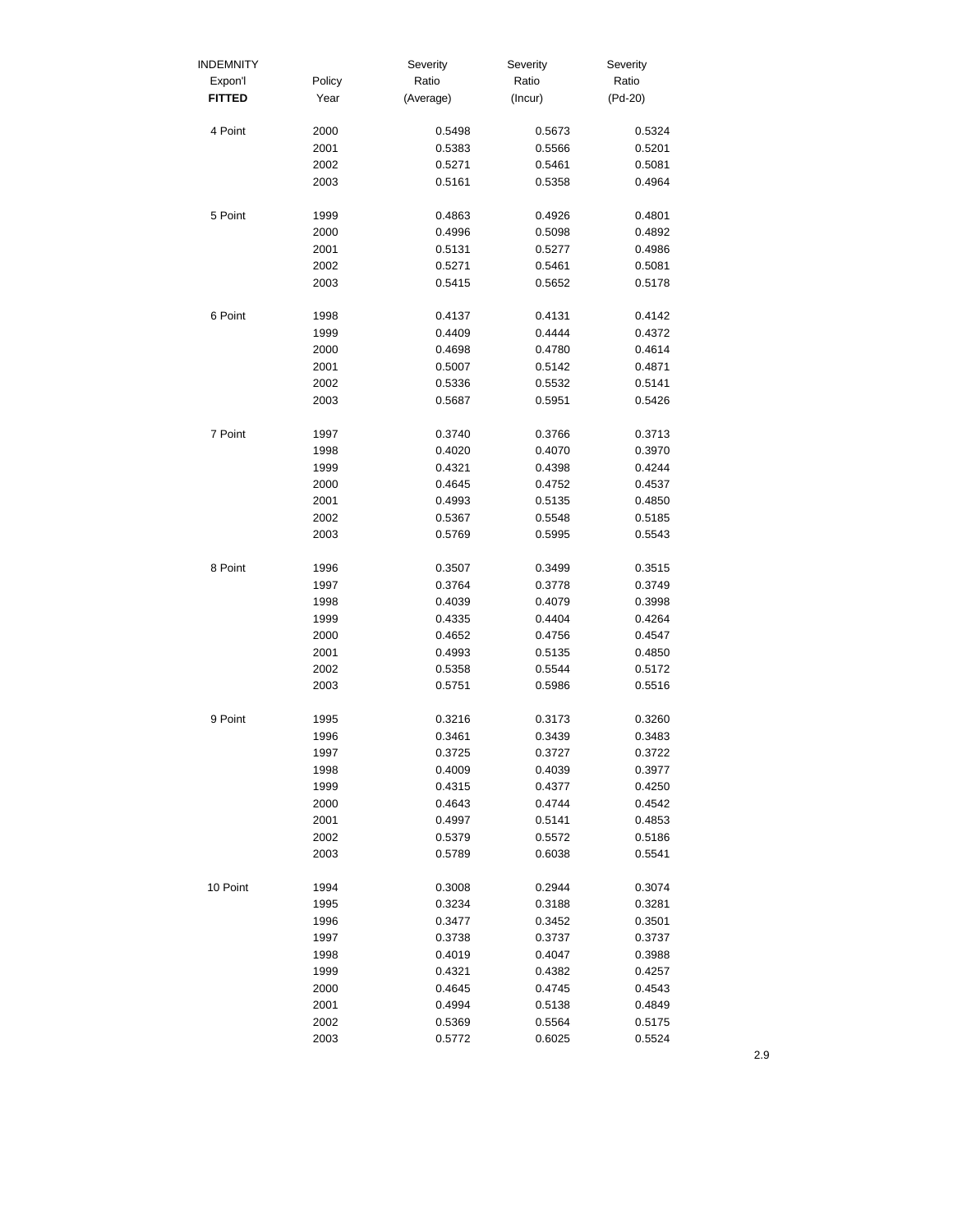| <b>INDEMNITY</b>             |        | Severity  | Severity  | Severity  |
|------------------------------|--------|-----------|-----------|-----------|
| Expon'l                      |        | Ratio     | Ratio     | Ratio     |
| <b>TRENDED</b>               |        | (Average) | (Incur)   | $(Pd-20)$ |
|                              |        |           |           |           |
| 4 Point                      | Fitted | 0.4854    | 0.5070    | 0.4636    |
| 5 Point                      | Fitted | 0.5855    | 0.6249    | 0.5472    |
| 6 Point                      | Fitted | 0.6847    | 0.7363    | 0.6352    |
| 7 Point                      | Fitted | 0.7122    | 0.7516    | 0.6734    |
| 8 Point                      | Fitted | 0.7066    | 0.7487    | 0.6656    |
| 9 Point                      | Fitted | 0.7172    | 0.7635    | 0.6724    |
| 10 Point                     | Fitted | 0.7130    | 0.7599    | 0.6679    |
|                              |        |           |           |           |
| <b>INDEMNITY</b>             |        | Sev Trend | Sev Trend | Sev Trend |
| Expon'l                      |        | Factor    | Factor    | Factor    |
| <b>Severity Trend Factor</b> |        | (Average) | (Incur)   | $(Pd-20)$ |
| 4 Point                      | 2000   | 0.8829    | 0.8937    | 0.8707    |
|                              | 2001   | 0.9017    | 0.9108    | 0.8914    |
|                              | 2002   | 0.9209    | 0.9283    | 0.9125    |
|                              | 2003   | 0.9405    | 0.9461    | 0.9340    |
|                              |        |           |           |           |
| 5 Point                      | 2000   | 1.1721    | 1.2257    | 1.1185    |
|                              | 2001   | 1.1411    | 1.1842    | 1.0975    |
|                              | 2002   | 1.1109    | 1.1442    | 1.0769    |
|                              | 2003   | 1.0814    | 1.1055    | 1.0567    |
|                              |        |           |           |           |
| 6 Point                      | 2000   | 1.4574    | 1.5403    | 1.3765    |
|                              | 2001   | 1.3675    | 1.4318    | 1.3041    |
|                              | 2002   | 1.2831    | 1.3310    | 1.2355    |
|                              | 2003   | 1.2040    | 1.2373    | 1.1706    |
|                              |        |           |           |           |
| 7 Point                      | 2000   | 1.5332    | 1.5816    | 1.4843    |
|                              | 2001   | 1.4264    | 1.4637    | 1.3885    |
|                              | 2002   | 1.3270    | 1.3546    | 1.2988    |
|                              | 2003   | 1.2345    | 1.2536    | 1.2149    |
| 8 Point                      | 2000   | 1.5189    | 1.5744    | 1.4636    |
|                              | 2001   | 1.4153    | 1.4581    | 1.3724    |
|                              | 2002   | 1.3188    | 1.3505    | 1.2868    |
|                              | 2003   | 1.2288    | 1.2507    | 1.2066    |
|                              |        |           |           |           |
| 9 Point                      | 2000   | 1.5446    | 1.6094    | 1.4806    |
|                              | 2001   | 1.4351    | 1.4850    | 1.3856    |
|                              | 2002   | 1.3335    | 1.3703    | 1.2966    |
|                              | 2003   | 1.2390    | 1.2644    | 1.2134    |
| 10 Point                     | 2000   | 1.5350    | 1.6013    | 1.4702    |
|                              | 2001   | 1.4278    | 1.4788    | 1.3775    |
|                              | 2002   | 1.3280    | 1.3657    | 1.2906    |
|                              |        | 1.2352    | 1.2612    | 1.2092    |
|                              | 2003   |           |           |           |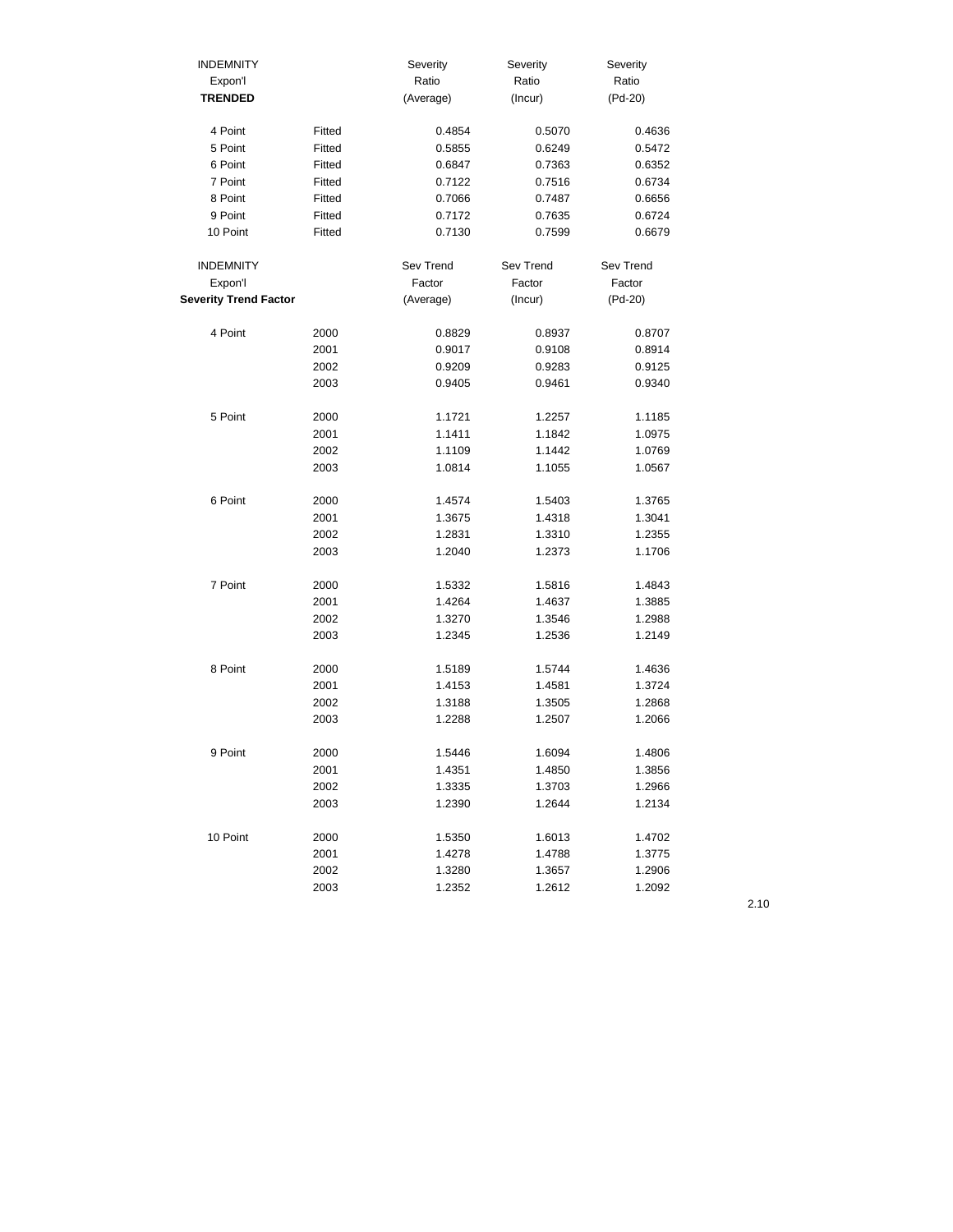| <b>INDEMNITY</b>       |      | <b>LR Trend</b> | <b>LR Trend</b> | <b>LR Trend</b> |
|------------------------|------|-----------------|-----------------|-----------------|
| Linear                 |      | Factor          | Factor          | Factor          |
| <b>LR Trend Factor</b> |      | (Average)       | (Incur)         | (Pd-20)         |
| 4 Point                | 2000 | 0.6083          | 0.6169          | 0.5987          |
|                        | 2001 | 0.6608          | 0.6687          | 0.6519          |
|                        | 2002 | 0.7182          | 0.7252          | 0.7103          |
|                        | 2003 | 0.7810          | 0.7867          | 0.7745          |
| 5 Point                | 2000 | 0.7957          | 0.8252          | 0.7646          |
|                        | 2001 | 0.8258          | 0.8505          | 0.7994          |
|                        | 2002 | 0.8577          | 0.8776          | 0.8363          |
|                        | 2003 | 0.8913          | 0.9062          | 0.8750          |
| 6 Point                | 2000 | 0.9385          | 0.9743          | 0.9014          |
|                        | 2001 | 0.9420          | 0.9700          | 0.9126          |
|                        | 2002 | 0.9487          | 0.9699          | 0.9262          |
|                        | 2003 | 0.9582          | 0.9732          | 0.9420          |
| 7 Point                | 2000 | 0.9710          | 0.9916          | 0.9493          |
|                        | 2001 | 0.9674          | 0.9834          | 0.9505          |
|                        | 2002 | 0.9679          | 0.9798          | 0.9552          |
|                        | 2003 | 0.9718          | 0.9802          | 0.9628          |
| 8 Point                | 2000 | 0.9625          | 0.9846          | 0.9393          |
|                        | 2001 | 0.9609          | 0.9780          | 0.9427          |
|                        | 2002 | 0.9629          | 0.9758          | 0.9493          |
|                        | 2003 | 0.9683          | 0.9773          | 0.9585          |
| 9 Point                | 2000 | 0.9650          | 0.9880          | 0.9408          |
|                        | 2001 | 0.9628          | 0.9806          | 0.9439          |
|                        | 2002 | 0.9644          | 0.9777          | 0.9502          |
|                        | 2003 | 0.9693          | 0.9787          | 0.9592          |
| 10 Point               | 2000 | 0.9553          | 0.9775          | 0.9319          |
|                        | 2001 | 0.9552          | 0.9725          | 0.9369          |
|                        | 2002 | 0.9587          | 0.9717          | 0.9448          |
|                        | 2003 | 0.9653          | 0.9745          | 0.9554          |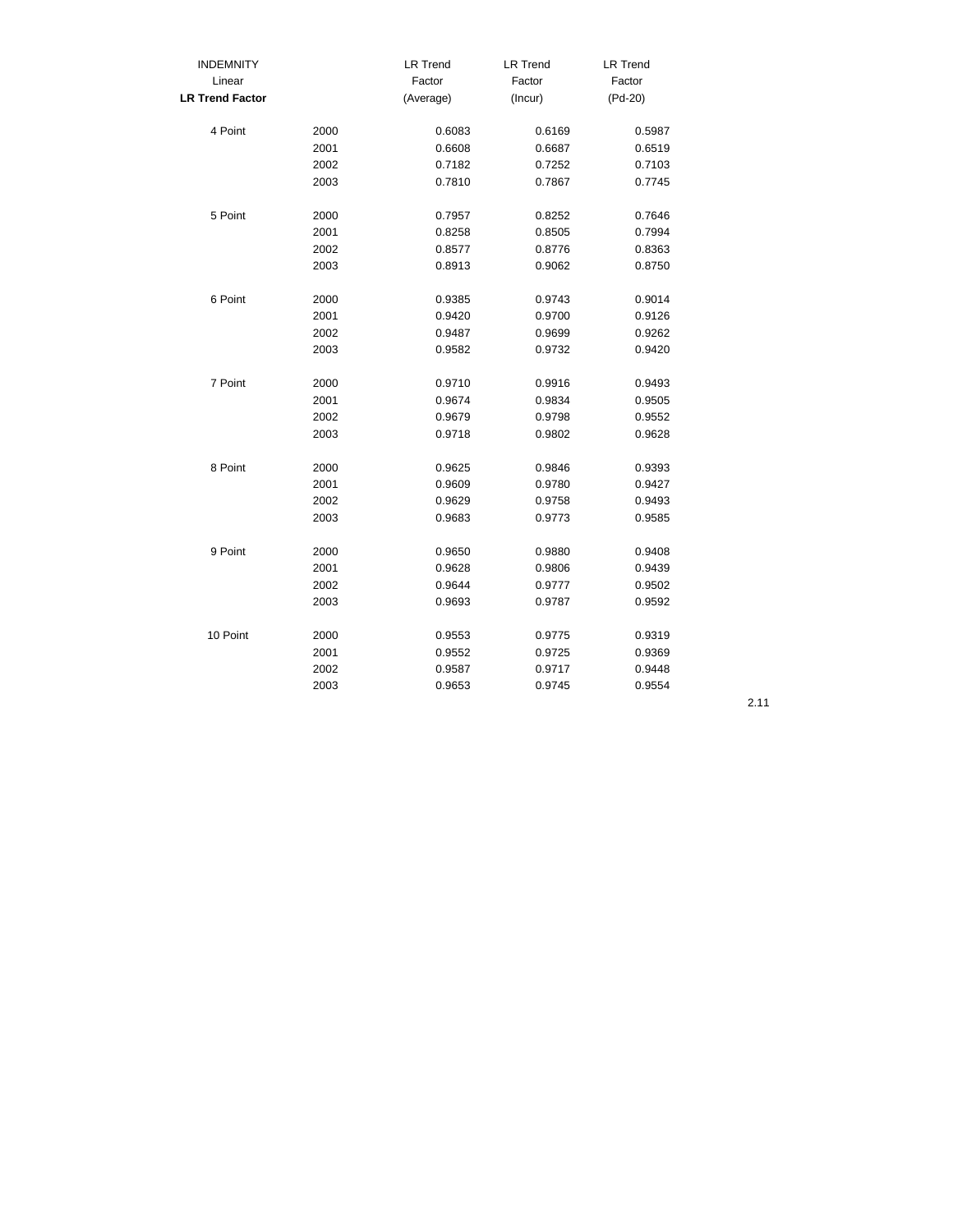| <b>INDEMNITY</b>       |      | <b>LR Trend</b> | <b>LR Trend</b> | <b>LR Trend</b> |
|------------------------|------|-----------------|-----------------|-----------------|
| Expon'l                |      | Factor          | Factor          | Factor          |
| <b>LR Trend Factor</b> |      | (Average)       | (Incur)         | (Pd-20)         |
| 4 Point                | 2000 | 0.6123          | 0.6198          | 0.6038          |
|                        | 2001 | 0.6652          | 0.6719          | 0.6576          |
|                        | 2002 | 0.7227          | 0.7285          | 0.7161          |
|                        | 2003 | 0.7852          | 0.7899          | 0.7798          |
| 5 Point                | 2000 | 0.8129          | 0.8500          | 0.7757          |
|                        | 2001 | 0.8418          | 0.8736          | 0.8096          |
|                        | 2002 | 0.8718          | 0.8980          | 0.8452          |
|                        | 2003 | 0.9029          | 0.9230          | 0.8822          |
| 6 Point                | 2000 | 1.0107          | 1.0682          | 0.9546          |
|                        | 2001 | 1.0088          | 1.0562          | 0.9620          |
|                        | 2002 | 1.0070          | 1.0446          | 0.9696          |
|                        | 2003 | 1.0052          | 1.0330          | 0.9773          |
| 7 Point                | 2000 | 1.0633          | 1.0968          | 1.0294          |
|                        | 2001 | 1.0523          | 1.0798          | 1.0243          |
|                        | 2002 | 1.0414          | 1.0631          | 1.0193          |
|                        | 2003 | 1.0307          | 1.0466          | 1.0143          |
| 8 Point                | 2000 | 1.0534          | 1.0918          | 1.0150          |
|                        | 2001 | 1.0441          | 1.0756          | 1.0124          |
|                        | 2002 | 1.0350          | 1.0599          | 1.0099          |
|                        | 2003 | 1.0259          | 1.0442          | 1.0074          |
| 9 Point                | 2000 | 1.0712          | 1.1161          | 1.0268          |
|                        | 2001 | 1.0587          | 1.0955          | 1.0222          |
|                        | 2002 | 1.0465          | 1.0754          | 1.0176          |
|                        | 2003 | 1.0344          | 1.0556          | 1.0131          |
| 10 Point               | 2000 | 1.0645          | 1.1105          | 1.0196          |
|                        | 2001 | 1.0533          | 1.0909          | 1.0162          |
|                        | 2002 | 1.0422          | 1.0718          | 1.0129          |
|                        | 2003 | 1.0313          | 1.0530          | 1.0096          |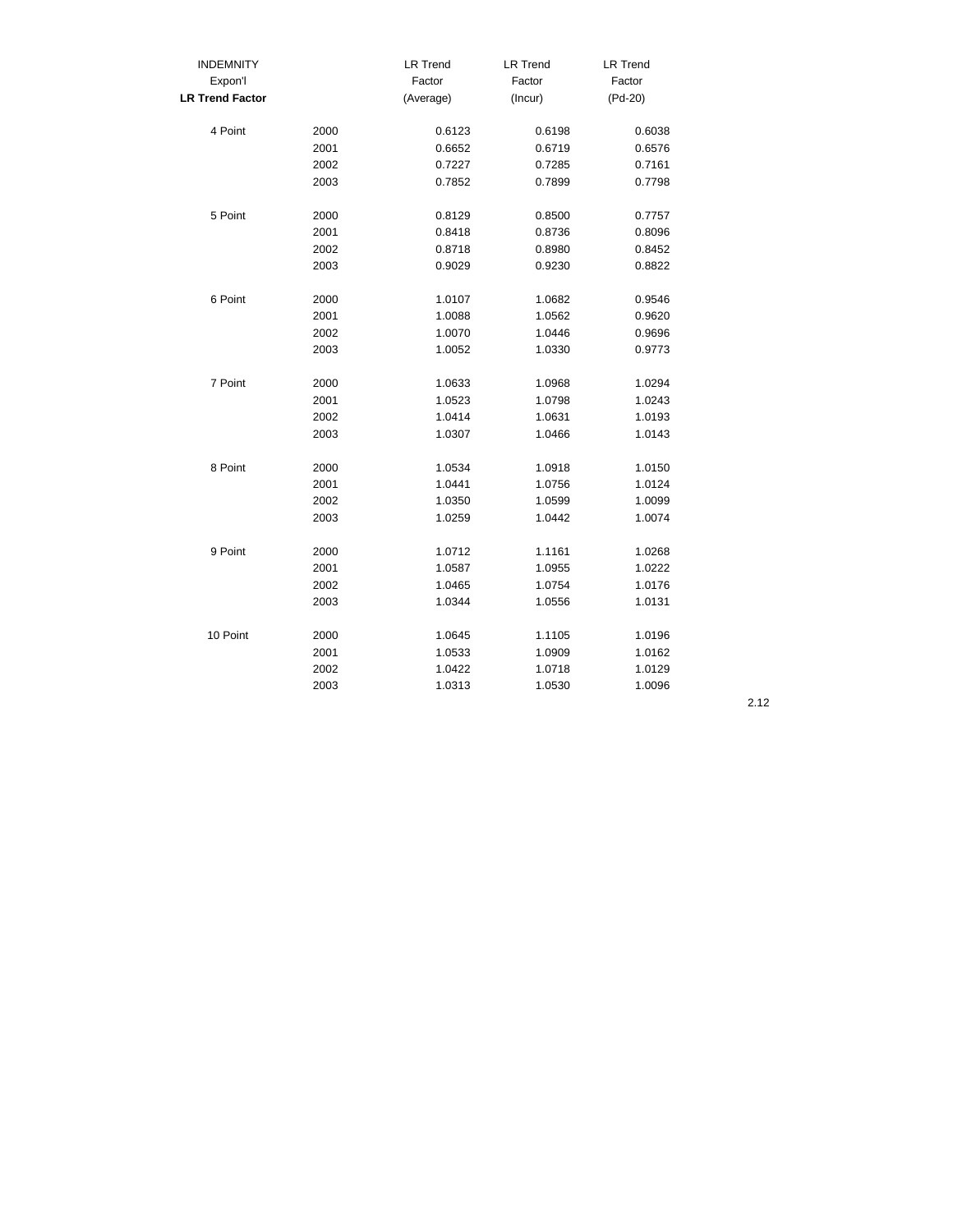| <b>INDEMNITY</b>  | Base     | Trended   | Trended | Trended |
|-------------------|----------|-----------|---------|---------|
| Linear            | Policy   | LR        | LR      | LR      |
| <b>TRENDED LR</b> | Year     | (Average) | (Incur) | (Pd-20) |
| 4 Point           | 2000     | 0.2066    | 0.2152  | 0.1979  |
|                   | 2001     | 0.1818    | 0.1931  | 0.1705  |
|                   | 2002     | 0.2001    | 0.2058  | 0.1942  |
|                   | 2003     | 0.2155    | 0.2267  | 0.2042  |
|                   | 4 Yr Ave | 0.2010    | 0.2102  | 0.1917  |
| 5 Point           | 2000     | 0.2703    | 0.2879  | 0.2528  |
|                   | 2001     | 0.2272    | 0.2456  | 0.2090  |
|                   | 2002     | 0.2390    | 0.2491  | 0.2286  |
|                   | 2003     | 0.2459    | 0.2612  | 0.2307  |
|                   | 4 Yr Ave | 0.2456    | 0.2610  | 0.2303  |
| 6 Point           | 2000     | 0.3188    | 0.3399  | 0.2980  |
|                   | 2001     | 0.2591    | 0.2801  | 0.2386  |
|                   | 2002     | 0.2643    | 0.2753  | 0.2532  |
|                   | 2003     | 0.2644    | 0.2805  | 0.2483  |
|                   | 4 Yr Ave | 0.2767    | 0.2940  | 0.2595  |
| 7 Point           | 2000     | 0.3298    | 0.3460  | 0.3138  |
|                   | 2001     | 0.2661    | 0.2840  | 0.2486  |
|                   | 2002     | 0.2697    | 0.2781  | 0.2612  |
|                   | 2003     | 0.2681    | 0.2825  | 0.2538  |
|                   | 4 Yr Ave | 0.2834    | 0.2977  | 0.2694  |
| 8 Point           | 2000     | 0.3270    | 0.3435  | 0.3105  |
|                   | 2001     | 0.2643    | 0.2824  | 0.2465  |
|                   | 2002     | 0.2683    | 0.2769  | 0.2595  |
|                   | 2003     | 0.2672    | 0.2817  | 0.2527  |
|                   | 4 Yr Ave | 0.2817    | 0.2961  | 0.2673  |
| 9 Point           | 2000     | 0.3278    | 0.3447  | 0.3110  |
|                   | 2001     | 0.2649    | 0.2832  | 0.2468  |
|                   | 2002     | 0.2687    | 0.2775  | 0.2598  |
|                   | 2003     | 0.2674    | 0.2821  | 0.2528  |
|                   | 4 Yr Ave | 0.2822    | 0.2969  | 0.2676  |
| 10 Point          | 2000     | 0.3245    | 0.3410  | 0.3081  |
|                   | 2001     | 0.2628    | 0.2809  | 0.2450  |
|                   | 2002     | 0.2671    | 0.2758  | 0.2583  |
|                   | 2003     | 0.2663    | 0.2809  | 0.2518  |
|                   | 4 Yr Ave | 0.2802    | 0.2947  | 0.2658  |
|                   |          |           |         |         |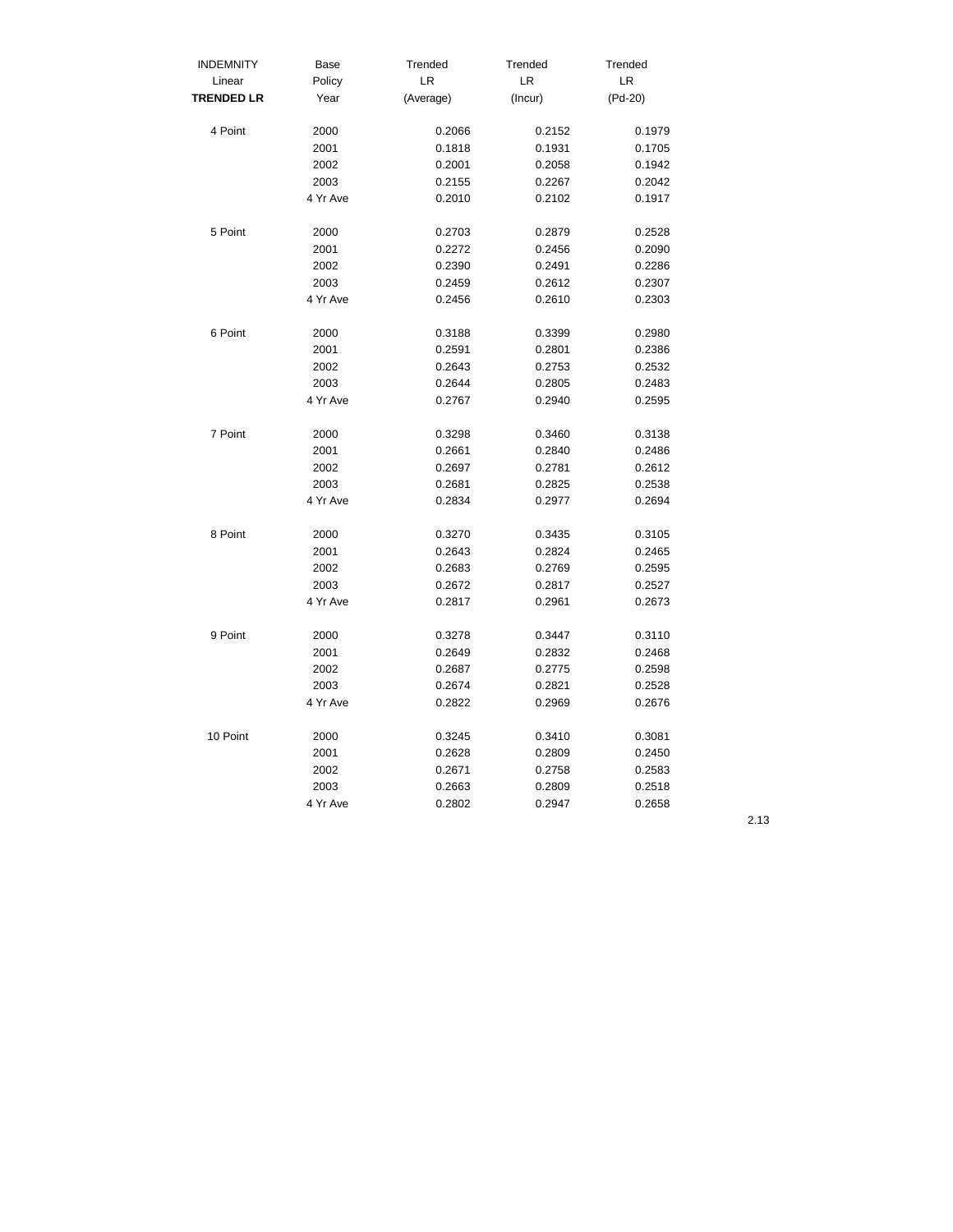| <b>INDEMNITY</b>  | Base     | Trended   | Trended | Trended |
|-------------------|----------|-----------|---------|---------|
| Expon'l           | Policy   | LR        | LR      | LR      |
| <b>TRENDED LR</b> | Year     | (Average) | (Incur) | (Pd-20) |
| 4 Point           | 2000     | 0.2080    | 0.2162  | 0.1996  |
|                   | 2001     | 0.1830    | 0.1940  | 0.1720  |
|                   | 2002     | 0.2013    | 0.2067  | 0.1958  |
|                   | 2003     | 0.2166    | 0.2276  | 0.2056  |
|                   | 4 Yr Ave | 0.2022    | 0.2111  | 0.1933  |
| 5 Point           | 2000     | 0.2761    | 0.2966  | 0.2564  |
|                   | 2001     | 0.2316    | 0.2523  | 0.2117  |
|                   | 2002     | 0.2429    | 0.2549  | 0.2311  |
|                   | 2003     | 0.2491    | 0.2660  | 0.2325  |
|                   | 4 Yr Ave | 0.2499    | 0.2675  | 0.2329  |
| 6 Point           | 2000     | 0.3433    | 0.3727  | 0.3156  |
|                   | 2001     | 0.2775    | 0.3050  | 0.2516  |
|                   | 2002     | 0.2806    | 0.2965  | 0.2651  |
|                   | 2003     | 0.2773    | 0.2977  | 0.2576  |
|                   | 4 Yr Ave | 0.2947    | 0.3180  | 0.2725  |
| 7 Point           | 2000     | 0.3612    | 0.3827  | 0.3403  |
|                   | 2001     | 0.2895    | 0.3118  | 0.2679  |
|                   | 2002     | 0.2901    | 0.3017  | 0.2787  |
|                   | 2003     | 0.2844    | 0.3016  | 0.2674  |
|                   | 4 Yr Ave | 0.3063    | 0.3245  | 0.2886  |
| 8 Point           | 2000     | 0.3578    | 0.3809  | 0.3356  |
|                   | 2001     | 0.2872    | 0.3106  | 0.2647  |
|                   | 2002     | 0.2884    | 0.3008  | 0.2761  |
|                   | 2003     | 0.2830    | 0.3009  | 0.2656  |
|                   | 4 Yr Ave | 0.3041    | 0.3233  | 0.2855  |
| 9 Point           | 2000     | 0.3639    | 0.3894  | 0.3395  |
|                   | 2001     | 0.2912    | 0.3164  | 0.2673  |
|                   | 2002     | 0.2916    | 0.3052  | 0.2782  |
|                   | 2003     | 0.2854    | 0.3042  | 0.2671  |
|                   | 4 Yr Ave | 0.3080    | 0.3288  | 0.2880  |
| 10 Point          | 2000     | 0.3616    | 0.3875  | 0.3371  |
|                   | 2001     | 0.2898    | 0.3151  | 0.2657  |
|                   | 2002     | 0.2904    | 0.3042  | 0.2769  |
|                   | 2003     | 0.2845    | 0.3035  | 0.2661  |
|                   | 4 Yr Ave | 0.3066    | 0.3276  | 0.2865  |
|                   |          |           |         |         |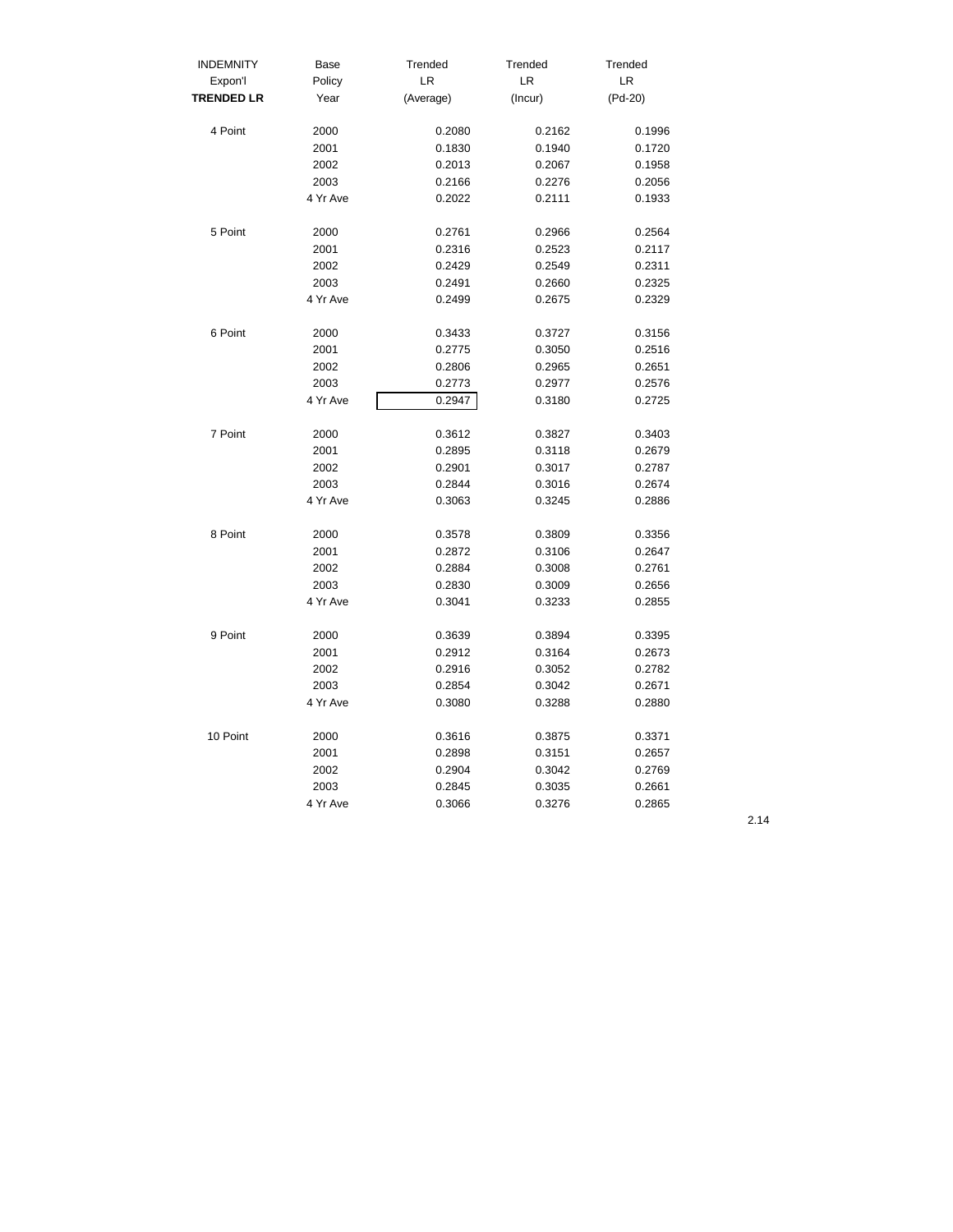| <b>MEDICAL</b> | Incurred        | Incurred | Incurred | Incurred        | Incurred        | Incurred  | Incurred | Incurred | 4 Year     | Selected |
|----------------|-----------------|----------|----------|-----------------|-----------------|-----------|----------|----------|------------|----------|
|                | LDF             | LDF      | LDF      | LDF             | LDF             | LDF       | LDF      | LDF      | Average    | Incurred |
|                | 96-97           | 97-98    | 98-99    | 99-00           | $00 - 01$       | $01 - 02$ | 02-03    | 03-04    | LDF        | LDF      |
| Beyond         | 1.1828          | 1.1506   | 1.2692   | 1.2131          | 1.0009          | 1.2146    | 1.1039   | 1.1073   | 1.1067     | 1.1067   |
| 19-20          |                 | 0.9985   | 1.0040   | 1.0126          | 0.9381          | 1.0040    | 1.0000   | 1.0239   | 0.9915     | 1.0040   |
| 18-19          | 1.0143          | 1.0007   | 1.0235   | 1.0079          | 1.0003          | 1.0153    | 1.0220   | 1.0292   | 1.0167     | 1.0052   |
| 17-18          | 1.0195          | 1.0051   | 1.0364   | 0.9872          | 1.0059          | 0.9975    | 1.0088   | 1.0037   | 1.0040     | 1.0067   |
| 16-17          | 0.9872          | 1.2322   | 1.0020   | 1.0153          | 1.0070          | 0.9915    | 1.0155   | 1.0159   | 1.0075     | 1.0082   |
| 15-16          | 1.0033          | 1.0008   | 1.0023   | 1.0028          | 1.0033          | 1.0068    | 1.0174   | 1.0021   | 1.0074     | 1.0101   |
| 14-15          | 1.0244          | 1.0287   | 1.0057   | 1.0104          | 0.9985          | 1.0089    | 1.0331   | 1.0357   | 1.0191     | 1.0121   |
| $13 - 14$      | 1.0118          | 1.0207   | 1.0194   | 1.0131          | 1.0086          | 1.0097    | 1.0130   | 1.0349   | 1.0166     | 1.0144   |
| 12-13          | 1.0214          | 1.0019   | 1.0015   | 1.0170          | 1.0079          | 1.0181    | 1.0394   | 1.0315   | 1.0242     | 1.0171   |
| $11 - 12$      | 1.0424          | 1.0017   | 0.9800   | 1.0100          | 1.0132          | 1.0221    | 1.0169   | 1.0170   | 1.0173     | 1.0202   |
| $10 - 11$      | 1.0080          | 0.9992   | 1.0060   | 1.0060          | 1.0049          | 1.0202    | 1.0276   | 1.0048   | 1.0144     | 1.0237   |
| $9 - 10$       | 1.0152          | 1.0107   | 1.0350   | 1.0244          | 1.0089          | 1.0148    | 1.0525   | 1.0944   | 1.0427     | 1.0279   |
| $8 - 9$        | 1.0044          | 1.0313   | 1.0146   | 1.0009          | 1.0252          | 1.0171    | 1.0170   | 1.0440   | 1.0258     | 1.0329   |
| $7 - 8$        | 0.9847          | 0.9944   | 1.0141   | 1.0236          | 1.0136          | 1.0372    | 1.0640   | 1.0218   | 1.0342     | 1.0390   |
| $6 - 7$        | 1.0277          | 0.9944   | 1.0015   | 1.0249          | 1.0421          | 1.0312    | 1.0331   | 1.0585   | 1.0412     | 1.0464   |
| $5 - 6$        | 1.0301          | 1.0606   | 1.0394   | 1.0143          | 1.0284          | 1.0651    | 1.1211   | 1.0621   | 1.0692     | 1.0559   |
| $4 - 5$        | 1.0127          | 1.0199   | 1.0184   | 1.0368          | 1.0408          | 1.0541    | 1.0413   | 1.0828   | 1.0548     | 1.0685   |
| $3 - 4$        | 1.0580          | 1.0161   | 1.0079   | 1.0280          | 1.0548          | 1.0422    | 1.0721   | 1.1765   | 1.0864     | 1.0861   |
| $2 - 3$        |                 |          |          |                 |                 |           |          |          |            |          |
|                | 0.9965          | 1.0096   | 1.0366   | 1.0801          | 1.0479          | 1.0809    | 1.1509   | 1.2048   | 1.1211     | 1.1135   |
| $1 - 2$        | 1.0845          | 1.1605   | 1.1001   | 1.1034          | 1.1537          | 1.2303    | 1.1600   | 1.1148   | 1.1647     | 1.1669   |
| <b>MEDICAL</b> | Paid            | Paid     | Paid     | Paid            | Paid            | Paid      | Paid     | Paid     | 4 Year     | Selected |
|                | LDF             | LDF      | LDF      | LDF             | LDF             | LDF       | LDF      | LDF      | Average    | Paid     |
|                | 96-97           | 97-98    | 98-99    | 99-00           | $00 - 01$       | $01 - 02$ | 02-03    | 03-04    | <b>LDF</b> | LDF      |
| 19-20          |                 | 1.0043   | 1.0076   | 1.0153          | 1.0078          | 1.0031    | 1.0090   | 1.0050   | 1.0062     | 1.0070   |
| 18-19          | 1.0044          | 1.0124   | 1.0059   | 1.0175          | 1.0028          | 1.0099    | 1.0158   | 1.0013   | 1.0075     | 1.0081   |
| $17 - 18$      | 1.0233          | 1.0043   | 1.0241   | 1.0051          | 1.0102          | 1.0090    | 1.0132   | 1.0080   | 1.0101     | 1.0091   |
| 16-17          | 1.0075          | 1.0297   | 1.0027   | 1.0055          | 1.0101          | 1.0067    | 1.0121   | 1.0121   | 1.0103     | 1.0099   |
| 15-16          | 1.0198          | 1.0074   | 1.0086   | 1.0188          | 1.0030          | 1.0102    | 1.0191   | 1.0080   | 1.0101     | 1.0105   |
| 14-15          | 1.0061          | 1.0128   | 1.0238   | 1.0152          | 1.0084          | 1.0085    | 1.0202   | 1.0134   | 1.0126     | 1.0111   |
| $13 - 14$      | 1.0177          | 1.0164   | 1.0178   | 1.0142          | 1.0107          | 1.0147    | 1.0121   | 1.0153   | 1.0132     | 1.0117   |
| 12-13          | 1.0344          | 1.0161   | 1.0115   | 1.0107          | 1.0092          | 1.0166    | 1.0075   | 1.0123   | 1.0114     | 1.0125   |
| $11 - 12$      | 1.0165          | 1.0126   | 1.0173   | 1.0089          | 1.0088          | 1.0106    | 1.0092   | 1.0187   | 1.0118     | 1.0135   |
| $10 - 11$      | 1.0157          | 1.0108   | 1.0096   | 1.0145          | 1.0088          | 1.0158    | 1.0212   | 1.0191   | 1.0162     | 1.0148   |
| $9 - 10$       | 1.0202          | 1.0115   | 1.0218   | 1.0160          | 1.0097          | 1.0240    | 1.0138   | 1.0162   | 1.0159     | 1.0168   |
| $8 - 9$        | 1.0115          | 1.0180   | 1.0167   | 1.0109          | 1.0208          | 1.0046    | 1.0178   | 1.0159   | 1.0148     | 1.0196   |
| $7 - 8$        | 1.0147          | 1.0189   | 1.0160   | 1.0300          | 1.0175          | 1.0347    | 1.0349   | 1.0180   | 1.0263     | 1.0238   |
| $6 - 7$        | 1.0221          | 1.0178   | 1.0261   | 1.0232          | 1.0288          | 1.0240    | 1.0286   | 1.0436   | 1.0313     | 1.0297   |
| $5-6$          | 1.0277          | 1.0340   | 1.0331   | 1.0182          | 1.0230          | 1.0422    | 1.0544   | 1.0477   | 1.0418     | 1.0384   |
| $4 - 5$        |                 |          |          |                 |                 |           |          |          |            |          |
|                | 1.0385          | 1.0560   | 1.0274   | 1.0348          | 1.0399          | 1.0587    | 1.0525   | 1.0460   | 1.0493     | 1.0518   |
| 3-4            | 1.0494          | 1.0539   | 1.0544   | 1.0564          | 1.0574          | 1.0634    | 1.0775   | 1.0964   | 1.0737     | 1.0750   |
| $2 - 3$        | 1.0829          | 1.0721   | 1.0984   | 1.1427          | 1.0945          | 1.1122    | 1.1707   | 1.1390   | 1.1291     | 1.1282   |
| $1 - 2$        | 1.2765          | 1.3154   | 1.2578   | 1.3233          | 1.3483          | 1.4266    | 1.3828   | 1.3110   | 1.3672     | 1.3673   |
| <b>MEDICAL</b> | Pd-Incur<br>LDF | Pd-Incur | Pd-Incur | Pd-Incur<br>LDF | Pd-Incur<br>LDF | Pd-Incur  | Pd-Incur | Pd-Incur | Average    | Selected |
|                |                 | LDF      | LDF      |                 |                 | LDF       | LDF      | LDF      | Pd-Incur   | Pd-Incur |
|                | 96-97           | 97-98    | 98-99    | 99-00           | $00 - 01$       | $01 - 02$ | 02-03    | 03-04    | LDF        | LDF      |
| 19-20          |                 | 1.0267   | 1.0574   | 1.0649          | 0.8552          | 1.0327    | 1.0614   | 1.0613   | 1.0027     | 1.0518   |
| 18-19          | 1.0328          | 1.0663   | 1.0573   | 1.2924          | 1.0315          | 1.0682    | 1.0519   | 1.0359   | 1.0469     | 1.0469   |
| 17-18          | 1.0904          | 1.0374   | 1.3027   | 1.0515          | 1.0630          | 1.0363    | 1.0197   | 1.0444   | 1.0409     | 1.0409   |
| 16-17          | 1.0400          | 1.2942   | 1.0675   | 1.0714          | 1.0493          | 1.0222    | 1.0567   | 1.0874   | 1.0539     | 1.0539   |
| 15-16          | 1.0711          | 1.0806   | 1.0641   | 1.3270          | 1.0340          | 1.0467    | 1.0921   | 1.0322   | 1.0513     | 1.0513   |
| 14-15          | 1.0758          | 1.0849   | 1.3518   | 1.1926          | 1.0484          | 1.0753    | 1.0507   | 1.0876   | 1.0655     | 1.0655   |
| 13-14          | 1.0674          | 1.3662   | 1.1978   | 1.0914          | 1.0772          | 1.0311    | 1.0569   | 1.1071   | 1.0681     | 1.0681   |
| 12-13          | 1.3845          | 1.1938   | 1.0893   | 1.1488          | 1.0306          | 1.0620    | 1.0819   | 1.0950   | 1.0674     | 1.0674   |
| $11 - 12$      | 1.2112          | 1.1014   | 1.1482   | 1.0344          | 1.0524          | 1.0639    | 1.0734   | 1.0730   | 1.0657     | 1.0657   |
| $10 - 11$      | 1.1168          | 1.1843   | 1.0346   | 1.1336          | 1.0500          | 1.0735    | 1.0680   | 1.1163   | 1.0770     | 1.0770   |
| $9 - 10$       | 1.2092          | 1.0403   | 1.1500   | 1.0639          | 1.0624          | 1.0637    | 1.1187   | 1.1822   | 1.1068     | 1.1068   |
| $8 - 9$        | 1.0411          | 1.1311   | 1.0551   | 1.0673          | 1.0699          | 1.0772    | 1.0838   | 1.1587   | 1.0974     | 1.0974   |
| $7 - 8$        | 1.1126          | 1.0612   | 1.0824   | 1.2607          | 1.0776          | 1.1103    | 1.1344   | 1.2010   | 1.1308     | 1.1308   |
| $6 - 7$        | 1.0907          | 1.0862   | 1.2600   | 1.1377          | 1.1012          | 1.1179    | 1.1874   | 1.2509   | 1.1644     | 1.1644   |
| $5 - 6$        | 1.1226          | 1.3003   | 1.1461   | 1.0774          | 1.1089          | 1.1987    | 1.2388   | 1.2024   | 1.1872     | 1.1872   |
| $4 - 5$        | 1.2732          | 1.1639   | 1.0905   | 1.1434          | 1.1699          | 1.1690    | 1.1729   | 1.2060   | 1.1795     | 1.1795   |
| $3 - 4$        | 1.1976          | 1.1285   | 1.1637   | 1.1833          | 1.1737          | 1.2250    | 1.1994   | 1.4060   | 1.2510     | 1.2510   |
| $2 - 3$        | 1.2020          | 1.2372   | 1.2637   | 1.2809          | 1.2844          | 1.2546    | 1.4017   | 1.4582   | 1.3497     | 1.3497   |
| $1 - 2$        | 1.5642          | 1.6027   | 1.4928   | 1.6145          | 1.5632          | 1.7516    | 1.6655   | 1.6756   | 1.6640     | 1.6640   |
|                |                 |          |          |                 |                 |           |          |          |            |          |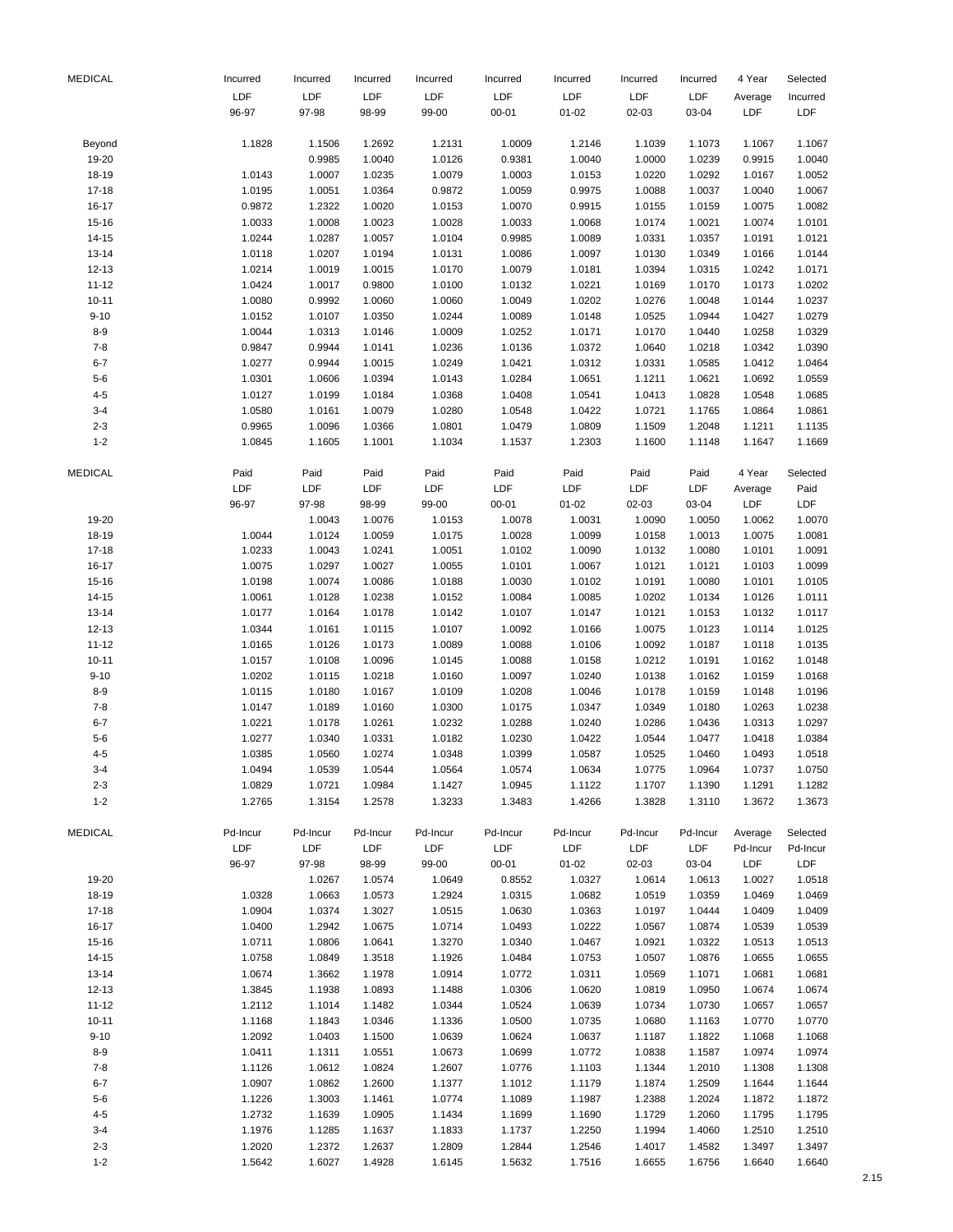| MEDICAL               |              |                  | Paid             |
|-----------------------|--------------|------------------|------------------|
|                       | Policy       | Incurred         | to 20th          |
|                       | Year         | LDF              | LDF              |
| Beyond                | 1984         | 1.1067           | 1.1067           |
| 19-20                 | 1985         | 1.0040           | 1.0518           |
| 18-19                 | 1986         | 1.0052           | 1.0081           |
| $17 - 18$             | 1987         | 1.0067           | 1.0091           |
| 16-17                 | 1988         | 1.0082           | 1.0099           |
| 15-16                 | 1989         | 1.0101           | 1.0105           |
| 14-15                 | 1990         | 1.0121           | 1.0111           |
| $13 - 14$             | 1991         | 1.0144           | 1.0117           |
| 12-13                 | 1992         | 1.0171           | 1.0125           |
| 11-12                 | 1993         | 1.0202           | 1.0135           |
| $10 - 11$<br>$9 - 10$ | 1994<br>1995 | 1.0237<br>1.0279 | 1.0148<br>1.0168 |
| 8-9                   | 1996         | 1.0329           | 1.0196           |
| 7-8                   | 1997         | 1.0390           | 1.0238           |
| 6-7                   | 1998         | 1.0464           | 1.0297           |
| 5-6                   | 1999         | 1.0559           | 1.0384           |
| 4-5                   | 2000         | 1.0685           | 1.0518           |
| $3 - 4$               | 2001         | 1.0861           | 1.0750           |
| $2 - 3$               | 2002         | 1.1135           | 1.1282           |
| $1 - 2$               | 2003         | 1.1669           | 1.3673           |
|                       |              |                  |                  |
| <b>MEDICAL</b>        |              |                  | Paid             |
|                       | Policy       | Incurred         | to 20th          |
|                       | Year         | Cum LDF          | Cum LDF          |
| Beyond                | 1984         | 1.1067           | 1.1067           |
| 19-20                 | 1985         | 1.1111           | 1.1640           |
| 18-19                 | 1986         | 1.1169           | 1.1735           |
| $17 - 18$             | 1987         | 1.1244           | 1.1841           |
| 16-17                 | 1988         | 1.1336           | 1.1959           |
| 15-16                 | 1989         | 1.1451           | 1.2084           |
| 14-15                 | 1990         | 1.1589           | 1.2218           |
| $13 - 14$             | 1991         | 1.1756           | 1.2361           |
| 12-13                 | 1992         | 1.1957           | 1.2516           |
| 11-12<br>$10 - 11$    | 1993<br>1994 | 1.2199<br>1.2488 | 1.2685<br>1.2872 |
| $9 - 10$              | 1995         | 1.2836           | 1.3089           |
| $8-9$                 | 1996         | 1.3258           | 1.3345           |
| 7-8                   | 1997         | 1.3775           | 1.3663           |
| 6-7                   | 1998         | 1.4415           | 1.4069           |
| 5-6                   | 1999         | 1.5220           | 1.4609           |
| $4 - 5$               | 2000         | 1.6263           | 1.5366           |
| $3 - 4$               | 2001         | 1.7663           | 1.6518           |
| $2 - 3$               | 2002         | 1.9668           | 1.8636           |
| $1 - 2$               | 2003         | 2.2951           | 2.5481           |
|                       |              |                  |                  |
| <b>MEDICAL</b>        |              | <b>Benefit</b>   | LAE              |
|                       | Policy       | Level            |                  |
|                       | Year         | Factor           |                  |
| Beyond                | 1984         | 1.0000           | 1.1182           |
| 19-20                 | 1985         | 1.0000           | 1.1182           |
| 18-19                 | 1986         | 1.0000           | 1.1182           |
| 17-18<br>16-17        | 1987         | 1.0000<br>1.0000 | 1.1182<br>1.1182 |
| 15-16                 | 1988<br>1989 | 1.0000           | 1.1182           |
| 14-15                 | 1990         | 1.0000           | 1.1182           |
| 13-14                 | 1991         | 1.0000           | 1.1182           |
| $12 - 13$             | 1992         | 1.0000           | 1.1182           |
| $11 - 12$             | 1993         | 1.0000           | 1.1182           |
| $10 - 11$             | 1994         | 1.0000           | 1.1182           |
| $9 - 10$              | 1995         | 1.0000           | 1.1182           |
| $8 - 9$               | 1996         | 1.0000           | 1.1182           |
| 7-8                   | 1997         | 1.0000           | 1.1182           |
| 6-7                   | 1998         | 1.0000           | 1.1182           |
| $5-6$                 | 1999         | 1.0000           | 1.1182           |
| 4-5                   | 2000         | 1.0000           | 1.1182           |
| $3 - 4$               | 2001         | 1.0000           | 1.1182           |
| $2 - 3$               | 2002         | 1.0000           | 1.1182           |
| $1 - 2$               | 2003         | 1.0000           | 1.1182           |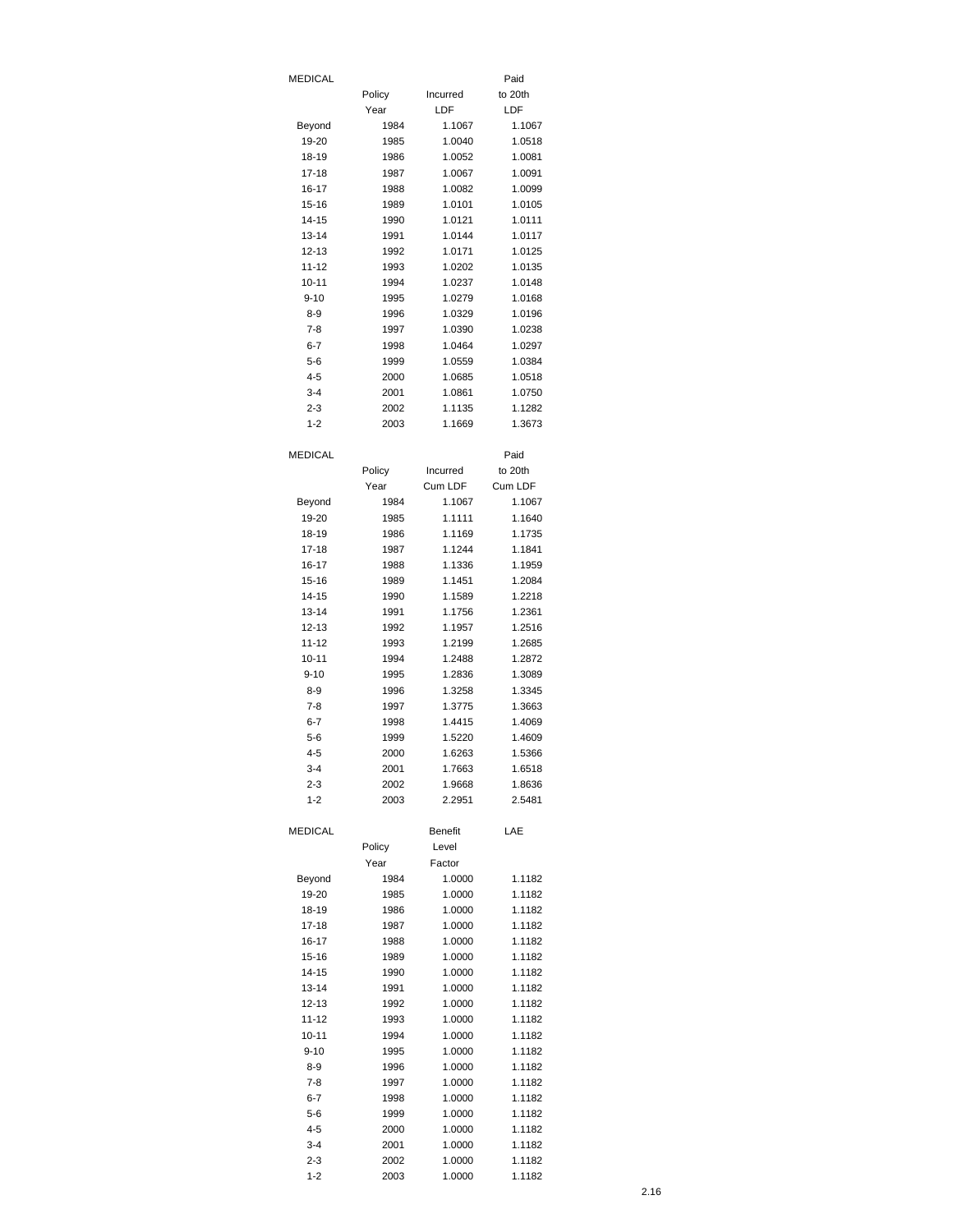| <b>MEDICAL</b><br>Paid<br>Policy<br>to 20th<br>Incurred<br>Year<br>Base<br>Base<br>10745637<br>Beyond<br>1984<br>10745637<br>19-20<br>1985<br>14320488<br>13843295<br>18-19<br>1986<br>15311999<br>14778611<br>$17 - 18$<br>1987<br>19553837<br>18200295<br>16-17<br>18582577<br>18146254<br>1988<br>22325105<br>20801821<br>15-16<br>1989<br>14-15<br>1990<br>23960792<br>21973756<br>$13 - 14$<br>1991<br>25276932<br>23367474<br>12-13<br>1992<br>25876142<br>24565258<br>$11 - 12$<br>1993<br>27276506<br>24901656<br>$10 - 11$<br>1994<br>25068350<br>21549662<br>$9 - 10$<br>1995<br>27328518<br>23961389<br>8-9<br>1996<br>30722686<br>26041052<br>7-8<br>1997<br>29820099<br>24879145<br>$6 - 7$<br>1998<br>29288881<br>25519321<br>5-6<br>1999<br>33300217<br>28882407<br>4-5<br>2000<br>38015499<br>29644329<br>$3 - 4$<br>2001<br>33789860<br>26393817<br>$2 - 3$<br>2002<br>33624895<br>26307413<br>$1 - 2$<br>2003<br>30296618<br>21532931<br><b>MEDICAL</b><br>Proj Ult<br>Proj Ult<br>Proj Ult<br>Policy<br>Incurred<br>Incurred<br>Incurred<br>(Avg Pd & Inc)<br>(Pd-20)<br>Year<br>(Incur)<br>Beyond<br>1984<br>11892196<br>11892196<br>11892196<br>19-20<br>16012545<br>15911494<br>16113595<br>1985<br>17222336<br>17101972<br>17342700<br>18-19<br>1986<br>17-18<br>1987<br>21768652<br>21986334<br>21550969<br>16-17<br>1988<br>21383157<br>21065209<br>21701105<br>15-16<br>1989<br>25350699<br>25564478<br>25136920<br>14-15<br>1990<br>27307849<br>27768162<br>26847535<br>$13 - 14$<br>1991<br>29300048<br>29715561<br>28884535<br>$12 - 13$<br>30745877<br>1992<br>30842990<br>30940103<br>$11 - 12$<br>1993<br>32431181<br>33274610<br>31587751<br>$10 - 11$<br>1994<br>29522040<br>31305355<br>27738725<br>$9 - 10$<br>1995<br>33220974<br>35078886<br>31363062<br>34751784<br>8-9<br>1996<br>37741961<br>40732137<br>$7-8$<br>1997<br>41077186<br>37534781<br>33992376<br>6-7<br>42219922<br>1998<br>39061528<br>35903133<br>5-6<br>1999<br>46438619<br>50682930<br>42194308<br>$4 - 5$<br>45551476<br>2000<br>53688041<br>61824606 |        |
|------------------------------------------------------------------------------------------------------------------------------------------------------------------------------------------------------------------------------------------------------------------------------------------------------------------------------------------------------------------------------------------------------------------------------------------------------------------------------------------------------------------------------------------------------------------------------------------------------------------------------------------------------------------------------------------------------------------------------------------------------------------------------------------------------------------------------------------------------------------------------------------------------------------------------------------------------------------------------------------------------------------------------------------------------------------------------------------------------------------------------------------------------------------------------------------------------------------------------------------------------------------------------------------------------------------------------------------------------------------------------------------------------------------------------------------------------------------------------------------------------------------------------------------------------------------------------------------------------------------------------------------------------------------------------------------------------------------------------------------------------------------------------------------------------------------------------------------------------------------------------------------------------------------------------------------------------------------------------------------------------------------------------------------------------------------|--------|
|                                                                                                                                                                                                                                                                                                                                                                                                                                                                                                                                                                                                                                                                                                                                                                                                                                                                                                                                                                                                                                                                                                                                                                                                                                                                                                                                                                                                                                                                                                                                                                                                                                                                                                                                                                                                                                                                                                                                                                                                                                                                  |        |
|                                                                                                                                                                                                                                                                                                                                                                                                                                                                                                                                                                                                                                                                                                                                                                                                                                                                                                                                                                                                                                                                                                                                                                                                                                                                                                                                                                                                                                                                                                                                                                                                                                                                                                                                                                                                                                                                                                                                                                                                                                                                  |        |
|                                                                                                                                                                                                                                                                                                                                                                                                                                                                                                                                                                                                                                                                                                                                                                                                                                                                                                                                                                                                                                                                                                                                                                                                                                                                                                                                                                                                                                                                                                                                                                                                                                                                                                                                                                                                                                                                                                                                                                                                                                                                  |        |
|                                                                                                                                                                                                                                                                                                                                                                                                                                                                                                                                                                                                                                                                                                                                                                                                                                                                                                                                                                                                                                                                                                                                                                                                                                                                                                                                                                                                                                                                                                                                                                                                                                                                                                                                                                                                                                                                                                                                                                                                                                                                  |        |
|                                                                                                                                                                                                                                                                                                                                                                                                                                                                                                                                                                                                                                                                                                                                                                                                                                                                                                                                                                                                                                                                                                                                                                                                                                                                                                                                                                                                                                                                                                                                                                                                                                                                                                                                                                                                                                                                                                                                                                                                                                                                  |        |
|                                                                                                                                                                                                                                                                                                                                                                                                                                                                                                                                                                                                                                                                                                                                                                                                                                                                                                                                                                                                                                                                                                                                                                                                                                                                                                                                                                                                                                                                                                                                                                                                                                                                                                                                                                                                                                                                                                                                                                                                                                                                  |        |
|                                                                                                                                                                                                                                                                                                                                                                                                                                                                                                                                                                                                                                                                                                                                                                                                                                                                                                                                                                                                                                                                                                                                                                                                                                                                                                                                                                                                                                                                                                                                                                                                                                                                                                                                                                                                                                                                                                                                                                                                                                                                  |        |
|                                                                                                                                                                                                                                                                                                                                                                                                                                                                                                                                                                                                                                                                                                                                                                                                                                                                                                                                                                                                                                                                                                                                                                                                                                                                                                                                                                                                                                                                                                                                                                                                                                                                                                                                                                                                                                                                                                                                                                                                                                                                  |        |
|                                                                                                                                                                                                                                                                                                                                                                                                                                                                                                                                                                                                                                                                                                                                                                                                                                                                                                                                                                                                                                                                                                                                                                                                                                                                                                                                                                                                                                                                                                                                                                                                                                                                                                                                                                                                                                                                                                                                                                                                                                                                  |        |
|                                                                                                                                                                                                                                                                                                                                                                                                                                                                                                                                                                                                                                                                                                                                                                                                                                                                                                                                                                                                                                                                                                                                                                                                                                                                                                                                                                                                                                                                                                                                                                                                                                                                                                                                                                                                                                                                                                                                                                                                                                                                  |        |
|                                                                                                                                                                                                                                                                                                                                                                                                                                                                                                                                                                                                                                                                                                                                                                                                                                                                                                                                                                                                                                                                                                                                                                                                                                                                                                                                                                                                                                                                                                                                                                                                                                                                                                                                                                                                                                                                                                                                                                                                                                                                  |        |
|                                                                                                                                                                                                                                                                                                                                                                                                                                                                                                                                                                                                                                                                                                                                                                                                                                                                                                                                                                                                                                                                                                                                                                                                                                                                                                                                                                                                                                                                                                                                                                                                                                                                                                                                                                                                                                                                                                                                                                                                                                                                  |        |
|                                                                                                                                                                                                                                                                                                                                                                                                                                                                                                                                                                                                                                                                                                                                                                                                                                                                                                                                                                                                                                                                                                                                                                                                                                                                                                                                                                                                                                                                                                                                                                                                                                                                                                                                                                                                                                                                                                                                                                                                                                                                  |        |
|                                                                                                                                                                                                                                                                                                                                                                                                                                                                                                                                                                                                                                                                                                                                                                                                                                                                                                                                                                                                                                                                                                                                                                                                                                                                                                                                                                                                                                                                                                                                                                                                                                                                                                                                                                                                                                                                                                                                                                                                                                                                  |        |
|                                                                                                                                                                                                                                                                                                                                                                                                                                                                                                                                                                                                                                                                                                                                                                                                                                                                                                                                                                                                                                                                                                                                                                                                                                                                                                                                                                                                                                                                                                                                                                                                                                                                                                                                                                                                                                                                                                                                                                                                                                                                  |        |
|                                                                                                                                                                                                                                                                                                                                                                                                                                                                                                                                                                                                                                                                                                                                                                                                                                                                                                                                                                                                                                                                                                                                                                                                                                                                                                                                                                                                                                                                                                                                                                                                                                                                                                                                                                                                                                                                                                                                                                                                                                                                  |        |
|                                                                                                                                                                                                                                                                                                                                                                                                                                                                                                                                                                                                                                                                                                                                                                                                                                                                                                                                                                                                                                                                                                                                                                                                                                                                                                                                                                                                                                                                                                                                                                                                                                                                                                                                                                                                                                                                                                                                                                                                                                                                  |        |
|                                                                                                                                                                                                                                                                                                                                                                                                                                                                                                                                                                                                                                                                                                                                                                                                                                                                                                                                                                                                                                                                                                                                                                                                                                                                                                                                                                                                                                                                                                                                                                                                                                                                                                                                                                                                                                                                                                                                                                                                                                                                  |        |
|                                                                                                                                                                                                                                                                                                                                                                                                                                                                                                                                                                                                                                                                                                                                                                                                                                                                                                                                                                                                                                                                                                                                                                                                                                                                                                                                                                                                                                                                                                                                                                                                                                                                                                                                                                                                                                                                                                                                                                                                                                                                  |        |
|                                                                                                                                                                                                                                                                                                                                                                                                                                                                                                                                                                                                                                                                                                                                                                                                                                                                                                                                                                                                                                                                                                                                                                                                                                                                                                                                                                                                                                                                                                                                                                                                                                                                                                                                                                                                                                                                                                                                                                                                                                                                  |        |
|                                                                                                                                                                                                                                                                                                                                                                                                                                                                                                                                                                                                                                                                                                                                                                                                                                                                                                                                                                                                                                                                                                                                                                                                                                                                                                                                                                                                                                                                                                                                                                                                                                                                                                                                                                                                                                                                                                                                                                                                                                                                  |        |
|                                                                                                                                                                                                                                                                                                                                                                                                                                                                                                                                                                                                                                                                                                                                                                                                                                                                                                                                                                                                                                                                                                                                                                                                                                                                                                                                                                                                                                                                                                                                                                                                                                                                                                                                                                                                                                                                                                                                                                                                                                                                  |        |
|                                                                                                                                                                                                                                                                                                                                                                                                                                                                                                                                                                                                                                                                                                                                                                                                                                                                                                                                                                                                                                                                                                                                                                                                                                                                                                                                                                                                                                                                                                                                                                                                                                                                                                                                                                                                                                                                                                                                                                                                                                                                  |        |
|                                                                                                                                                                                                                                                                                                                                                                                                                                                                                                                                                                                                                                                                                                                                                                                                                                                                                                                                                                                                                                                                                                                                                                                                                                                                                                                                                                                                                                                                                                                                                                                                                                                                                                                                                                                                                                                                                                                                                                                                                                                                  |        |
|                                                                                                                                                                                                                                                                                                                                                                                                                                                                                                                                                                                                                                                                                                                                                                                                                                                                                                                                                                                                                                                                                                                                                                                                                                                                                                                                                                                                                                                                                                                                                                                                                                                                                                                                                                                                                                                                                                                                                                                                                                                                  |        |
|                                                                                                                                                                                                                                                                                                                                                                                                                                                                                                                                                                                                                                                                                                                                                                                                                                                                                                                                                                                                                                                                                                                                                                                                                                                                                                                                                                                                                                                                                                                                                                                                                                                                                                                                                                                                                                                                                                                                                                                                                                                                  |        |
|                                                                                                                                                                                                                                                                                                                                                                                                                                                                                                                                                                                                                                                                                                                                                                                                                                                                                                                                                                                                                                                                                                                                                                                                                                                                                                                                                                                                                                                                                                                                                                                                                                                                                                                                                                                                                                                                                                                                                                                                                                                                  |        |
|                                                                                                                                                                                                                                                                                                                                                                                                                                                                                                                                                                                                                                                                                                                                                                                                                                                                                                                                                                                                                                                                                                                                                                                                                                                                                                                                                                                                                                                                                                                                                                                                                                                                                                                                                                                                                                                                                                                                                                                                                                                                  |        |
|                                                                                                                                                                                                                                                                                                                                                                                                                                                                                                                                                                                                                                                                                                                                                                                                                                                                                                                                                                                                                                                                                                                                                                                                                                                                                                                                                                                                                                                                                                                                                                                                                                                                                                                                                                                                                                                                                                                                                                                                                                                                  |        |
|                                                                                                                                                                                                                                                                                                                                                                                                                                                                                                                                                                                                                                                                                                                                                                                                                                                                                                                                                                                                                                                                                                                                                                                                                                                                                                                                                                                                                                                                                                                                                                                                                                                                                                                                                                                                                                                                                                                                                                                                                                                                  |        |
|                                                                                                                                                                                                                                                                                                                                                                                                                                                                                                                                                                                                                                                                                                                                                                                                                                                                                                                                                                                                                                                                                                                                                                                                                                                                                                                                                                                                                                                                                                                                                                                                                                                                                                                                                                                                                                                                                                                                                                                                                                                                  |        |
|                                                                                                                                                                                                                                                                                                                                                                                                                                                                                                                                                                                                                                                                                                                                                                                                                                                                                                                                                                                                                                                                                                                                                                                                                                                                                                                                                                                                                                                                                                                                                                                                                                                                                                                                                                                                                                                                                                                                                                                                                                                                  |        |
|                                                                                                                                                                                                                                                                                                                                                                                                                                                                                                                                                                                                                                                                                                                                                                                                                                                                                                                                                                                                                                                                                                                                                                                                                                                                                                                                                                                                                                                                                                                                                                                                                                                                                                                                                                                                                                                                                                                                                                                                                                                                  |        |
|                                                                                                                                                                                                                                                                                                                                                                                                                                                                                                                                                                                                                                                                                                                                                                                                                                                                                                                                                                                                                                                                                                                                                                                                                                                                                                                                                                                                                                                                                                                                                                                                                                                                                                                                                                                                                                                                                                                                                                                                                                                                  |        |
|                                                                                                                                                                                                                                                                                                                                                                                                                                                                                                                                                                                                                                                                                                                                                                                                                                                                                                                                                                                                                                                                                                                                                                                                                                                                                                                                                                                                                                                                                                                                                                                                                                                                                                                                                                                                                                                                                                                                                                                                                                                                  |        |
|                                                                                                                                                                                                                                                                                                                                                                                                                                                                                                                                                                                                                                                                                                                                                                                                                                                                                                                                                                                                                                                                                                                                                                                                                                                                                                                                                                                                                                                                                                                                                                                                                                                                                                                                                                                                                                                                                                                                                                                                                                                                  |        |
|                                                                                                                                                                                                                                                                                                                                                                                                                                                                                                                                                                                                                                                                                                                                                                                                                                                                                                                                                                                                                                                                                                                                                                                                                                                                                                                                                                                                                                                                                                                                                                                                                                                                                                                                                                                                                                                                                                                                                                                                                                                                  |        |
|                                                                                                                                                                                                                                                                                                                                                                                                                                                                                                                                                                                                                                                                                                                                                                                                                                                                                                                                                                                                                                                                                                                                                                                                                                                                                                                                                                                                                                                                                                                                                                                                                                                                                                                                                                                                                                                                                                                                                                                                                                                                  |        |
|                                                                                                                                                                                                                                                                                                                                                                                                                                                                                                                                                                                                                                                                                                                                                                                                                                                                                                                                                                                                                                                                                                                                                                                                                                                                                                                                                                                                                                                                                                                                                                                                                                                                                                                                                                                                                                                                                                                                                                                                                                                                  |        |
| $3 - 4$<br>2001<br>51640169<br>59683030<br>43597307                                                                                                                                                                                                                                                                                                                                                                                                                                                                                                                                                                                                                                                                                                                                                                                                                                                                                                                                                                                                                                                                                                                                                                                                                                                                                                                                                                                                                                                                                                                                                                                                                                                                                                                                                                                                                                                                                                                                                                                                              |        |
| $2 - 3$<br>2002<br>66133443<br>49026495<br>57579969                                                                                                                                                                                                                                                                                                                                                                                                                                                                                                                                                                                                                                                                                                                                                                                                                                                                                                                                                                                                                                                                                                                                                                                                                                                                                                                                                                                                                                                                                                                                                                                                                                                                                                                                                                                                                                                                                                                                                                                                              |        |
| $1 - 2$<br>2003<br>62200915<br>69533768<br>54868061                                                                                                                                                                                                                                                                                                                                                                                                                                                                                                                                                                                                                                                                                                                                                                                                                                                                                                                                                                                                                                                                                                                                                                                                                                                                                                                                                                                                                                                                                                                                                                                                                                                                                                                                                                                                                                                                                                                                                                                                              |        |
|                                                                                                                                                                                                                                                                                                                                                                                                                                                                                                                                                                                                                                                                                                                                                                                                                                                                                                                                                                                                                                                                                                                                                                                                                                                                                                                                                                                                                                                                                                                                                                                                                                                                                                                                                                                                                                                                                                                                                                                                                                                                  |        |
| <b>MEDICAL</b><br>Reduction to<br>Reduction to<br>Reduction to<br>Policy<br>Proj Ult Loss                                                                                                                                                                                                                                                                                                                                                                                                                                                                                                                                                                                                                                                                                                                                                                                                                                                                                                                                                                                                                                                                                                                                                                                                                                                                                                                                                                                                                                                                                                                                                                                                                                                                                                                                                                                                                                                                                                                                                                        |        |
| Proj Ult Loss<br>Proj Ult Loss<br>(Avg Pd & Inc)<br>Year<br>(Incur)<br>(Pd-20)                                                                                                                                                                                                                                                                                                                                                                                                                                                                                                                                                                                                                                                                                                                                                                                                                                                                                                                                                                                                                                                                                                                                                                                                                                                                                                                                                                                                                                                                                                                                                                                                                                                                                                                                                                                                                                                                                                                                                                                   |        |
| Beyond<br>1984<br>81996<br>98872<br>65120                                                                                                                                                                                                                                                                                                                                                                                                                                                                                                                                                                                                                                                                                                                                                                                                                                                                                                                                                                                                                                                                                                                                                                                                                                                                                                                                                                                                                                                                                                                                                                                                                                                                                                                                                                                                                                                                                                                                                                                                                        |        |
| 19-20<br>1985<br>113117<br>93366<br>132868                                                                                                                                                                                                                                                                                                                                                                                                                                                                                                                                                                                                                                                                                                                                                                                                                                                                                                                                                                                                                                                                                                                                                                                                                                                                                                                                                                                                                                                                                                                                                                                                                                                                                                                                                                                                                                                                                                                                                                                                                       |        |
| 18-19<br>1986<br>135421<br>119368<br>151473                                                                                                                                                                                                                                                                                                                                                                                                                                                                                                                                                                                                                                                                                                                                                                                                                                                                                                                                                                                                                                                                                                                                                                                                                                                                                                                                                                                                                                                                                                                                                                                                                                                                                                                                                                                                                                                                                                                                                                                                                      |        |
| $17 - 18$<br>1987<br>159039<br>141246<br>176832                                                                                                                                                                                                                                                                                                                                                                                                                                                                                                                                                                                                                                                                                                                                                                                                                                                                                                                                                                                                                                                                                                                                                                                                                                                                                                                                                                                                                                                                                                                                                                                                                                                                                                                                                                                                                                                                                                                                                                                                                  |        |
| $16 - 17$<br>1988<br>107581<br>111679<br>103482                                                                                                                                                                                                                                                                                                                                                                                                                                                                                                                                                                                                                                                                                                                                                                                                                                                                                                                                                                                                                                                                                                                                                                                                                                                                                                                                                                                                                                                                                                                                                                                                                                                                                                                                                                                                                                                                                                                                                                                                                  |        |
| $15 - 16$<br>220590<br>209427<br>1989<br>231753                                                                                                                                                                                                                                                                                                                                                                                                                                                                                                                                                                                                                                                                                                                                                                                                                                                                                                                                                                                                                                                                                                                                                                                                                                                                                                                                                                                                                                                                                                                                                                                                                                                                                                                                                                                                                                                                                                                                                                                                                  |        |
| 14-15<br>1990<br>108143<br>163031<br>53255                                                                                                                                                                                                                                                                                                                                                                                                                                                                                                                                                                                                                                                                                                                                                                                                                                                                                                                                                                                                                                                                                                                                                                                                                                                                                                                                                                                                                                                                                                                                                                                                                                                                                                                                                                                                                                                                                                                                                                                                                       |        |
| $13 - 14$<br>1991<br>161570<br>181735<br>$12 - 13$<br>1992<br>512785<br>444918<br>580652                                                                                                                                                                                                                                                                                                                                                                                                                                                                                                                                                                                                                                                                                                                                                                                                                                                                                                                                                                                                                                                                                                                                                                                                                                                                                                                                                                                                                                                                                                                                                                                                                                                                                                                                                                                                                                                                                                                                                                         |        |
| $11 - 12$<br>1993<br>407160<br>560863<br>253457                                                                                                                                                                                                                                                                                                                                                                                                                                                                                                                                                                                                                                                                                                                                                                                                                                                                                                                                                                                                                                                                                                                                                                                                                                                                                                                                                                                                                                                                                                                                                                                                                                                                                                                                                                                                                                                                                                                                                                                                                  | 141404 |
| $10 - 11$<br>1994<br>374358<br>551885<br>196830                                                                                                                                                                                                                                                                                                                                                                                                                                                                                                                                                                                                                                                                                                                                                                                                                                                                                                                                                                                                                                                                                                                                                                                                                                                                                                                                                                                                                                                                                                                                                                                                                                                                                                                                                                                                                                                                                                                                                                                                                  |        |
| $9 - 10$<br>1995<br>629089<br>1017116<br>241061                                                                                                                                                                                                                                                                                                                                                                                                                                                                                                                                                                                                                                                                                                                                                                                                                                                                                                                                                                                                                                                                                                                                                                                                                                                                                                                                                                                                                                                                                                                                                                                                                                                                                                                                                                                                                                                                                                                                                                                                                  |        |
| $8 - 9$<br>1996<br>203998<br>407996                                                                                                                                                                                                                                                                                                                                                                                                                                                                                                                                                                                                                                                                                                                                                                                                                                                                                                                                                                                                                                                                                                                                                                                                                                                                                                                                                                                                                                                                                                                                                                                                                                                                                                                                                                                                                                                                                                                                                                                                                              |        |
|                                                                                                                                                                                                                                                                                                                                                                                                                                                                                                                                                                                                                                                                                                                                                                                                                                                                                                                                                                                                                                                                                                                                                                                                                                                                                                                                                                                                                                                                                                                                                                                                                                                                                                                                                                                                                                                                                                                                                                                                                                                                  | 0      |
| $7-8$<br>1997<br>784324<br>323712<br>1244935                                                                                                                                                                                                                                                                                                                                                                                                                                                                                                                                                                                                                                                                                                                                                                                                                                                                                                                                                                                                                                                                                                                                                                                                                                                                                                                                                                                                                                                                                                                                                                                                                                                                                                                                                                                                                                                                                                                                                                                                                     |        |
| $6 - 7$<br>1998<br>348998<br>697996                                                                                                                                                                                                                                                                                                                                                                                                                                                                                                                                                                                                                                                                                                                                                                                                                                                                                                                                                                                                                                                                                                                                                                                                                                                                                                                                                                                                                                                                                                                                                                                                                                                                                                                                                                                                                                                                                                                                                                                                                              | 0      |
| $5 - 6$<br>1999<br>576215<br>811771<br>340659                                                                                                                                                                                                                                                                                                                                                                                                                                                                                                                                                                                                                                                                                                                                                                                                                                                                                                                                                                                                                                                                                                                                                                                                                                                                                                                                                                                                                                                                                                                                                                                                                                                                                                                                                                                                                                                                                                                                                                                                                    |        |
| $4 - 5$<br>2000<br>747596<br>1495191                                                                                                                                                                                                                                                                                                                                                                                                                                                                                                                                                                                                                                                                                                                                                                                                                                                                                                                                                                                                                                                                                                                                                                                                                                                                                                                                                                                                                                                                                                                                                                                                                                                                                                                                                                                                                                                                                                                                                                                                                             | 0      |
| $3 - 4$<br>2001<br>573989<br>1147978<br>$2 - 3$<br>2002<br>2101074<br>1486462<br>2715686                                                                                                                                                                                                                                                                                                                                                                                                                                                                                                                                                                                                                                                                                                                                                                                                                                                                                                                                                                                                                                                                                                                                                                                                                                                                                                                                                                                                                                                                                                                                                                                                                                                                                                                                                                                                                                                                                                                                                                         | 0      |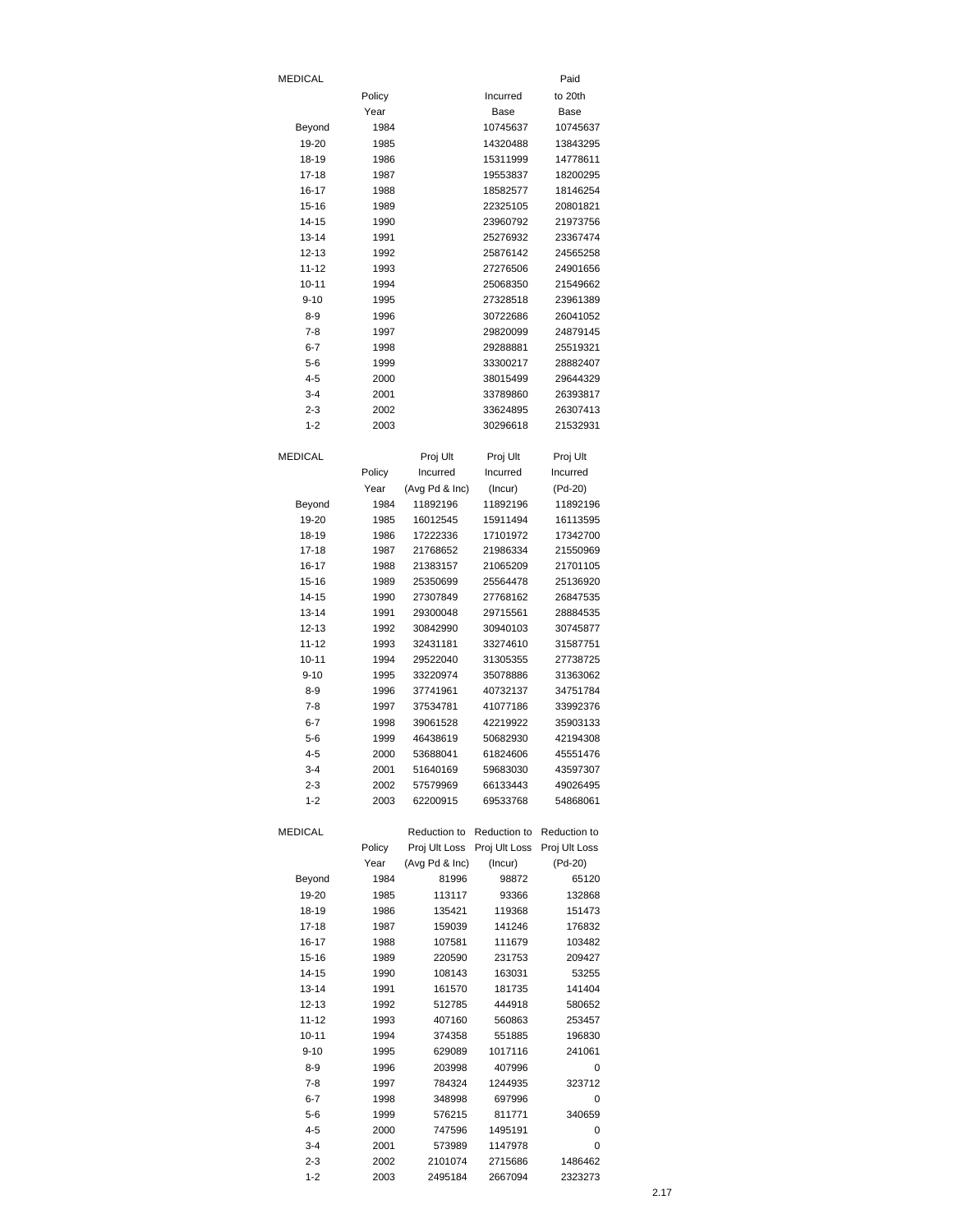| MEDICAL            |        | Projected Ult        | Projected Ult       | Projected Ult       |
|--------------------|--------|----------------------|---------------------|---------------------|
|                    | Policy | <b>Limited Loss</b>  | <b>Limited Loss</b> | <b>Limited Loss</b> |
|                    | Year   | (Avg Pd & Inc)       | (Incur)             | (Pd-20)             |
| Beyond             | 1984   | 11810200             | 11793324            | 11827076            |
| 19-20              | 1985   | 15899428             | 15818128            | 15980727            |
| 18-19              | 1986   | 17086915             | 16982604            | 17191227            |
| 17-18              | 1987   | 21609613             | 21845088            | 21374137            |
| 16-17              | 1988   | 21275576             | 20953530            | 21597623            |
| 15-16              | 1989   | 25130109             | 25332725            | 24927493            |
| $14 - 15$          | 1990   | 27199706             | 27605131            | 26794280            |
| 13-14              | 1991   | 29138478             | 29533826            | 28743131            |
| 12-13              | 1992   | 30330205             | 30495185            | 30165225            |
| 11-12              | 1993   | 32024021             | 32713747            | 31334294            |
| $10 - 11$          | 1994   | 29147682             | 30753470            | 27541895            |
| $9 - 10$           | 1995   | 32591885             | 34061770            | 31122001            |
| $8 - 9$            | 1996   | 37537963             | 40324141            | 34751784            |
| $7-8$              | 1997   | 36750457             | 39832251            | 33668664            |
| $6 - 7$            | 1998   | 38712530             | 41521926            | 35903133            |
| $5 - 6$            | 1999   | 45862404             | 49871159            | 41853649            |
| $4 - 5$            | 2000   | 52940445             | 60329415            | 45551476            |
| $3 - 4$            | 2001   | 51066180             | 58535052            | 43597307            |
| $2 - 3$            | 2002   | 55478895             | 63417757            | 47540033            |
| $1 - 2$            | 2003   | 59705731             | 66866674            | 52544788            |
| MEDICAL            |        | Adjusted Ult         | <b>Adjusted Ult</b> | <b>Adjusted Ult</b> |
|                    | Policy | <b>Limited Loss</b>  | <b>Limited Loss</b> | <b>Limited Loss</b> |
|                    | Year   | (Avg Pd & Inc)       | (Incur)             | (Pd-20)             |
| Beyond             | 1984   | 13206166             | 13187295            | 13225036            |
| 19-20              | 1985   | 17778740             | 17687831            | 17869649            |
| 18-19              | 1986   | 19106588             | 18989948            | 19223230            |
| 17-18              | 1987   | 24163869             | 24427177            | 23900560            |
| 16-17              | 1988   | 23790349             | 23430237            | 24150462            |
| 15-16              | 1989   | 28100488             | 28327053            | 27873923            |
| 14-15              | 1990   | 30414711             | 30868057            | 29961364            |
| 13-14              | 1991   | 32582646             | 33024724            | 32140569            |
| 12-13              | 1992   | 33915235             | 34099716            | 33730755            |
| 11-12              | 1993   | 35809260             | 36580512            | 35038008            |
| $10 - 11$          | 1994   | 32592938             | 34388530            | 30797347            |
| $9 - 10$           | 1995   | 36444246             | 38087871            | 34800622            |
| $8 - 9$            | 1996   | 41974950             | 45090454            | 38859445            |
| $7-8$              | 1997   | 41094361             | 44540423            | 37648300            |
| $6 - 7$            |        |                      |                     |                     |
|                    | 1998   | 43288351             | 46429818            | 40146883            |
| 5-6                | 1999   | 51283340             | 55765930            | 46800750            |
| $4 - 5$            | 2000   | 59198006             | 67460352            | 50935660            |
| $3 - 4$            | 2001   | 57102202             | 65453895            | 48750509            |
| $2 - 3$<br>$1 - 2$ | 2002   | 62036500<br>66762948 | 70913736            | 53159265            |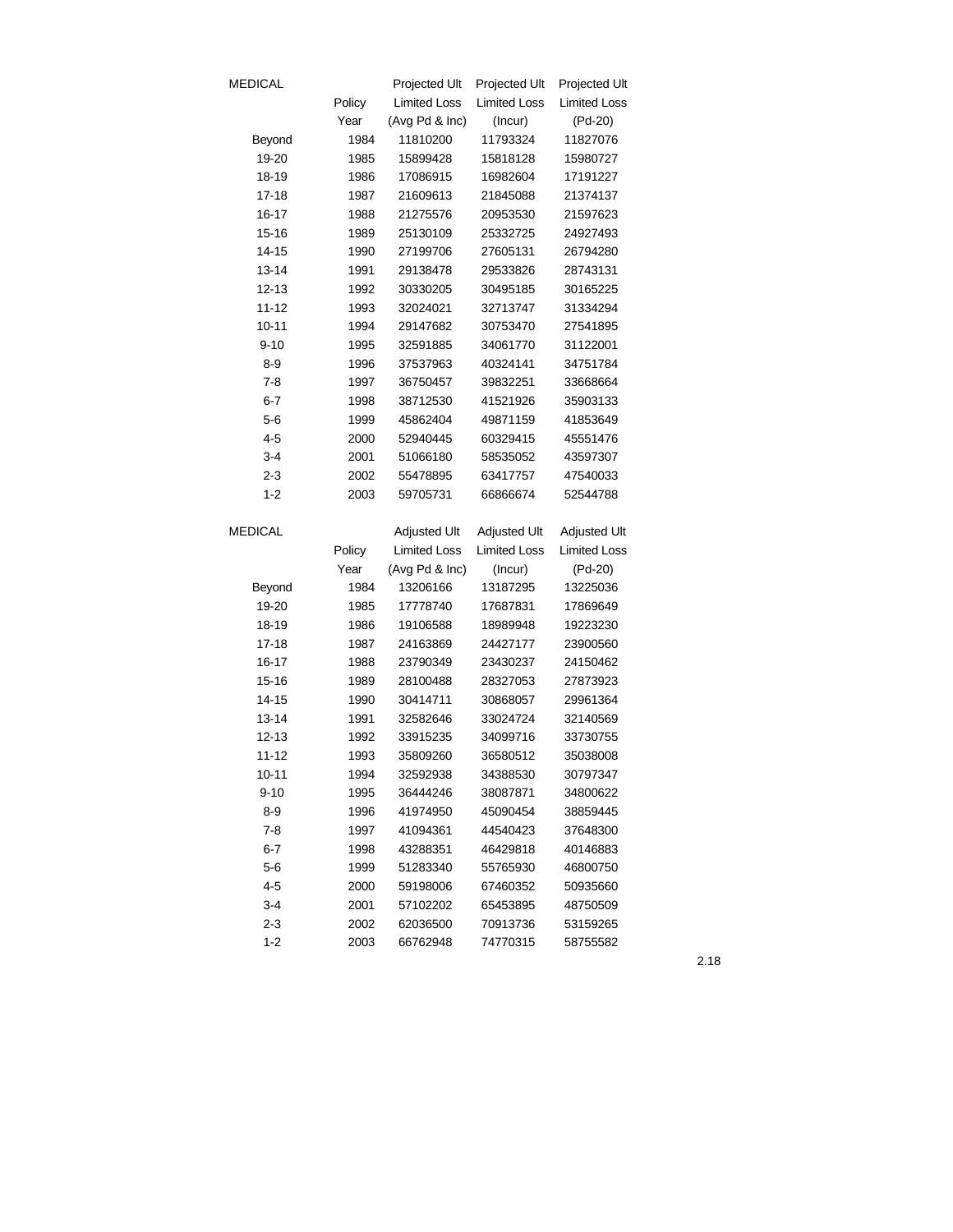|        | <b>Ult Limited</b> | <b>Ult Limited</b> | <b>Ult Limited</b> |
|--------|--------------------|--------------------|--------------------|
| Policy | Loss Ratio         | Loss Ratio         | Loss Ratio         |
| Year   | (Avg Pd & Inc)     | (Incur)            | (Pd-20)            |
| 1984   | 0.1829             | 0.1826             | 0.1832             |
| 1985   | 0.1976             | 0.1966             | 0.1986             |
| 1986   | 0.1894             | 0.1883             | 0.1906             |
| 1987   | 0.2127             | 0.2151             | 0.2104             |
| 1988   | 0.1909             | 0.1880             | 0.1938             |
| 1989   | 0.2124             | 0.2141             | 0.2107             |
| 1990   | 0.2436             | 0.2473             | 0.2400             |
| 1991   | 0.2659             | 0.2695             | 0.2623             |
| 1992   | 0.2891             | 0.2907             | 0.2876             |
| 1993   | 0.3031             | 0.3096             | 0.2965             |
| 1994   | 0.2767             | 0.2919             | 0.2614             |
| 1995   | 0.3010             | 0.3146             | 0.2875             |
| 1996   | 0.3208             | 0.3446             | 0.2970             |
| 1997   | 0.3188             | 0.3456             | 0.2921             |
| 1998   | 0.3390             | 0.3636             | 0.3144             |
| 1999   | 0.3768             | 0.4097             | 0.3438             |
| 2000   | 0.4289             | 0.4887             | 0.3690             |
| 2001   | 0.3657             | 0.4192             | 0.3122             |
| 2002   | 0.3841             | 0.4390             | 0.3291             |
| 2003   | 0.3898             | 0.4366             | 0.3431             |

1995 0.3429 0.3584 0.3275 1996 0.3880 0.4168 0.3592 1997 0.4233 0.4588 0.3878 1998 0.4917 0.5273 0.4560 1999 0.5671 0.6166 0.5175 2000 0.7096 0.8086 0.6105 2001 0.6979 0.8000 0.5958 2002 0.7153 0.8175 0.6128 2003 0.7432 0.8324 0.6541

| <b>MEDICAL</b>   |        |                                  |                 | Trend     |                     |                               |                             |          |
|------------------|--------|----------------------------------|-----------------|-----------|---------------------|-------------------------------|-----------------------------|----------|
| <b>FREQUENCY</b> | Policy | Claim                            | Normalized      | Factor    | Selected Ann        | <b>Trend Period</b>           | Trend                       | Combined |
|                  | Year   | Frequency                        | Frequency       | to 1/1/04 | <b>Trend Factor</b> | # Years                       | 1/1/04-12/1/06 Trend Factor |          |
|                  |        |                                  |                 |           |                     |                               |                             |          |
|                  |        |                                  |                 |           | $-6.0%$             | 1                             |                             |          |
|                  |        |                                  |                 |           | $-6.0%$             | 1                             |                             |          |
|                  |        |                                  |                 |           | $-6.0%$             | 1                             |                             |          |
|                  |        |                                  |                 |           | $-6.0%$             | 0.9167                        |                             |          |
|                  | 1991   | 19.16                            | 1.0000          |           |                     |                               |                             |          |
|                  | 1992   | 18.61                            | 0.9713          |           |                     |                               |                             |          |
|                  | 1993   | 19.50                            | 1.0178          |           |                     |                               |                             |          |
|                  | 1994   | 16.74                            | 0.8737          |           |                     |                               |                             |          |
|                  | 1995   | 16.82                            | 0.8779          |           |                     |                               |                             |          |
|                  | 1996   | 15.84                            | 0.8268          |           |                     |                               |                             |          |
|                  | 1997   | 14.43                            | 0.7532          |           |                     |                               |                             |          |
|                  | 1998   | 13.21                            | 0.6895          |           |                     |                               |                             |          |
|                  | 1999   | 12.73                            | 0.6644          |           |                     |                               |                             |          |
|                  | 2000   | 11.58                            | 0.6044          | 0.8306    |                     |                               | 0.8349                      | 0.6935   |
|                  | 2001   | 10.04                            | 0.5240          | 0.8836    |                     |                               | 0.8349                      | 0.7377   |
|                  | 2002   | 10.29                            | 0.5370          | 0.9400    |                     |                               | 0.8349                      | 0.7848   |
|                  | 2003*  | 10.05                            | 0.5245          | 1.0000    |                     |                               | 0.8349                      | 0.8349   |
|                  |        | * Adjusted to a full Policy Year |                 |           |                     |                               |                             |          |
|                  |        |                                  | <b>MEDICAL</b>  |           | <b>Ult Limited</b>  | <b>Ult Limited</b>            | <b>Ult Limited</b>          |          |
|                  |        |                                  | <b>SEVERITY</b> | Policy    |                     | Severity Ratio Severity Ratio | <b>Severity Ratio</b>       |          |
|                  |        |                                  | <b>RATIOS</b>   | Year      | (Average)           | (Incur)                       | $(Pd-20)$                   |          |
|                  |        |                                  |                 | 1991      | 0.2659              | 0.2695                        | 0.2623                      |          |
|                  |        |                                  |                 | 1992      | 0.2976              | 0.2993                        | 0.2961                      |          |
|                  |        |                                  |                 | 1993      | 0.2978              | 0.3042                        | 0.2913                      |          |
|                  |        |                                  |                 | 1994      | 0.3167              | 0.3341                        | 0.2992                      |          |

**MEDICAL**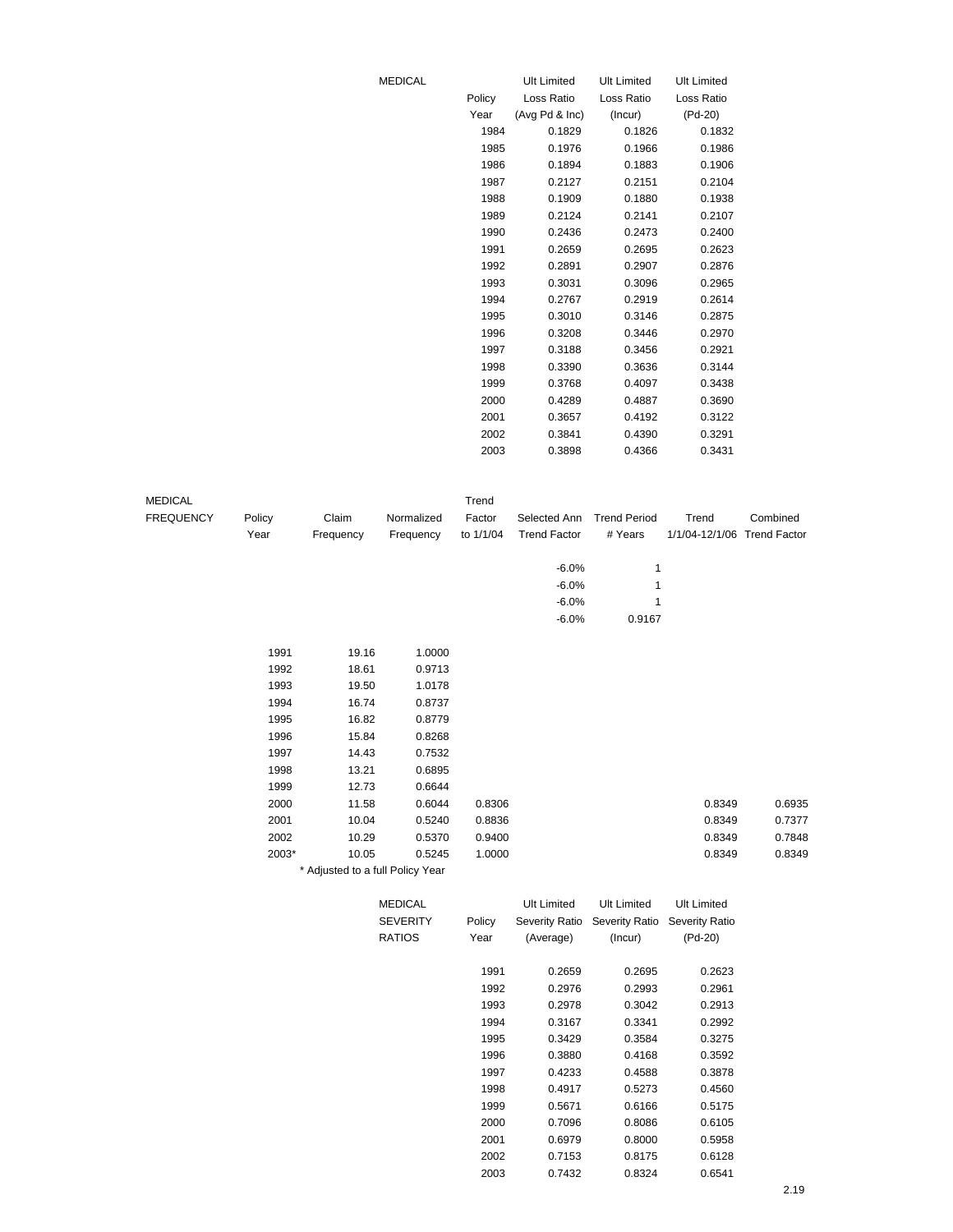| <b>MEDICAL</b> |        | Severity  | Severity | Severity  |
|----------------|--------|-----------|----------|-----------|
| Linear         | Policy | Ratio     | Ratio    | Ratio     |
| <b>FITTED</b>  | Year   | (Average) | (Incur)  | $(Pd-20)$ |
|                |        |           |          |           |
| 4 Point        | 2000   | 0.6988    | 0.8013   | 0.5961    |
|                | 2001   | 0.7106    | 0.8102   | 0.6109    |
|                | 2002   | 0.7224    | 0.8191   | 0.6257    |
|                | 2003   | 0.7342    | 0.8280   | 0.6405    |
|                |        |           |          |           |
| 5 Point        | 1999   | 0.6150    | 0.6869   | 0.5430    |
|                | 2000   | 0.6508    | 0.7310   | 0.5706    |
|                | 2001   | 0.6866    | 0.7750   | 0.5981    |
|                | 2002   | 0.7224    | 0.8191   | 0.6257    |
|                | 2003   | 0.7582    | 0.8631   | 0.6532    |
|                |        |           |          |           |
| 6 Point        | 1998   | 0.5334    | 0.5823   | 0.4843    |
|                | 1999   | 0.5817    | 0.6429   | 0.5204    |
|                | 2000   | 0.6300    | 0.7035   | 0.5564    |
|                | 2001   | 0.6783    | 0.7640   | 0.5925    |
|                | 2002   | 0.7266    | 0.8246   | 0.6285    |
|                | 2003   | 0.7749    | 0.8851   | 0.6646    |
|                |        |           |          |           |
| 7 Point        | 1997   | 0.4564    | 0.4925   | 0.4202    |
|                | 1998   | 0.5113    | 0.5598   | 0.4627    |
|                | 1999   | 0.5662    | 0.6272   | 0.5053    |
|                | 2000   | 0.6212    | 0.6945   | 0.5478    |
|                | 2001   | 0.6761    | 0.7618   | 0.5903    |
|                | 2002   | 0.7310    | 0.8291   | 0.6328    |
|                | 2003   | 0.7859    | 0.8964   | 0.6754    |
|                |        |           |          |           |
| 8 Point        | 1996   | 0.3959    | 0.4217   | 0.3700    |
|                | 1997   | 0.4519    | 0.4897   | 0.4140    |
|                | 1998   | 0.5080    | 0.5577   | 0.4581    |
|                | 1999   | 0.5640    | 0.6257   | 0.5022    |
|                | 2000   | 0.6200    | 0.6938   | 0.5462    |
|                | 2001   | 0.6761    | 0.7618   | 0.5903    |
|                | 2002   | 0.7321    | 0.8298   | 0.6344    |
|                | 2003   | 0.7882    | 0.8978   | 0.6785    |
|                |        |           |          |           |
| 9 Point        | 1995   | 0.3410    | 0.3555   | 0.3265    |
|                | 1996   | 0.3968    | 0.4232   | 0.3705    |
|                | 1997   | 0.4527    | 0.4909   | 0.4144    |
|                | 1998   | 0.5085    | 0.5586   | 0.4584    |
|                | 1999   | 0.5643    | 0.6263   | 0.5024    |
|                | 2000   | 0.6202    | 0.6940   | 0.5463    |
|                | 2001   | 0.6760    | 0.7617   | 0.5903    |
|                | 2002   | 0.7318    | 0.8294   | 0.6342    |
|                | 2003   | 0.7877    | 0.8971   | 0.6782    |
|                |        |           |          |           |
| 10 Point       | 1994   | 0.2960    | 0.3038   | 0.2883    |
|                | 1995   | 0.3502    | 0.3690   | 0.3314    |
|                | 1996   | 0.4043    | 0.4341   | 0.3744    |
|                | 1997   | 0.4584    | 0.4993   | 0.4175    |
|                | 1998   | 0.5125    | 0.5645   | 0.4605    |
|                | 1999   | 0.5666    | 0.6296   | 0.5036    |
|                | 2000   | 0.6207    | 0.6948   | 0.5466    |
|                | 2001   | 0.6749    | 0.7600   | 0.5897    |
|                | 2002   | 0.7290    | 0.8251   | 0.6327    |
|                | 2003   | 0.7831    | 0.8903   | 0.6758    |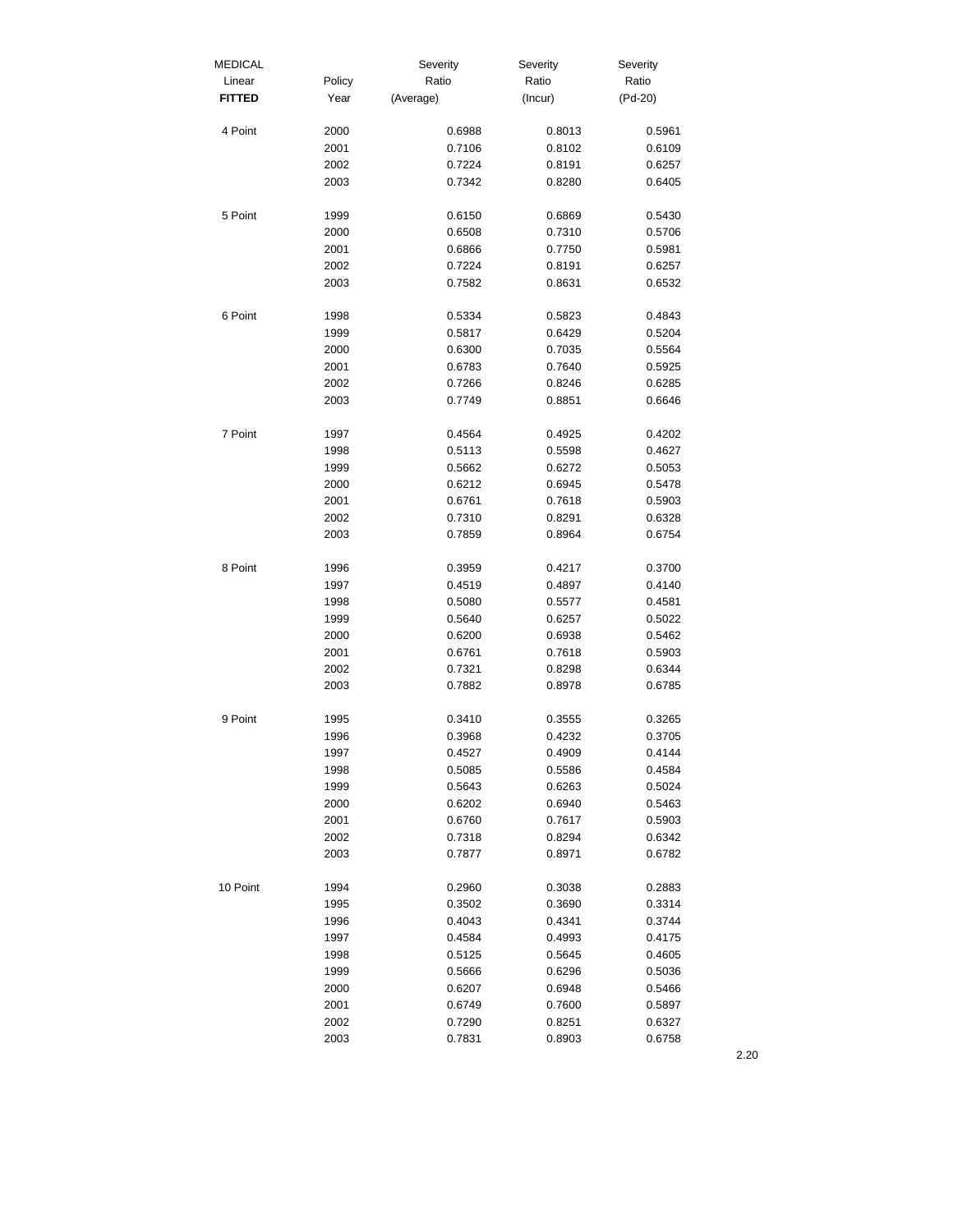| <b>MEDICAL</b>               |        | Severity  | Severity  | Severity  |
|------------------------------|--------|-----------|-----------|-----------|
| Linear                       |        | Ratio     | Ratio     | Ratio     |
| <b>TRENDED</b>               |        | (Average) | (Incur)   | $(Pd-20)$ |
|                              |        |           |           |           |
| 4 Point                      | Fitted | 0.7687    | 0.8539    | 0.6836    |
| 5 Point                      | Fitted | 0.8626    | 0.9916    | 0.7336    |
| 6 Point                      | Fitted | 0.9157    | 1.0618    | 0.7697    |
| 7 Point                      | Fitted | 0.9461    | 1.0927    | 0.7994    |
| 8 Point                      | Fitted | 0.9516    | 1.0961    | 0.8070    |
| 9 Point                      | Fitted | 0.9505    | 1.0945    | 0.8064    |
| 10 Point                     | Fitted | 0.9409    | 1.0804    | 0.8014    |
| <b>MEDICAL</b>               |        | Sev Trend | Sev Trend | Sev Trend |
| Linear                       |        | Factor    | Factor    | Factor    |
| <b>Severity Trend Factor</b> |        | (Average) | (Incur)   | $(Pd-20)$ |
|                              |        |           |           |           |
| 4 Point                      | 2000   | 1.1001    | 1.0656    | 1.1467    |
|                              | 2001   | 1.0818    | 1.0540    | 1.1190    |
|                              | 2002   | 1.0641    | 1.0425    | 1.0925    |
|                              | 2003   | 1.0470    | 1.0313    | 1.0673    |
| 5 Point                      | 2000   | 1.3254    | 1.3566    | 1.2857    |
|                              | 2001   | 1.2563    | 1.2795    | 1.2265    |
|                              |        |           |           |           |
|                              | 2002   | 1.1940    | 1.2106    | 1.1725    |
|                              | 2003   | 1.1377    | 1.1489    | 1.1230    |
| 6 Point                      | 2000   | 1.4536    | 1.5094    | 1.3833    |
|                              | 2001   | 1.3501    | 1.3897    | 1.2992    |
|                              | 2002   | 1.2604    | 1.2877    | 1.2246    |
|                              | 2003   | 1.1818    | 1.1996    | 1.1582    |
|                              |        |           |           |           |
| 7 Point                      | 2000   | 1.5231    | 1.5734    | 1.4594    |
|                              | 2001   | 1.3994    | 1.4344    | 1.3542    |
|                              | 2002   | 1.2943    | 1.3180    | 1.2632    |
|                              | 2003   | 1.2038    | 1.2190    | 1.1837    |
| 8 Point                      | 2000   | 1.5348    | 1.5800    | 1.4773    |
|                              | 2001   | 1.4076    | 1.4390    | 1.3670    |
|                              | 2002   | 1.2998    | 1.3210    | 1.2721    |
|                              | 2003   | 1.2074    | 1.2209    | 1.1895    |
|                              |        |           |           |           |
| 9 Point                      | 2000   | 1.5327    | 1.5772    | 1.4761    |
|                              | 2001   | 1.4061    | 1.4370    | 1.3662    |
|                              | 2002   | 1.2988    | 1.3197    | 1.2715    |
|                              | 2003   | 1.2068    | 1.2201    | 1.1891    |
| 10 Point                     | 2000   | 1.5158    | 1.5550    | 1.4660    |
|                              | 2001   | 1.3943    | 1.4216    | 1.3590    |
|                              | 2002   | 1.2908    | 1.3093    | 1.2665    |
|                              | 2003   | 1.2016    | 1.2135    | 1.1858    |
|                              |        |           |           |           |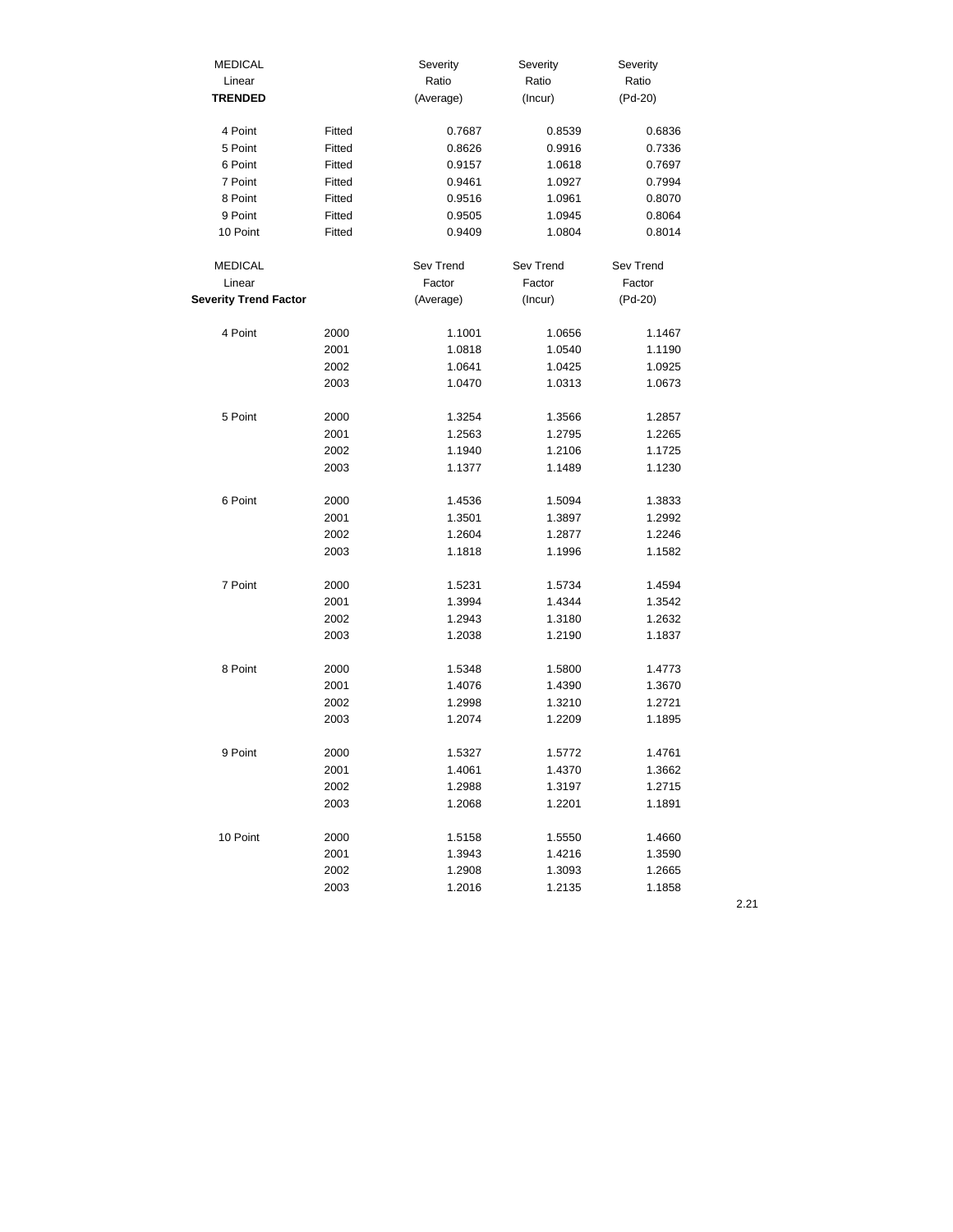| <b>MEDICAL</b> |        | Severity  | Severity | Severity |
|----------------|--------|-----------|----------|----------|
| Expon'l        | Policy | Ratio     | Ratio    | Ratio    |
| <b>FITTED</b>  | Year   | (Average) | (Incur)  | (Pd-20)  |
| 4 Point        | 2000   | 0.6990    | 0.8014   | 0.5965   |
|                | 2001   | 0.7105    | 0.8101   | 0.6107   |
|                | 2002   | 0.7222    | 0.8190   | 0.6252   |
|                | 2003   | 0.7341    | 0.8279   | 0.6401   |
| 5 Point        | 1999   | 0.6125    | 0.6818   | 0.5426   |
|                | 2000   | 0.6471    | 0.7248   | 0.5689   |
|                | 2001   | 0.6836    | 0.7704   | 0.5964   |
|                | 2002   | 0.7222    | 0.8190   | 0.6252   |
|                | 2003   | 0.7629    | 0.8706   | 0.6555   |
| 6 Point        | 1998   | 0.5319    | 0.5788   | 0.4844   |
|                | 1999   | 0.5753    | 0.6328   | 0.5171   |
|                | 2000   | 0.6222    | 0.6917   | 0.5520   |
|                | 2001   | 0.6730    | 0.7562   | 0.5892   |
|                | 2002   | 0.7279    | 0.8266   | 0.6290   |
|                | 2003   | 0.7873    | 0.9037   | 0.6715   |
| 7 Point        | 1997   | 0.4587    | 0.4954   | 0.4218   |
|                | 1998   | 0.5041    | 0.5500   | 0.4580   |
|                | 1999   | 0.5541    | 0.6105   | 0.4972   |
|                | 2000   | 0.6090    | 0.6777   | 0.5397   |
|                | 2001   | 0.6694    | 0.7523   | 0.5859   |
|                | 2002   | 0.7357    | 0.8352   | 0.6361   |
|                | 2003   | 0.8086    | 0.9271   | 0.6906   |
| 8 Point        | 1996   | 0.4048    | 0.4338   | 0.3760   |
|                | 1997   | 0.4477    | 0.4843   | 0.4109   |
|                | 1998   | 0.4950    | 0.5406   | 0.4490   |
|                | 1999   | 0.5474    | 0.6036   | 0.4907   |
|                | 2000   | 0.6053    | 0.6739   | 0.5362   |
|                | 2001   | 0.6694    | 0.7523   | 0.5859   |
|                | 2002   | 0.7402    | 0.8399   | 0.6403   |
|                | 2003   | 0.8185    | 0.9377   | 0.6997   |
| 9 Point        | 1995   | 0.3572    | 0.3769   | 0.3377   |
|                | 1996   | 0.3967    | 0.4230   | 0.3703   |
|                | 1997   | 0.4406    | 0.4748   | 0.4060   |
|                | 1998   | 0.4893    | 0.5329   | 0.4451   |
|                | 1999   | 0.5434    | 0.5982   | 0.4880   |
|                | 2000   | 0.6036    | 0.6715   | 0.5350   |
|                | 2001   | 0.6703    | 0.7537   | 0.5866   |
|                | 2002   | 0.7445    | 0.8460   | 0.6431   |
|                | 2003   | 0.8269    | 0.9496   | 0.7051   |
| 10 Point       | 1994   | 0.3199    | 0.3352   | 0.3050   |
|                | 1995   | 0.3556    | 0.3763   | 0.3349   |
|                | 1996   | 0.3952    | 0.4225   | 0.3678   |
|                | 1997   | 0.4393    | 0.4744   | 0.4038   |
|                | 1998   | 0.4884    | 0.5326   | 0.4435   |
|                | 1999   | 0.5428    | 0.5980   | 0.4870   |
|                | 2000   | 0.6034    | 0.6714   | 0.5347   |
|                | 2001   | 0.6707    | 0.7538   | 0.5872   |
|                | 2002   | 0.7456    | 0.8463   | 0.6448   |
|                | 2003   | 0.8287    | 0.9502   | 0.7081   |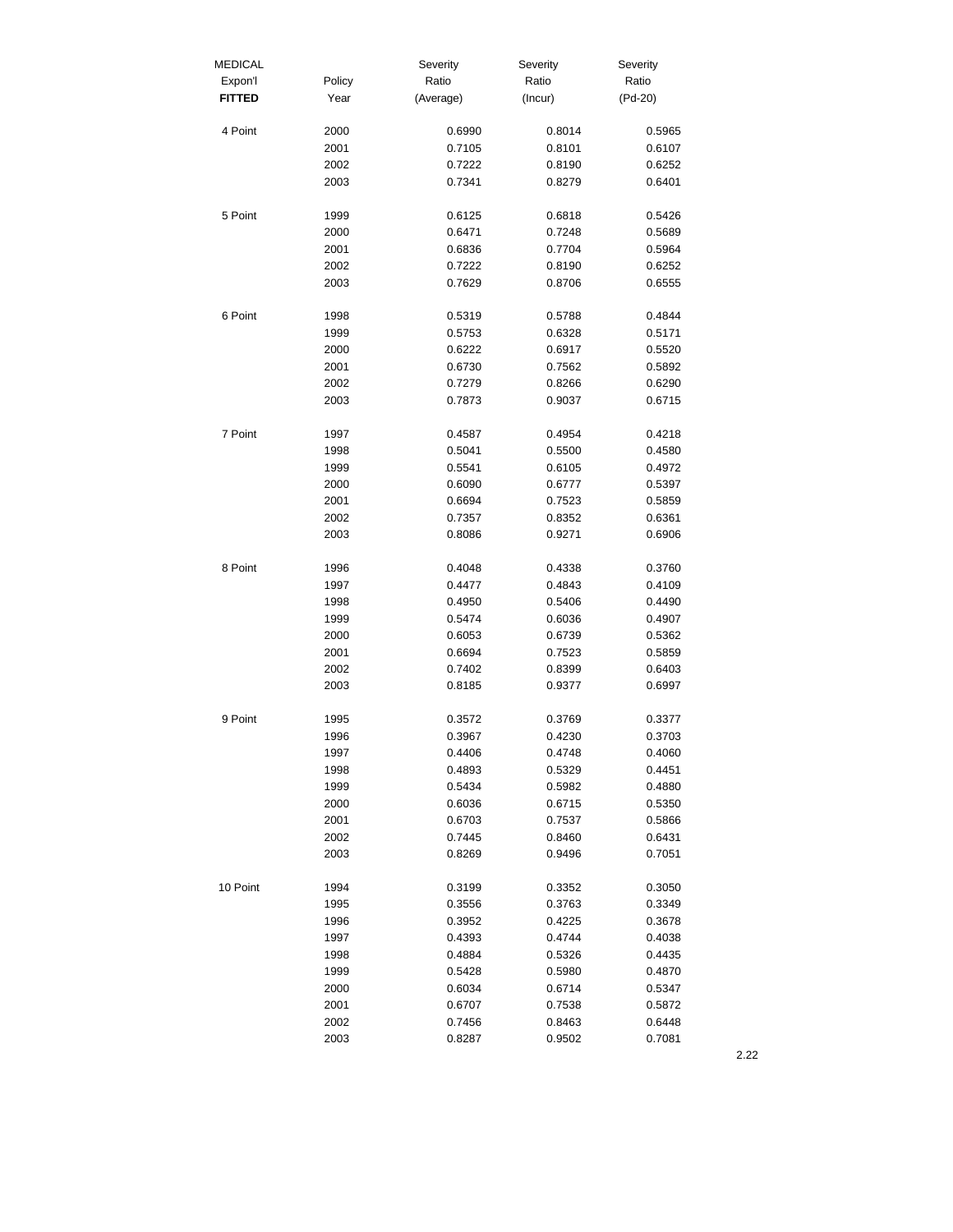| <b>MEDICAL</b>               |        | Severity  | Severity  | Severity         |
|------------------------------|--------|-----------|-----------|------------------|
| Expon'l                      |        | Ratio     | Ratio     | Ratio            |
| <b>TRENDED</b>               |        | (Incur)   | (Incur)   | $(Pd-20)$        |
|                              |        |           |           |                  |
| 4 Point                      | Fitted | 0.7699    | 0.8546    | 0.6855           |
| 5 Point                      | Fitted | 0.8954    | 1.0405    | 0.7523           |
| 6 Point                      | Fitted | 0.9897    | 1.1718    | 0.8124           |
| 7 Point                      | Fitted | 1.0652    | 1.2573    | 0.8776           |
| 8 Point                      | Fitted | 1.0975    | 1.2930    | 0.9063           |
| 9 Point                      | Fitted | 1.1230    | 1.3300    | 0.9221           |
| 10 Point                     | Fitted | 1.1282    | 1.3320    | 0.9304           |
| <b>MEDICAL</b>               |        | Sev Trend | Sev Trend | Sev Trend        |
| Expon'l                      |        | Factor    | Factor    | Factor           |
| <b>Severity Trend Factor</b> |        | (Average) | (Incur)   | $(Pd-20)$        |
|                              |        |           |           |                  |
| 4 Point                      | 2000   | 1.1015    | 1.0664    | 1.1492           |
|                              | 2001   | 1.0837    | 1.0549    | 1.1225           |
|                              | 2002   | 1.0661    | 1.0435    | 1.0964           |
|                              | 2003   | 1.0488    | 1.0322    | 1.0710           |
| 5 Point                      |        |           |           |                  |
|                              | 2000   | 1.3837    | 1.4356    | 1.3224           |
|                              | 2001   | 1.3098    | 1.3505    | 1.2614           |
|                              | 2002   | 1.2398    | 1.2704    | 1.2032           |
|                              | 2003   | 1.1736    | 1.1951    | 1.1477           |
| 6 Point                      | 2000   | 1.5906    | 1.6940    | 1.4719           |
|                              | 2001   | 1.4706    | 1.5496    | 1.3788           |
|                              | 2002   | 1.3596    | 1.4176    | 1.2916           |
|                              | 2003   | 1.2571    | 1.2967    | 1.2099           |
| 7 Point                      | 2000   | 1.7491    | 1.8552    | 1.6259           |
|                              |        |           |           |                  |
|                              | 2001   | 1.5914    | 1.6712    | 1.4977           |
|                              | 2002   | 1.4479    | 1.5054    | 1.3796           |
|                              | 2003   | 1.3173    | 1.3561    | 1.2708           |
| 8 Point                      | 2000   | 1.8131    | 1.9187    | 1.6902           |
|                              | 2001   | 1.6396    | 1.7186    | 1.5467           |
|                              | 2002   | 1.4827    | 1.5394    | 1.4154           |
|                              | 2003   | 1.3409    | 1.3788    | 1.2953           |
| 9 Point                      | 2000   | 1.8605    | 1.9808    | 1.7235           |
|                              | 2001   | 1.6752    | 1.7647    |                  |
|                              | 2002   | 1.5083    | 1.5722    | 1.5720<br>1.4338 |
|                              |        |           |           |                  |
|                              | 2003   | 1.3581    | 1.4006    | 1.3078           |
| 10 Point                     | 2000   | 1.8697    | 1.9839    | 1.7398           |
|                              | 2001   | 1.6821    | 1.7670    | 1.5844           |
|                              | 2002   | 1.5133    | 1.5738    | 1.4428           |
|                              | 2003   | 1.3614    | 1.4017    | 1.3139           |
|                              |        |           |           |                  |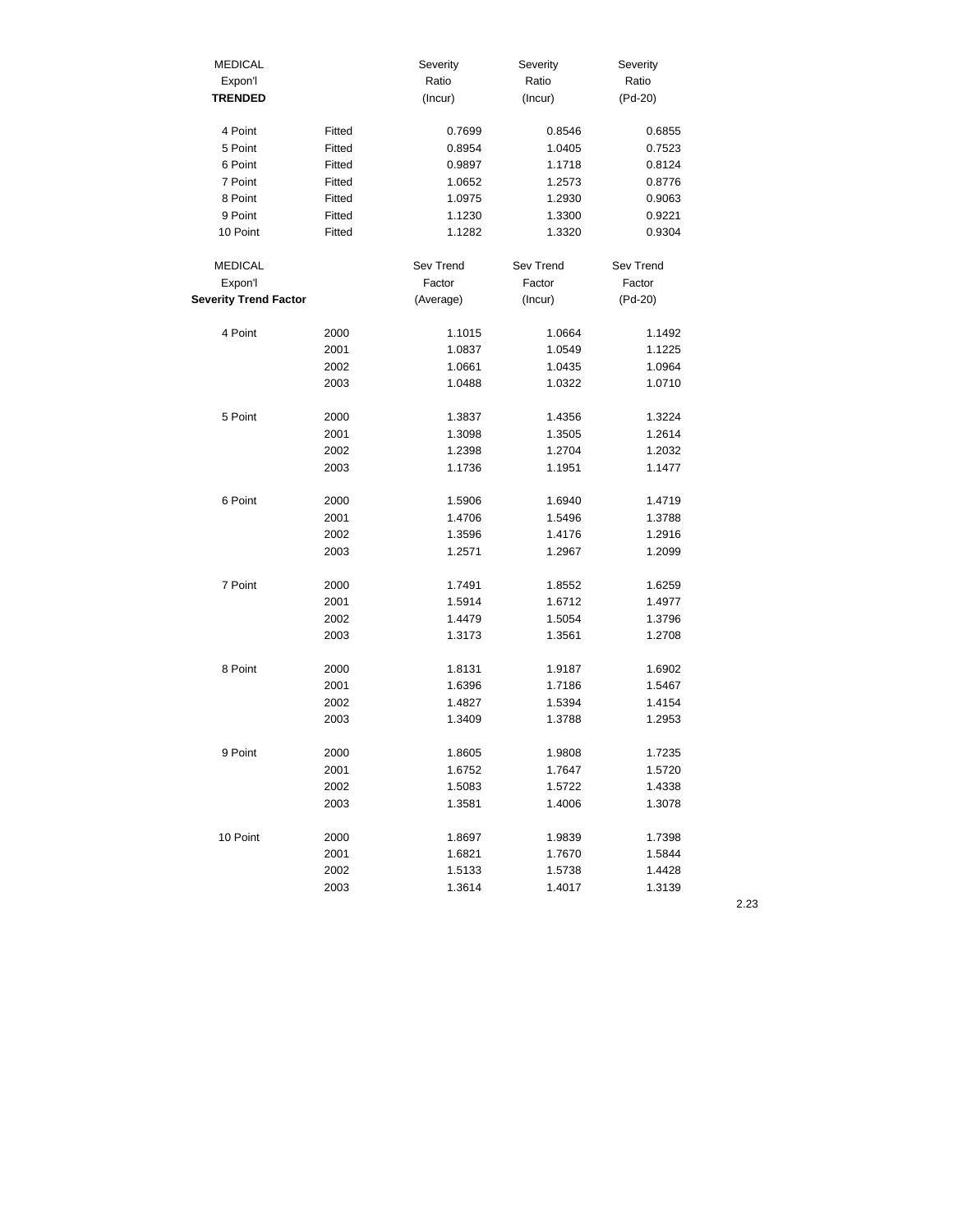| <b>MEDICAL</b>         |      | <b>LR Trend</b> | <b>LR Trend</b> | <b>LR Trend</b> |
|------------------------|------|-----------------|-----------------|-----------------|
| Linear                 |      | Factor          | Factor          | Factor          |
| <b>LR Trend Factor</b> |      | (Average)       | (Incur)         | (Pd-20)         |
| 4 Point                | 2000 | 0.7629          | 0.7390          | 0.7952          |
|                        | 2001 | 0.7980          | 0.7775          | 0.8255          |
|                        | 2002 | 0.8351          | 0.8182          | 0.8574          |
|                        | 2003 | 0.8741          | 0.8610          | 0.8911          |
| 5 Point                | 2000 | 0.9192          | 0.9408          | 0.8916          |
|                        | 2001 | 0.9268          | 0.9439          | 0.9048          |
|                        | 2002 | 0.9371          | 0.9501          | 0.9202          |
|                        | 2003 | 0.9499          | 0.9592          | 0.9376          |
| 6 Point                | 2000 | 1.0081          | 1.0468          | 0.9593          |
|                        | 2001 | 0.9960          | 1.0252          | 0.9584          |
|                        | 2002 | 0.9892          | 1.0106          | 0.9611          |
|                        | 2003 | 0.9867          | 1.0015          | 0.9670          |
| 7 Point                | 2000 | 1.0563          | 1.0912          | 1.0121          |
|                        | 2001 | 1.0323          | 1.0582          | 0.9990          |
|                        | 2002 | 1.0158          | 1.0344          | 0.9914          |
|                        | 2003 | 1.0051          | 1.0177          | 0.9883          |
| 8 Point                | 2000 | 1.0644          | 1.0957          | 1.0245          |
|                        | 2001 | 1.0384          | 1.0616          | 1.0084          |
|                        | 2002 | 1.0201          | 1.0367          | 0.9983          |
|                        | 2003 | 1.0081          | 1.0193          | 0.9931          |
| 9 Point                | 2000 | 1.0629          | 1.0938          | 1.0237          |
|                        | 2001 | 1.0373          | 1.0601          | 1.0078          |
|                        | 2002 | 1.0193          | 1.0357          | 0.9979          |
|                        | 2003 | 1.0076          | 1.0187          | 0.9928          |
| 10 Point               | 2000 | 1.0512          | 1.0784          | 1.0167          |
|                        | 2001 | 1.0286          | 1.0487          | 1.0025          |
|                        | 2002 | 1.0130          | 1.0275          | 0.9939          |
|                        | 2003 | 1.0032          | 1.0132          | 0.9900          |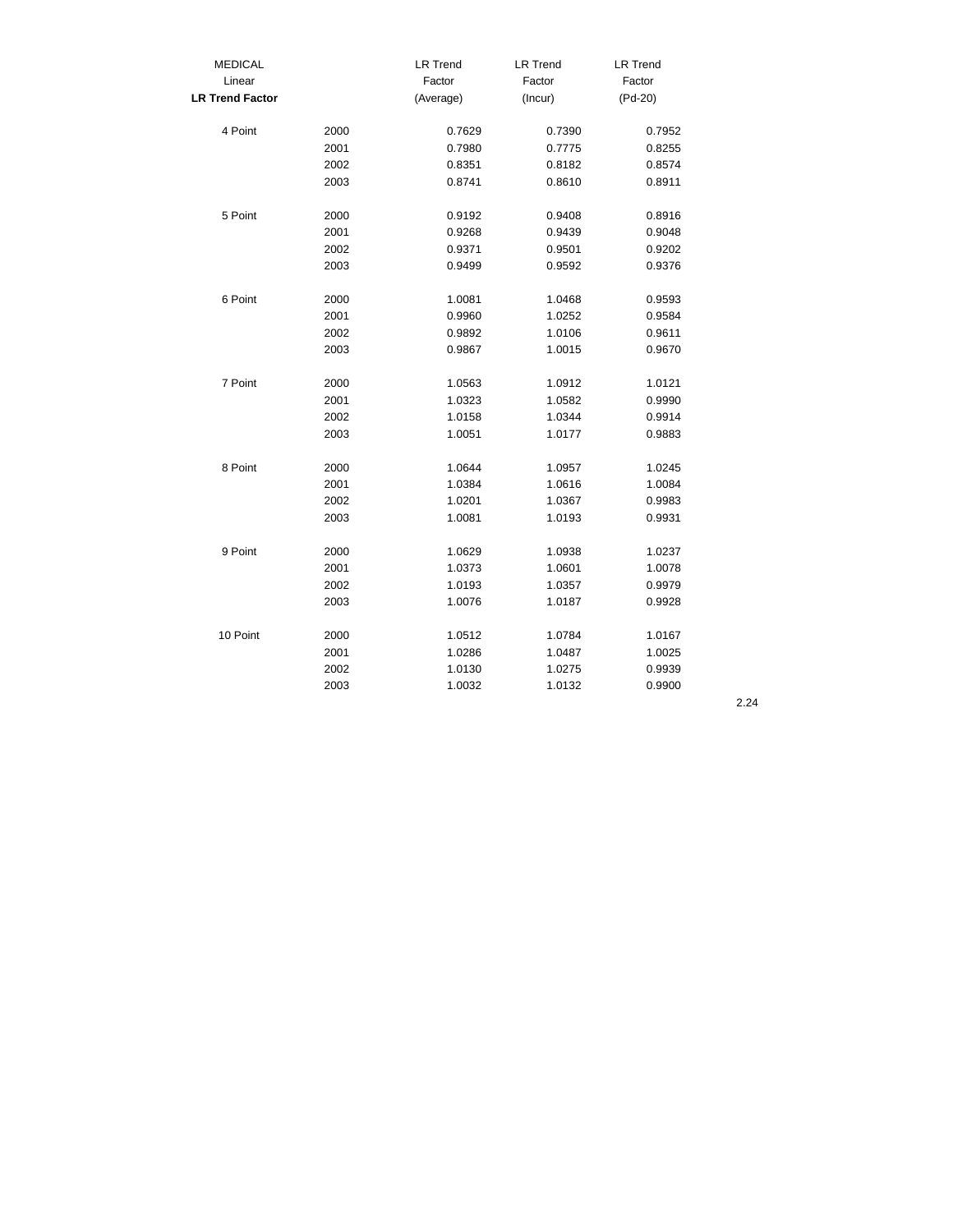| <b>MEDICAL</b>         |      | <b>LR Trend</b> | <b>LR Trend</b> | <b>LR Trend</b> |
|------------------------|------|-----------------|-----------------|-----------------|
| Expon'l                |      | Factor          | Factor          | Factor          |
| <b>LR Trend Factor</b> |      | (Average)       | (Incur)         | (Pd-20)         |
| 4 Point                | 2000 | 0.7639          | 0.7395          | 0.7970          |
|                        | 2001 | 0.7994          | 0.7782          | 0.8281          |
|                        | 2002 | 0.8367          | 0.8189          | 0.8605          |
|                        | 2003 | 0.8756          | 0.8618          | 0.8942          |
| 5 Point                | 2000 | 0.9596          | 0.9956          | 0.9171          |
|                        | 2001 | 0.9662          | 0.9963          | 0.9305          |
|                        | 2002 | 0.9730          | 0.9970          | 0.9443          |
|                        | 2003 | 0.9798          | 0.9978          | 0.9582          |
| 6 Point                | 2000 | 1.1031          | 1.1748          | 1.0208          |
|                        | 2001 | 1.0849          | 1.1431          | 1.0171          |
|                        | 2002 | 1.0670          | 1.1125          | 1.0136          |
|                        | 2003 | 1.0496          | 1.0826          | 1.0101          |
| 7 Point                | 2000 | 1.2130          | 1.2866          | 1.1276          |
|                        | 2001 | 1.1740          | 1.2328          | 1.1049          |
|                        | 2002 | 1.1363          | 1.1814          | 1.0827          |
|                        | 2003 | 1.0998          | 1.1322          | 1.0610          |
| 8 Point                | 2000 | 1.2574          | 1.3306          | 1.1722          |
|                        | 2001 | 1.2095          | 1.2678          | 1.1410          |
|                        | 2002 | 1.1636          | 1.2081          | 1.1108          |
|                        | 2003 | 1.1195          | 1.1512          | 1.0814          |
| 9 Point                | 2000 | 1.2903          | 1.3737          | 1.1952          |
|                        | 2001 | 1.2358          | 1.3018          | 1.1597          |
|                        | 2002 | 1.1837          | 1.2339          | 1.1252          |
|                        | 2003 | 1.1339          | 1.1694          | 1.0919          |
| 10 Point               | 2000 | 1.2966          | 1.3758          | 1.2066          |
|                        | 2001 | 1.2409          | 1.3035          | 1.1688          |
|                        | 2002 | 1.1876          | 1.2351          | 1.1323          |
|                        | 2003 | 1.1366          | 1.1703          | 1.0970          |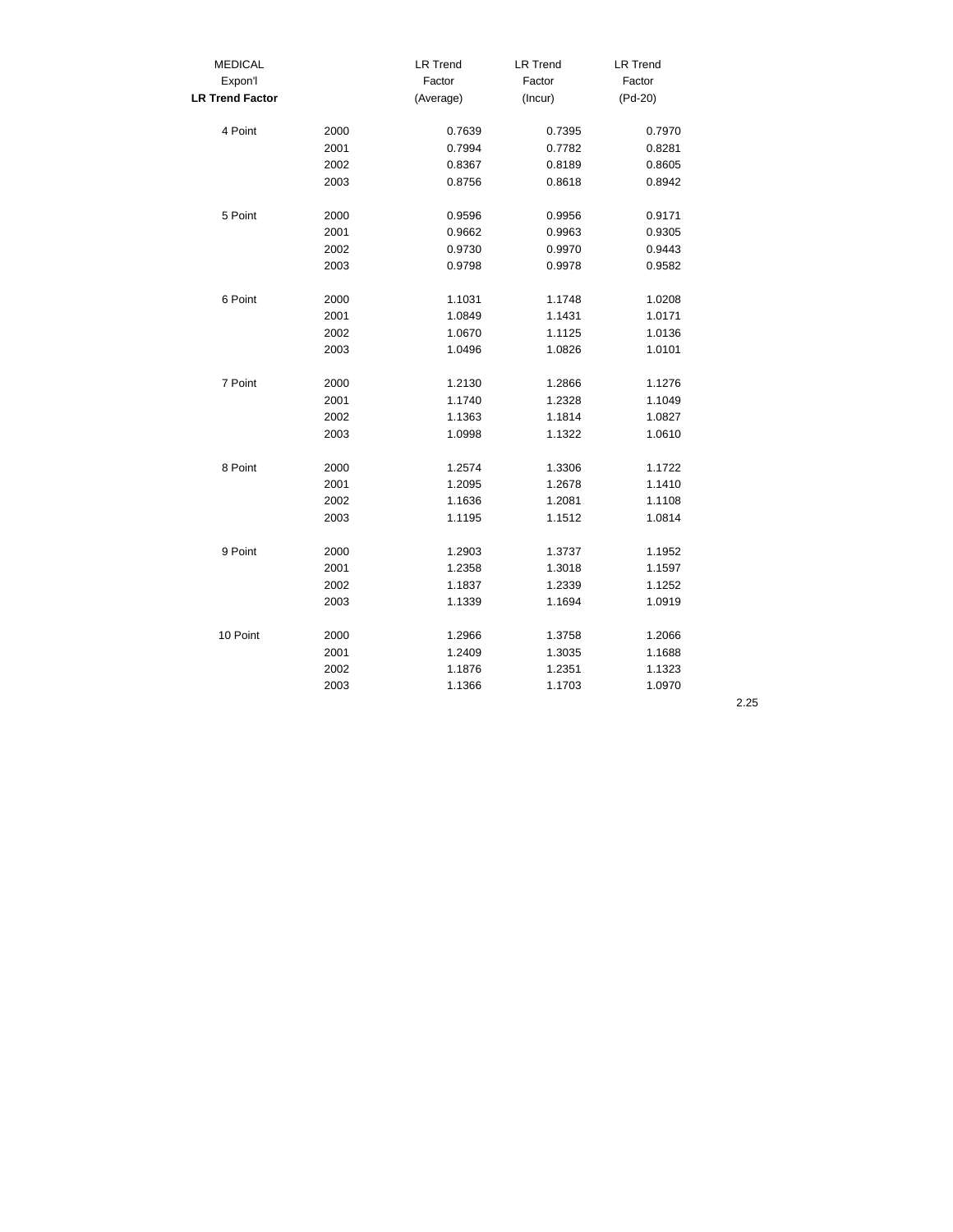| <b>MEDICAL</b>    | Base     | Trended   | Trended | Trended   |
|-------------------|----------|-----------|---------|-----------|
| Linear            | Policy   | LR        | LR      | LR        |
| <b>TRENDED LR</b> | Year     | (Average) | (Incur) | $(Pd-20)$ |
| 4 Point           | 2000     | 0.3272    | 0.3611  | 0.2934    |
|                   | 2001     | 0.2918    | 0.3259  | 0.2577    |
|                   | 2002     | 0.3208    | 0.3592  | 0.2822    |
|                   | 2003     | 0.3407    | 0.3759  | 0.3057    |
|                   | 4 Yr Ave | 0.3201    | 0.3555  | 0.2848    |
| 5 Point           |          |           |         | 0.3290    |
|                   | 2000     | 0.3942    | 0.4598  |           |
|                   | 2001     | 0.3389    | 0.3957  | 0.2825    |
|                   | 2002     | 0.3599    | 0.4171  | 0.3028    |
|                   | 2003     | 0.3703    | 0.4188  | 0.3217    |
|                   | 4 Yr Ave | 0.3658    | 0.4229  | 0.3090    |
| 6 Point           | 2000     | 0.4324    | 0.5116  | 0.3540    |
|                   | 2001     | 0.3642    | 0.4298  | 0.2992    |
|                   | 2002     | 0.3800    | 0.4437  | 0.3163    |
|                   | 2003     | 0.3846    | 0.4373  | 0.3318    |
|                   | 4 Yr Ave | 0.3903    | 0.4556  | 0.3253    |
| 7 Point           | 2000     | 0.4530    | 0.5333  | 0.3735    |
|                   | 2001     | 0.3775    | 0.4436  | 0.3119    |
|                   | 2002     | 0.3902    | 0.4541  | 0.3263    |
|                   | 2003     | 0.3918    | 0.4443  | 0.3391    |
|                   | 4 Yr Ave | 0.4031    | 0.4688  | 0.3377    |
| 8 Point           | 2000     | 0.4565    | 0.5355  | 0.3780    |
|                   | 2001     | 0.3797    | 0.4450  | 0.3148    |
|                   | 2002     | 0.3918    | 0.4551  | 0.3285    |
|                   | 2003     | 0.3930    | 0.4450  | 0.3407    |
|                   | 4 Yr Ave | 0.4053    | 0.4702  | 0.3405    |
|                   |          |           |         |           |
| 9 Point           | 2000     | 0.4559    | 0.5345  | 0.3777    |
|                   | 2001     | 0.3793    | 0.4444  | 0.3146    |
|                   | 2002     | 0.3915    | 0.4547  | 0.3284    |
|                   | 2003     | 0.3928    | 0.4448  | 0.3406    |
|                   | 4 Yr Ave | 0.4049    | 0.4696  | 0.3403    |
| 10 Point          | 2000     | 0.4509    | 0.5270  | 0.3752    |
|                   | 2001     | 0.3762    | 0.4396  | 0.3130    |
|                   | 2002     | 0.3891    | 0.4511  | 0.3271    |
|                   | 2003     | 0.3910    | 0.4424  | 0.3397    |
|                   | 4 Yr Ave | 0.4018    | 0.4650  | 0.3388    |
|                   |          |           |         |           |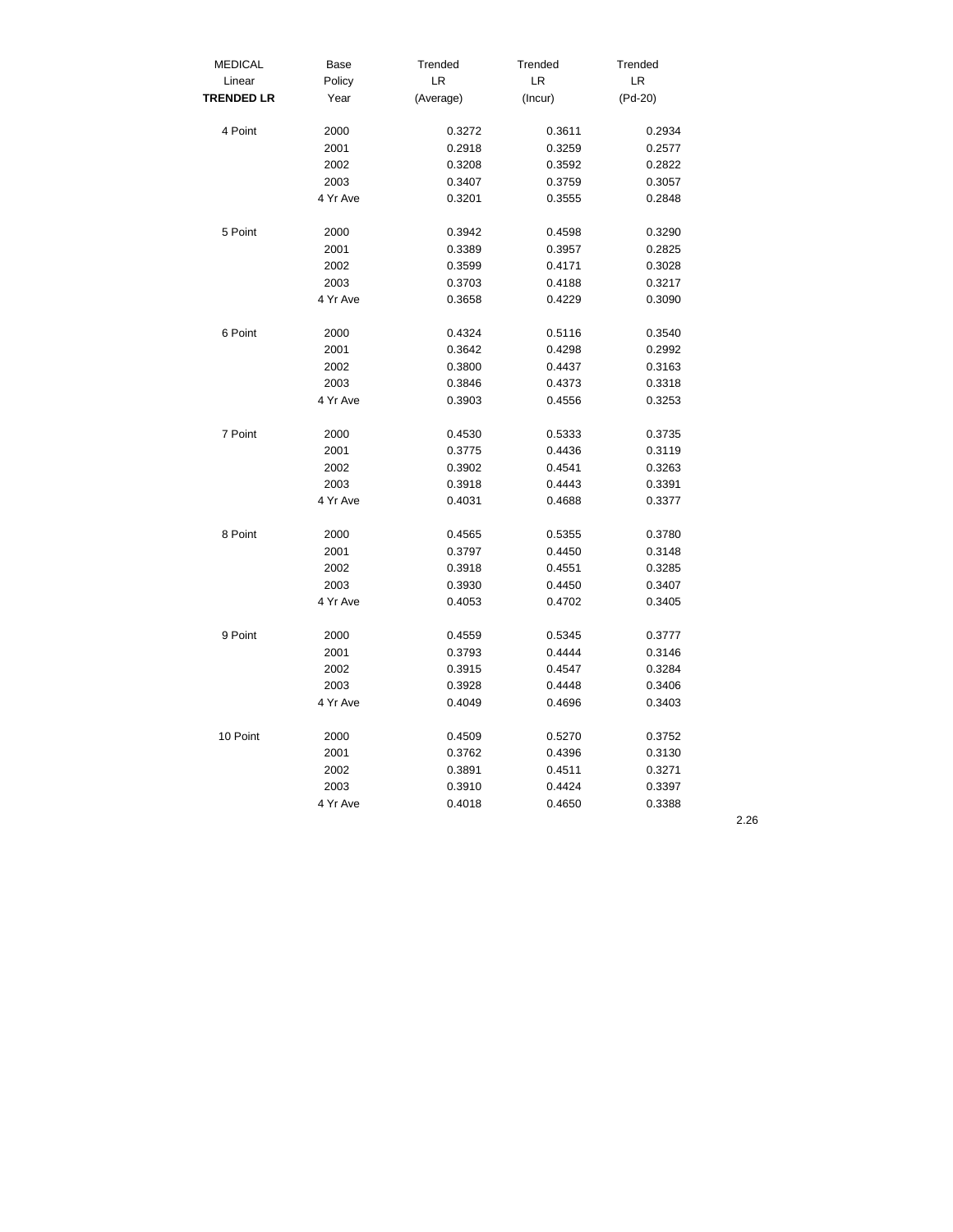| <b>MEDICAL</b>    | Base     | Trended   | Trended          | Trended          |
|-------------------|----------|-----------|------------------|------------------|
| Expon'l           | Policy   | LR        | LR               | LR               |
| <b>TRENDED LR</b> | Year     | (Average) | (Incur)          | $(Pd-20)$        |
| 4 Point           | 2000     | 0.3276    | 0.3614           | 0.2941           |
|                   | 2001     | 0.2923    | 0.3262           | 0.2585           |
|                   | 2002     | 0.3214    | 0.3595           | 0.2832           |
|                   | 2003     | 0.3413    | 0.3763           | 0.3068           |
|                   | 4 Yr Ave | 0.3207    | 0.3559           | 0.2857           |
| 5 Point           | 2000     | 0.4116    | 0.4865           | 0.3384           |
|                   | 2001     | 0.3533    | 0.4176           | 0.2905           |
|                   | 2002     | 0.3737    |                  |                  |
|                   | 2003     | 0.3819    | 0.4377<br>0.4356 | 0.3108<br>0.3288 |
|                   | 4 Yr Ave |           |                  |                  |
|                   |          | 0.3801    | 0.4444           | 0.3171           |
| 6 Point           | 2000     | 0.4731    | 0.5741           | 0.3767           |
|                   | 2001     | 0.3967    | 0.4792           | 0.3175           |
|                   | 2002     | 0.4098    | 0.4884           | 0.3336           |
|                   | 2003     | 0.4091    | 0.4727           | 0.3466           |
|                   | 4 Yr Ave | 0.4222    | 0.5036           | 0.3436           |
| 7 Point           | 2000     | 0.5203    | 0.6288           | 0.4161           |
|                   | 2001     | 0.4293    | 0.5168           | 0.3449           |
|                   | 2002     | 0.4365    | 0.5186           | 0.3563           |
|                   | 2003     | 0.4287    | 0.4943           | 0.3640           |
|                   | 4 Yr Ave | 0.4537    | 0.5396           | 0.3703           |
|                   |          |           |                  |                  |
| 8 Point           | 2000     | 0.5393    | 0.6503           | 0.4325           |
|                   | 2001     | 0.4423    | 0.5315           | 0.3562           |
|                   | 2002     | 0.4469    | 0.5304           | 0.3656           |
|                   | 2003     | 0.4364    | 0.5026           | 0.3710           |
|                   | 4 Yr Ave | 0.4662    | 0.5537           | 0.3813           |
| 9 Point           | 2000     | 0.5534    | 0.6713           | 0.4410           |
|                   | 2001     | 0.4519    | 0.5457           | 0.3621           |
|                   | 2002     | 0.4547    | 0.5417           | 0.3703           |
|                   | 2003     | 0.4420    | 0.5106           | 0.3746           |
|                   | 4 Yr Ave | 0.4755    | 0.5673           | 0.3870           |
| 10 Point          | 2000     | 0.5561    | 0.6724           | 0.4452           |
|                   | 2001     | 0.4538    | 0.5464           | 0.3649           |
|                   | 2002     | 0.4562    | 0.5422           | 0.3726           |
|                   | 2003     | 0.4430    | 0.5110           | 0.3764           |
|                   | 4 Yr Ave | 0.4773    | 0.5680           | 0.3898           |
|                   |          |           |                  |                  |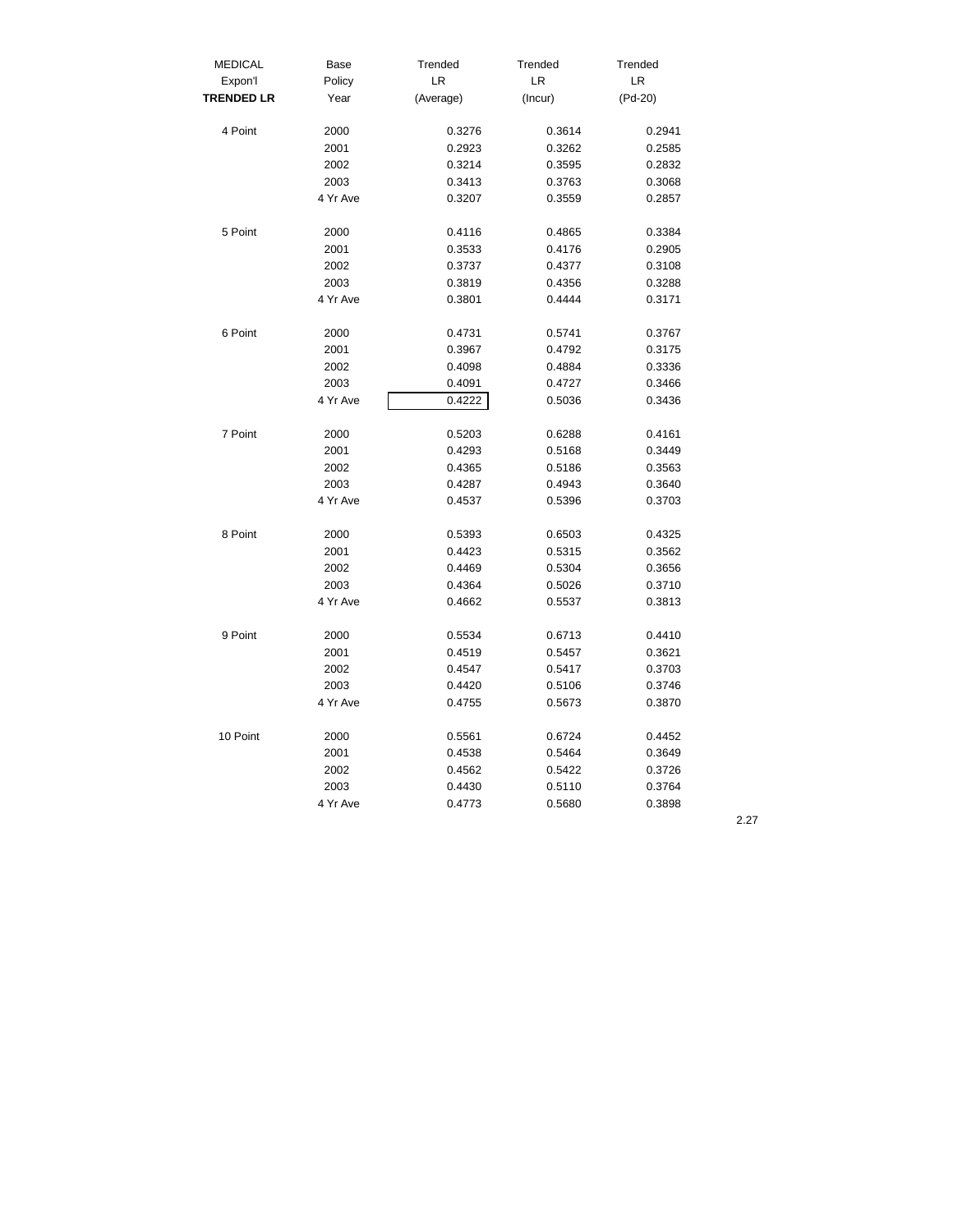| <b>INDEMNITY</b><br><b>Severity</b><br><b>Ann Trend</b> |         | (Average) | (Incur) | (Pd-20) |
|---------------------------------------------------------|---------|-----------|---------|---------|
| 4 Point                                                 | Linear  | $-2.0%$   | $-1.8%$ | $-2.3%$ |
| 5 Point                                                 | Linear  | 3.0%      | 3.6%    | 2.4%    |
| 6 Point                                                 | Linear  | 6.0%      | 6.6%    | 5.4%    |
| 7 Point                                                 | Linear  | 6.7%      | 7.0%    | 6.4%    |
| 8 Point                                                 | Linear  | 6.5%      | 6.8%    | 6.2%    |
| 9 Point                                                 | Linear  | 6.2%      | 6.5%    | 5.9%    |
| 10 Point                                                | Linear  | 6.0%      | 6.4%    | 5.7%    |
| 4 Point                                                 | Expon'l | $-2.1%$   | $-1.9%$ | $-2.3%$ |
| 5 Point                                                 | Expon'l | 2.7%      | 3.5%    | 1.9%    |
| 6 Point                                                 | Expon'l | 6.6%      | 7.6%    | 5.5%    |
| 7 Point                                                 | Expon'l | 7.5%      | 8.1%    | 6.9%    |
| 8 Point                                                 | Expon'l | 7.3%      | 8.0%    | 6.6%    |
| 9 Point                                                 | Expon'l | 7.6%      | 8.4%    | 6.9%    |
| 10 Point                                                | Expon'l | 7.5%      | 8.3%    | 6.7%    |
| <b>MEDICAL</b>                                          |         | (Average) | (Incur) | (Pd-20) |
| <b>Severity</b>                                         |         |           |         |         |
| <b>Ann Trend</b>                                        |         |           |         |         |
| 4 Point                                                 | Linear  | 1.7%      | 1.1%    | 2.5%    |
| 5 Point                                                 | Linear  | 5.1%      | 5.6%    | 4.6%    |
| 6 Point                                                 | Linear  | 6.8%      | 7.5%    | 5.9%    |
| 7 Point                                                 | Linear  | 7.6%      | 8.2%    | 6.9%    |
| 8 Point                                                 | Linear  | 7.8%      | 8.3%    | 7.1%    |
| 9 Point                                                 | Linear  | 7.4%      | 7.8%    | 6.7%    |
| 10 Point                                                | Linear  | 7.1%      | 7.6%    | 6.6%    |
| 4 Point                                                 | Expon'l | 1.6%      | 1.1%    | 2.4%    |
| 5 Point                                                 | Expon'l | 5.6%      | 6.3%    | 4.8%    |
| 6 Point                                                 | Expon'l | 8.2%      | 9.3%    | 6.8%    |
| 7 Point                                                 | Expon'l | 9.9%      | 11.0%   | 8.6%    |
| 8 Point                                                 | Expon'l | 10.6%     | 11.6%   | 9.3%    |
| 9 Point                                                 | Expon'l | 11.1%     | 12.2%   | 9.6%    |

10 Point Expon'l 11.2% 12.3% 9.8%